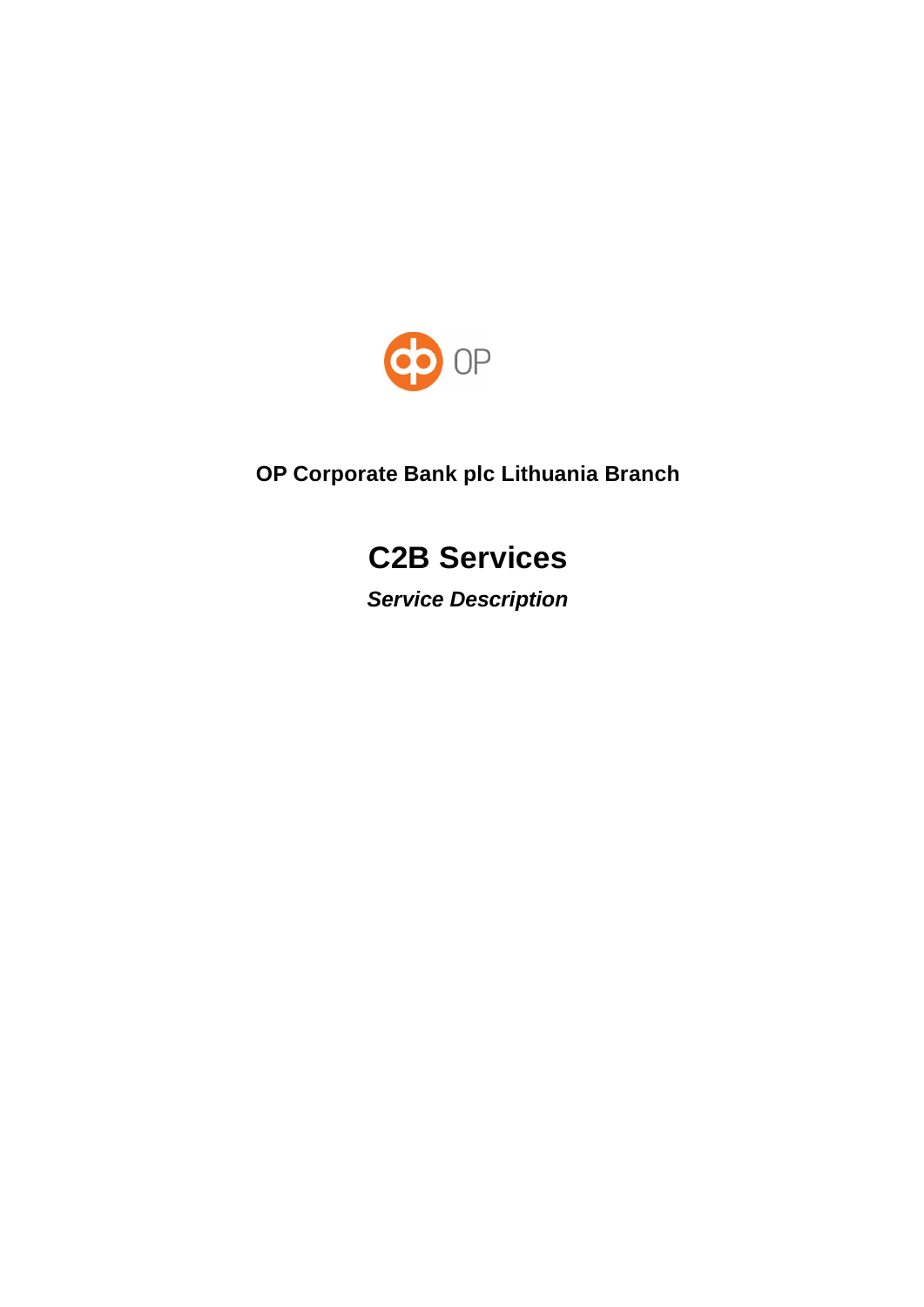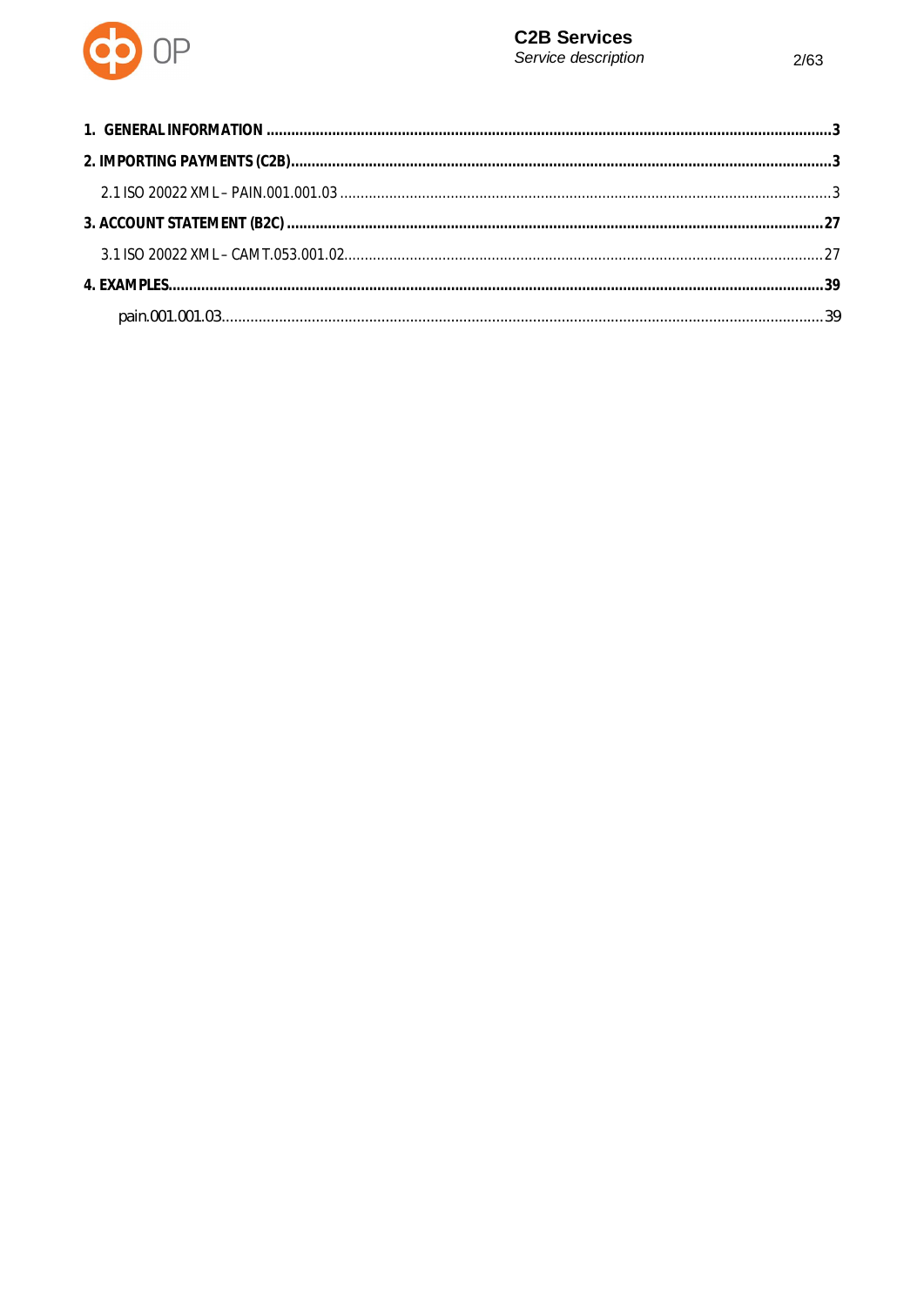

## **1.General information**

With the C2B (Customer-to-Bank) payment initiation message, it is possible to use ISO 20022 XML standard for company bank transfers.

C2B payment initiation messages can be sent to the bank via netbank. ISO 20022 XML messages can be used also OP WS-channel gateway starting from 01.01.2016

# **2. Importing payments (C2B)**

## **2.1 ISO 20022 XMLȂPAIN.001.001.03**

According to European Parliament Regulation 260/2012, starting from 1 January 2016, the data interchange between the client and the bank must use the message formats based on the ISO20022 XML standard. OP Corporate Bank plc Lithuanian Branch is ready to receive payment order files in the ISO20022 XML format from November 2015.

For the schemas and documentation, please refer to the ISO web site at www.iso20022.org.

Lithuanian central bank has published a standard description for banks that operate in Lithuania. It covers the message structure and content of the message used to initiate SEPA credit transfers as well as other payments.

SEPA payments cover non-urgent payments in euro inside EU and EEA, where the debtor's and creditor's accounts are identified by IBAN and their banks are identified by BIC, and the debtor and creditor pay their own charges.

Other payments cover payments in other currency than euro and payments outside EU and EEA.

Additional information is also available at the www.sepa.lt web site.

The name of the message is 'CustomerCreditTransferInitiationV03'. The XML schema identifier is 'pain.001.001.03'.

### *2.1.1 Message content of the Customer Credit Transfer*

The UTF8 character encoding standard is used in message.

In Lithuania, Lithuanian specific characters (a, A, č, Č, e, E, ė, Ė, j, J, š, Š, ų, Ų, ū, Ū, ž, Ž) are allowed. The transliteration of Lithuanian characters to Latin characters is done by system for SEPA cross-border and Other cross-border payments (including group payments) when outgoing payments are sent out.

The message consists of two mandatory building blocks: Group Header and Payment Information.

**Group Header:** This block is presented only once and it contains elements such as Message Identification, Creation Date and Time and Initiating Party.

**Payment Information:** This block is repetitive and it contains elements related to the debit side of the transaction, such as Debtor, Debtor Account, Payment Type Information and Requested Execution Date and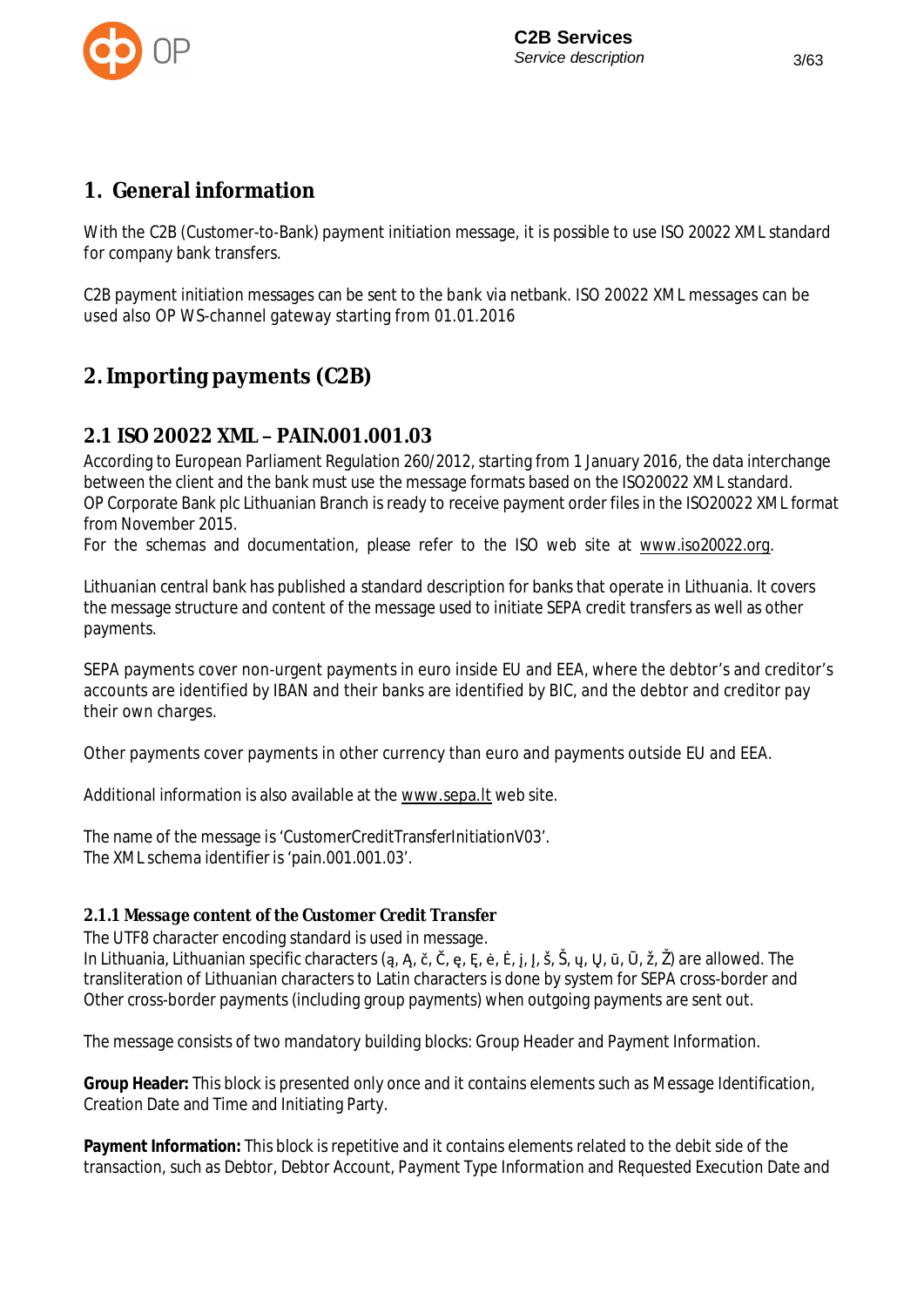

also one or several Credit Transfer Transaction Information parts which contain elements related to the credit side of the transaction, such as Creditor, Creditor Agent and Remittance Information.

The message is described in the following table. Below is the explanation of each column of the table. **Index** column – number refers to the corresponding description in the ISO 20022 XML Message Definition Report. This report can be found at www.iso20022.org under 'Catalogue of ISO 20022 messages' with 'pain.001.001.03' as reference.

**Mult** column - indicates whether an element is mandatory or optional and how many repetitions are allowed for the element.

For example:

[1..1] – shows that element is mandatory and can be presented only once

[1..n] - shows that element is mandatory and can be presented 1 to n times

[0..1] – shows that element is optional and can be presented only once

[0..n] – shows that element is optional and can be presented 0 to n times

{Or…Or} – indicates that only one of several elements may be presented

**Message Element** column - element name used in ISO 20022 XML Message Definition Report.

**XML Tag** column – short name identifying an element within an XML message, which is put between brackets, e.g. <Amt>

**OP Lithuania netbank usage rules** column - specifies the rules for the message/payment validation in OP Lithuania netbank and payment order creation.

When the netbank usage rule is not given then netbank ignores the content of the message element. If element is mandatory then it must be present in the message and must contain data in it. The column is grey when the message element cannot contain any data.

#### *2.1.2 Message Root*

| Index | Mult. | <b>Message Element</b> | <b>XML Tag</b>                        | OP Lithuania netbank usage rules |
|-------|-------|------------------------|---------------------------------------|----------------------------------|
|       | [11]  | +Message Root          | <cstmrcdttrflnitn></cstmrcdttrflnitn> |                                  |

| <b>Index</b> | Mult. | <b>Message Element</b>  | <b>XML Tag</b>      | OP Lithuania netbank usage rules                                                                                                                                                                                                                                                                                                           |
|--------------|-------|-------------------------|---------------------|--------------------------------------------------------------------------------------------------------------------------------------------------------------------------------------------------------------------------------------------------------------------------------------------------------------------------------------------|
| 1.0          | [11]  | +GroupHeader            | <grphdr></grphdr>   |                                                                                                                                                                                                                                                                                                                                            |
| 1.1          | [11]  | ++MessageIdentification | <msgld></msgld>     | Message ID (mandatory) is used to specify the 'File ID' on Import<br>payments "History" form in Net Bank.<br>Must be unique for the customer for predefined time period.                                                                                                                                                                   |
| 1.2          | [11]  | ++CreationDateTime      | <credttm></credttm> |                                                                                                                                                                                                                                                                                                                                            |
| 1.6          | [11]  | ++NumberOfTransaction   | <nboftxs></nboftxs> | Number of payments in the message (mandatory) is used to verify<br>the completeness of the file.<br>Must match the actual number of the payments in the message<br>(that is counted by netbank during import).                                                                                                                             |
| 1.7          | [0.1] | ++ControlSum            | <ctrlsum></ctrlsum> | Sum of payments in the message (optional) is used to verify the<br>completeness of the file.<br>In case element is present in the file, value must match the sum of<br>the payments in the message (that is counted by netbank during<br>import). Note: The payment amounts are summed altogether<br>irrespective of the payment currency. |
| 1.8          | [11]  | ++InitiatingParty       | $<$ InitgPty $>$    |                                                                                                                                                                                                                                                                                                                                            |
|              | [0.1] | +++Name                 | $<$ Nm $>$          |                                                                                                                                                                                                                                                                                                                                            |

#### *2.1.3 Group Header*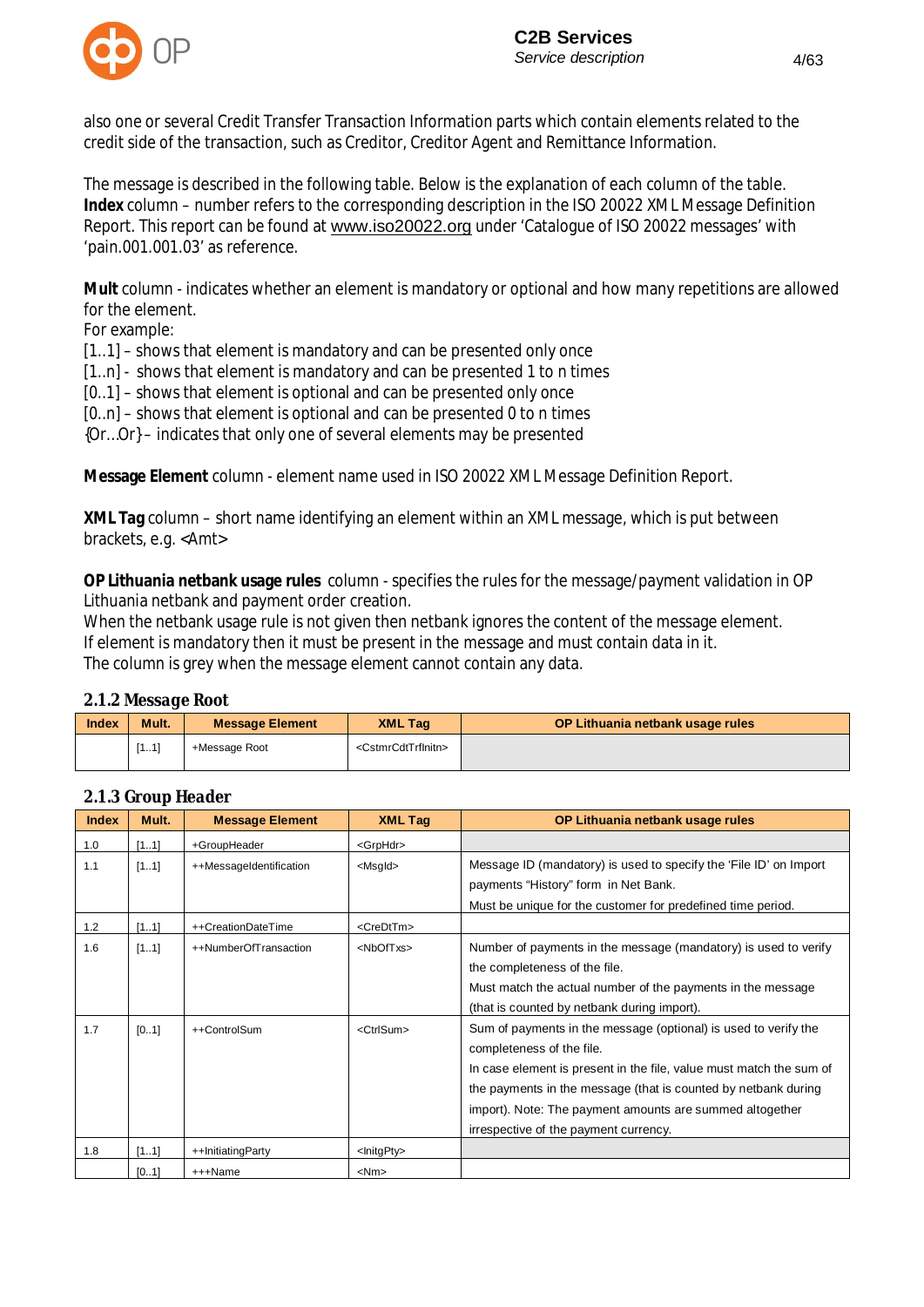

| <b>Index</b> | Mult.       | <b>Message Element</b>         | <b>XML Tag</b>                      | OP Lithuania netbank usage rules |
|--------------|-------------|--------------------------------|-------------------------------------|----------------------------------|
|              | [01]        | +++Identification              | $<$ ld $>$                          |                                  |
|              | ${Or}$      | ++++OrganisationIdentification | <orgld></orgld>                     |                                  |
|              | ${^{\{Or}}$ | +++++BICorBEI                  | <bicorbei></bicorbei>               |                                  |
|              | $Or\}$      | $++++$ Other                   | <othr></othr>                       |                                  |
|              | [01]        | ++++++Identification           | $<$ ld $>$                          |                                  |
|              | [0.1]       | ++++++SchemeName               | <schmenm></schmenm>                 |                                  |
|              | [11]        | +++++++Code                    | $<$ Cd $>$                          |                                  |
|              | $Or\}$      | ++++PrivateIdentification      | <prvtid></prvtid>                   |                                  |
|              | ${Or}$      | +++++DateAndPlaceOfBirth       | <dtandplcofbirth></dtandplcofbirth> |                                  |
|              | [11]        | ++++++BirthDate                | <birthdt></birthdt>                 |                                  |
|              | [11]        | ++++++CityOfBirth              | <cityofbirth></cityofbirth>         |                                  |
|              | [11]        | ++++++CountryOfBirth           | <ctryofbirth></ctryofbirth>         |                                  |
|              | $Or\}$      | $++++$ Other                   | <othr></othr>                       |                                  |
|              | [11]        | ++++++Identification           | $<$ ld $>$                          |                                  |
|              | [0.1]       | ++++++SchemeName               | <schmenm></schmenm>                 |                                  |
|              | [11]        | +++++++Code                    | $<$ Cd $>$                          |                                  |

## *2.1.4 Payment Information(PI)*

This block contains elements related to debit side of the transaction and also single or several Credit Transfer Transaction Information parts which contain elements related to the credit side of the transaction.

| <b>Index</b> | Mult.  | <b>Message Element</b>             | <b>XML Tag</b>              | OP Lithuania netbank usage rules                                      |
|--------------|--------|------------------------------------|-----------------------------|-----------------------------------------------------------------------|
| 2.0          | [1n]   | +PaymentInformation                | <pmtlnf></pmtlnf>           |                                                                       |
| 2.1          | [11]   | ++PaymentInformationIdentification | <pmtlnfld></pmtlnfld>       | Payment Information identification (mandatory). Used with             |
|              |        |                                    |                             | notification/error message as reference to all payments in PI         |
|              |        |                                    |                             | block.                                                                |
| 2.2          | [11]   | ++PaymentMethod                    | <pmtmtd></pmtmtd>           | Payment method (mandatory).                                           |
|              |        |                                    |                             | Must be "TRF" (i.e. credit transfers); otherwise all payments in this |
|              |        |                                    |                             | PI block are rejected                                                 |
| 2.3          | [01]   | ++BatchBooking                     | <btchbookg></btchbookg>     | Note! Content is not checked by netbank. All payments in this PI      |
|              |        |                                    |                             | block are considered as single payments (i.e. booking per             |
|              |        |                                    |                             | transaction is requested).                                            |
| 2.4          | [01]   | ++NumberofTransactions             | <nboftxs></nboftxs>         |                                                                       |
| 2.5          | [01]   | ++ControlSum                       | <ctrlsum></ctrlsum>         |                                                                       |
| 2.6          | [01]   | ++PaymentTypeInformation           | <pmttpinf></pmttpinf>       |                                                                       |
| 2.7          | [0.1]  | +++InstructionPriority             | <lnstrprty></lnstrprty>     |                                                                       |
| 2.8          | [0.1]  | +++ServiceLevel                    | <svclvl></svclvl>           |                                                                       |
| 2.9          | [11]   | ++++Code                           | $<$ Cd $>$                  | Used to specify the 'Payment type' in payment order (optional).       |
|              |        |                                    |                             | See rules described in element 2.38.                                  |
| 2.11         | [0.1]  | +++LocalInstrument                 | <lcllnstrm></lcllnstrm>     |                                                                       |
| 2.12         | {Or    | ++++Code                           | $<$ Cd $>$                  |                                                                       |
| 2.13         | $Or\}$ | ++++Proprietary                    | <prtry></prtry>             | Used to specify the 'Payment type' in payment order (optional).       |
|              |        |                                    |                             | See rules described in element 2.38.                                  |
| 2.14         | [0.1]  | +++CategoryPurpose                 | <ctgypurp></ctgypurp>       |                                                                       |
| 2.15         | [11]   | ++++Code                           | $<$ Cd $>$                  | Used to specify the 'Credit transfer category purpose' in payment     |
|              |        |                                    |                             | order (optional).                                                     |
|              |        |                                    |                             | See rules described in element 2.40.                                  |
| 2.17         | [11]   | ++RequestedExecutionDate           | <reqdexctndt></reqdexctndt> | Used to specify the 'Date' in payment order (mandatory).              |
|              |        |                                    |                             | The date can be max up to predefined number of days in the            |
|              |        |                                    |                             | future, in case date exceeds max allowed future date then all         |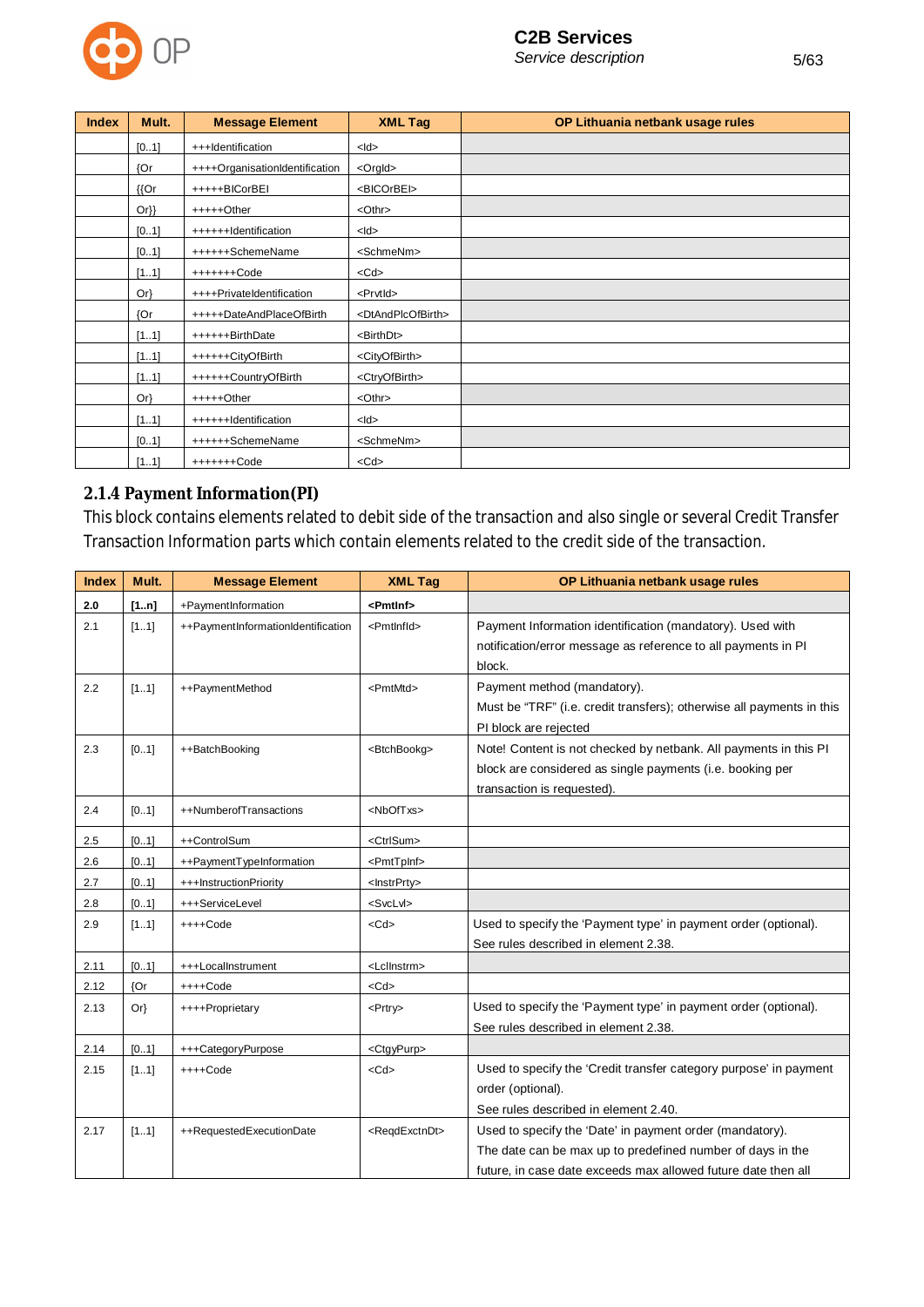

| <b>Index</b> | Mult.     | <b>Message Element</b>         | <b>XML Tag</b>        | OP Lithuania netbank usage rules                                                                                                                                                                                                                                                                                                                                                                                                                                                                                                                                                                                                           |
|--------------|-----------|--------------------------------|-----------------------|--------------------------------------------------------------------------------------------------------------------------------------------------------------------------------------------------------------------------------------------------------------------------------------------------------------------------------------------------------------------------------------------------------------------------------------------------------------------------------------------------------------------------------------------------------------------------------------------------------------------------------------------|
|              |           |                                |                       | payments in this PI block are rejected.                                                                                                                                                                                                                                                                                                                                                                                                                                                                                                                                                                                                    |
|              |           |                                |                       | The date must be allowed as payment date for the respective                                                                                                                                                                                                                                                                                                                                                                                                                                                                                                                                                                                |
|              |           |                                |                       | payment type (i.e. SEPA local, SEPA intra-bank, SEPA cross-                                                                                                                                                                                                                                                                                                                                                                                                                                                                                                                                                                                |
|              |           |                                |                       | border, Other intra-bank, Other cross-border payment). In case                                                                                                                                                                                                                                                                                                                                                                                                                                                                                                                                                                             |
|              |           |                                |                       | the payment date is not allowed (incl. if date is passed, cut-off                                                                                                                                                                                                                                                                                                                                                                                                                                                                                                                                                                          |
|              |           |                                |                       | time is passed), then netbank changes the 'Date' to next possible                                                                                                                                                                                                                                                                                                                                                                                                                                                                                                                                                                          |
|              |           |                                |                       | payment date.                                                                                                                                                                                                                                                                                                                                                                                                                                                                                                                                                                                                                              |
| 2.19         | [11]      | ++Debtor                       | <dbtr></dbtr>         |                                                                                                                                                                                                                                                                                                                                                                                                                                                                                                                                                                                                                                            |
|              | [11]      | +++Name                        | <nm></nm>             |                                                                                                                                                                                                                                                                                                                                                                                                                                                                                                                                                                                                                                            |
|              | [01]      | +++PostalAddress               | <pstladr></pstladr>   |                                                                                                                                                                                                                                                                                                                                                                                                                                                                                                                                                                                                                                            |
|              | [01]      | ++++Country                    | <ctry></ctry>         |                                                                                                                                                                                                                                                                                                                                                                                                                                                                                                                                                                                                                                            |
|              | [0.2]     | ++++AddressLine                | <adrline></adrline>   |                                                                                                                                                                                                                                                                                                                                                                                                                                                                                                                                                                                                                                            |
|              | [0.1]     | +++Identification              | <ld></ld>             |                                                                                                                                                                                                                                                                                                                                                                                                                                                                                                                                                                                                                                            |
|              | ${Or}$    | ++++OrganisationIdentification | <orgld></orgld>       |                                                                                                                                                                                                                                                                                                                                                                                                                                                                                                                                                                                                                                            |
|              | ${[}$ (Or | +++++BICorBEI                  | <bicorbei></bicorbei> | In case of LT local payments in EUR and intra-bank payment:<br>Used to specify 'Payer's code in Beneficiary IS' in payment order<br>(optional).<br>In case element is present in the message, then content must<br>confirm BIC format; otherwise all payments in this PI block are<br>rejected.<br>In case of SEPA cross-border payment:<br>In case element is present in the message, then content must<br>confirm BIC format; otherwise all payments in this PI block are<br>rejected.<br>In other cases:                                                                                                                                |
|              |           |                                |                       | In case element is present in the message then content is<br>ignored.                                                                                                                                                                                                                                                                                                                                                                                                                                                                                                                                                                      |
|              | $Or\}$    | +++++Other                     | <othr></othr>         |                                                                                                                                                                                                                                                                                                                                                                                                                                                                                                                                                                                                                                            |
|              | [11]      | ++++++Identification           | <ld></ld>             | In case of LT local payments in EUR and intra-bank payment:<br>Used to specify 'Payer's code in Beneficiary IS' in payment order<br>(optional).<br>Either element 'BICorBEI' or one occurrence of element 'Other' is<br>allowed; otherwise all payments in this PI block are rejected.<br>First 16 characters are saved in payment order; the rest is<br>ignored.<br>In case of SEPA cross-border payment:<br>Either element 'BICorBEI' or one occurrence of element 'Other' is<br>allowed; otherwise all payments in this PI block are rejected.<br>In other cases:<br>In case element is present in the message then content is ignored. |
|              | [0.1]     | ++++++SchemeName               | <schmenm></schmenm>   |                                                                                                                                                                                                                                                                                                                                                                                                                                                                                                                                                                                                                                            |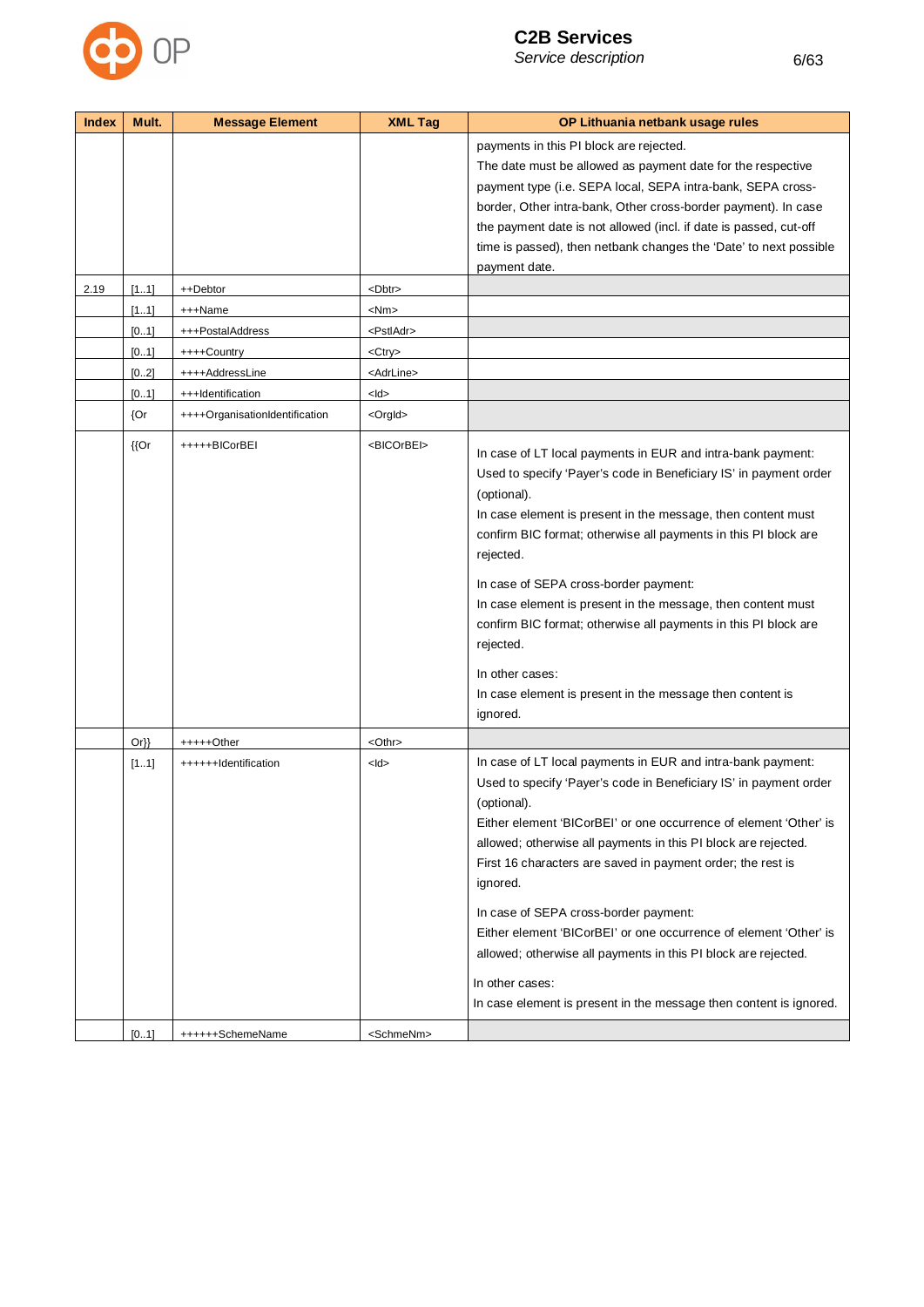

| <b>Index</b> | Mult.  | <b>Message Element</b>    | <b>XML Tag</b>                      | OP Lithuania netbank usage rules                                    |
|--------------|--------|---------------------------|-------------------------------------|---------------------------------------------------------------------|
|              | [11]   | +++++++Code               | $<$ Cd $>$                          | In case of SEPA cross-border payment:                               |
|              |        |                           |                                     | In case element is present in the message, then content must        |
|              |        |                           |                                     | match code defined in netbank system; otherwise all payments in     |
|              |        |                           |                                     | this PI block are rejected.                                         |
|              |        |                           |                                     | In case element is not present in the message but element           |
|              |        |                           |                                     | 'Identification' is present, then "Other ID" is used as type of     |
|              |        |                           |                                     | 'Originators' ID'.                                                  |
|              |        |                           |                                     |                                                                     |
|              |        |                           |                                     | In other cases:                                                     |
|              |        |                           |                                     | In case element is present in the message then content is ignored.  |
|              | $Or\}$ | ++++PrivateIdentification | <prvtid></prvtid>                   |                                                                     |
|              | ${Or}$ | +++++DateAndPlaceOfBirth  | <dtandplcofbirth></dtandplcofbirth> | In case LT local payments in EUR and intra-bank payment:            |
|              | [11]   | ++++++BirthDate           | <birthdt></birthdt>                 | Used to specify 'Payer's code in Beneficiary IS' in payment order   |
|              |        |                           |                                     | (optional).                                                         |
|              | [11]   | ++++++CityOfBirth         | <cityofbirth></cityofbirth>         | Either element 'DateAndPlaceOfBirth' or one occurrence of           |
|              | [11]   | ++++++CountryOfBirth      | <ctryofbirth></ctryofbirth>         | element 'Other' is allowed; otherwise all payments in this PI block |
|              |        |                           |                                     | are rejected.                                                       |
|              |        |                           |                                     | First 16 characters are saved in payment order; the rest is         |
|              |        |                           |                                     | ignored.                                                            |
|              |        |                           |                                     |                                                                     |
|              |        |                           |                                     | In case of SEPA cross-border payment:                               |
|              |        |                           |                                     | Either element 'DateAndPlaceOfBirth' or one occurrence of           |
|              |        |                           |                                     | element 'Other' is allowed; otherwise all payments in this PI block |
|              |        |                           |                                     | are rejected.                                                       |
|              |        |                           |                                     | Note! The type of 'Orginator's ID' in payment order is blank. The   |
|              |        |                           |                                     | content of element is shown in payment order but not passed to      |
|              |        |                           |                                     | beneficiary bank via pacs.008 message.                              |
|              |        |                           |                                     | In other cases:                                                     |
|              |        |                           |                                     | In case element is present in the message then content is           |
|              |        |                           |                                     | ignored.                                                            |
|              | $Or\}$ | +++++Other                | <othr></othr>                       |                                                                     |
|              | [11]   | ++++++Identification      | $<$ ld $>$                          | In case of LT local payments in EUR and intra-bank payment:         |
|              |        |                           |                                     | Used to specify 'Payer's code in Beneficiary IS' in payment order   |
|              |        |                           |                                     | (optional).                                                         |
|              |        |                           |                                     | Either element 'DateAndPlaceOfBirth' or one occurrence of           |
|              |        |                           |                                     | element 'Other' is allowed; otherwise all payments in this PI block |
|              |        |                           |                                     | are rejected.                                                       |
|              |        |                           |                                     | First 16 characters are saved in payment order; the rest is         |
|              |        |                           |                                     | ignored.                                                            |
|              |        |                           |                                     | In case of SEPA cross-border payment:                               |
|              |        |                           |                                     | Either element 'DateAndPlaceOfBirth' or one occurrence of           |
|              |        |                           |                                     | element 'Other' is allowed; otherwise all payments in this PI block |
|              |        |                           |                                     | are rejected.                                                       |

In other cases:

ignored.

[0..1] +++++++SchemeName <SchmeNm>

In case element is present in the message then content is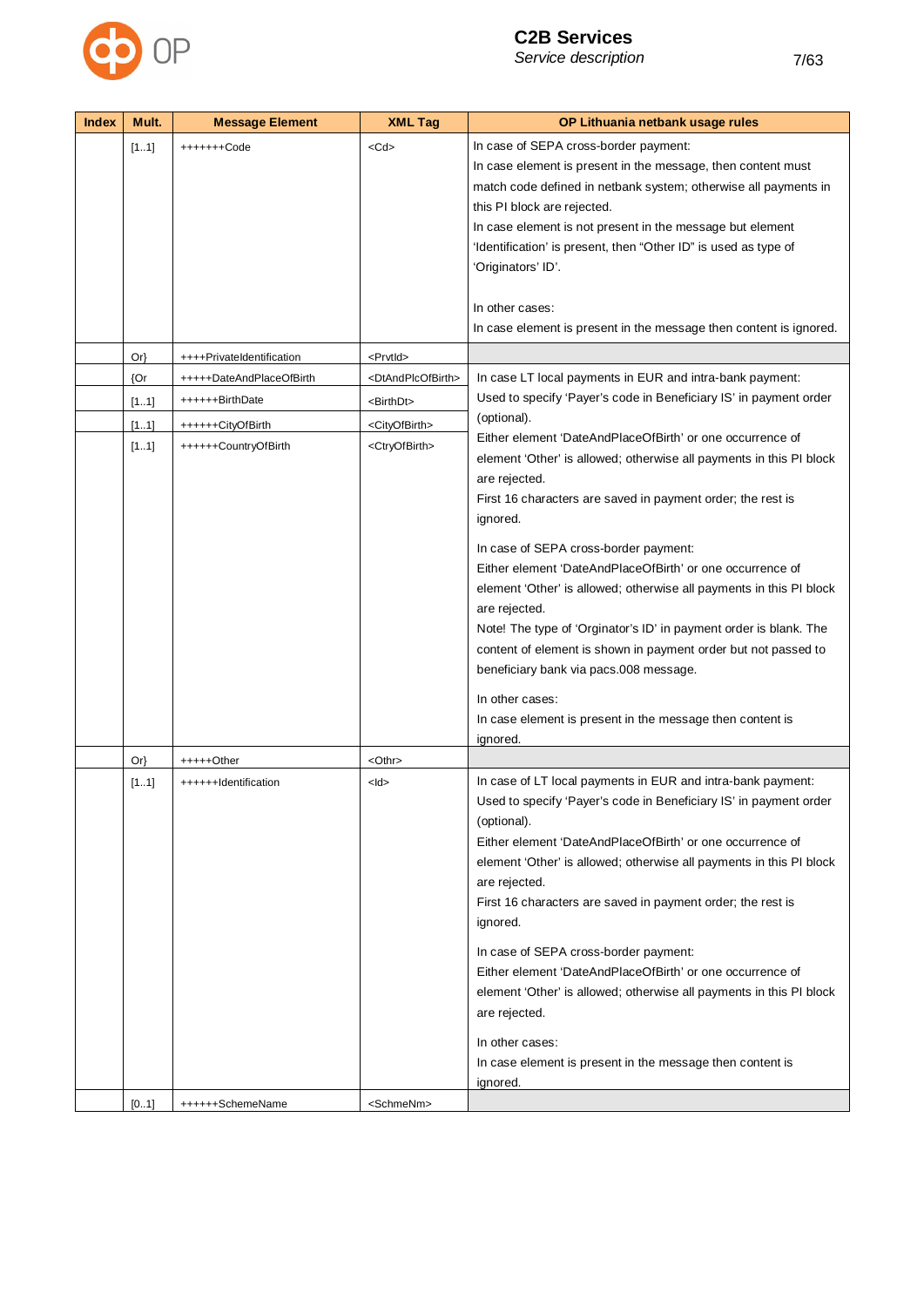

|              |       |                        |                       | Service description<br>8/63                                                                                                                                                                                                                                                                                                                                                                                                                    |
|--------------|-------|------------------------|-----------------------|------------------------------------------------------------------------------------------------------------------------------------------------------------------------------------------------------------------------------------------------------------------------------------------------------------------------------------------------------------------------------------------------------------------------------------------------|
| <b>Index</b> | Mult. | <b>Message Element</b> | <b>XML Tag</b>        | OP Lithuania netbank usage rules                                                                                                                                                                                                                                                                                                                                                                                                               |
|              | [11]  | +++++++Code            | $<$ Cd $>$            | In case of SEPA cross-border payment:<br>In case element is present in the message, then code must be<br>defined in netbank system; otherwise all payments in this PI block<br>are rejected.<br>In case element is not present in the message but element<br>'Identification' is present, then "Other ID" is used as type of<br>'Originators' ID'.<br>In other cases:<br>In case element is present in the message then content is<br>ignored. |
| 2.20         | [11]  | ++DebtorAccount        | <dbtracct></dbtracct> |                                                                                                                                                                                                                                                                                                                                                                                                                                                |
|              | [11]  | +++Identification      | $<$ ld $>$            |                                                                                                                                                                                                                                                                                                                                                                                                                                                |

|      |             |                                       |                                     | in case element is present in the message then content is<br>ignored.                                                                                                                                                                        |
|------|-------------|---------------------------------------|-------------------------------------|----------------------------------------------------------------------------------------------------------------------------------------------------------------------------------------------------------------------------------------------|
| 2.20 | [11]        | ++DebtorAccount                       | <dbtracct></dbtracct>               |                                                                                                                                                                                                                                              |
|      | [11]        | +++Identification                     | $<$ ld $>$                          |                                                                                                                                                                                                                                              |
|      | [11]        | ++++IBAN                              | $<$ IBAN $>$                        | Used to specify the Payer's 'Account no' in payment order<br>(mandatory).<br>Account number must be correct, account can't be in status<br>'Closed', 'Blocked' or 'Payment Denial'; otherwise all payments in<br>this PI block are rejected. |
|      | [01]        | +++Currency                           | $<$ Ccy $>$                         | E-user must have proper netbank rights for this account.<br>Used to specify the 'Cover currency' in payment order (optional).                                                                                                                |
| 2.21 | [11]        | ++DebtorAgent                         | <dbtragt></dbtragt>                 |                                                                                                                                                                                                                                              |
|      | [11]        | +++FinancialInstitutionIdentification | <fininstnid></fininstnid>           |                                                                                                                                                                                                                                              |
|      | [11]        | ++++BIC                               | $<$ BIC $>$                         |                                                                                                                                                                                                                                              |
| 2.23 | [01]        | ++UltimateDebtor                      | <ultmtdbtr></ultmtdbtr>             |                                                                                                                                                                                                                                              |
|      | [0.1]       | +++Name                               | <nm></nm>                           | Used to specify the 'Ultimate debtor's name' in payment order<br>(optional).<br>See rules described in element 2.70 'Name'.                                                                                                                  |
|      | [01]        | +++Identification                     | $<$ ld $>$                          | Used to specify the 'Ultimate debtor's ID' in payment order                                                                                                                                                                                  |
|      | {Or         | ++++OrganisationIdentification        | <orgld></orgld>                     | (optional).                                                                                                                                                                                                                                  |
|      | ${^{\{Or}}$ | +++++BICorBEI                         | <bicorbei></bicorbei>               | See rules described in element 2.70 'Identification' and its sub-                                                                                                                                                                            |
|      | $Or\}$      | +++++Other                            | <othr></othr>                       | elements.                                                                                                                                                                                                                                    |
|      | [11]        | ++++++Identification                  | <ld></ld>                           |                                                                                                                                                                                                                                              |
|      | [01]        | ++++++SchemeName                      | <schmenm></schmenm>                 |                                                                                                                                                                                                                                              |
|      | [11]        | +++++++Code                           | $<$ Cd $>$                          |                                                                                                                                                                                                                                              |
|      | $Or\}$      | ++++PrivateIdentification             | <prvtid></prvtid>                   |                                                                                                                                                                                                                                              |
|      | {Or         | +++++DateAndPlaceOfBirth              | <dtandplcofbirth></dtandplcofbirth> |                                                                                                                                                                                                                                              |
|      | [11]        | ++++++BirthDate                       | <birthdt></birthdt>                 |                                                                                                                                                                                                                                              |
|      | [11]        | ++++++CityOfBirth                     | <cityofbirth></cityofbirth>         |                                                                                                                                                                                                                                              |
|      | [11]        | ++++++CountryOfBirth                  | <ctryofbirth></ctryofbirth>         |                                                                                                                                                                                                                                              |
|      | $Or\}$      | +++++Other                            | <othr></othr>                       |                                                                                                                                                                                                                                              |
|      | [11]        | ++++++Identification                  | <ld></ld>                           |                                                                                                                                                                                                                                              |
|      | [01]        | ++++++SchemeName                      | <schmenm></schmenm>                 |                                                                                                                                                                                                                                              |
|      | [11]        | +++++++Code                           | $<$ Cd>                             |                                                                                                                                                                                                                                              |
| 2.24 | [01]        | ++ChargesBearer                       | <chrgbr></chrgbr>                   | Used to specify the 'Bank fees are paid by' in payment order<br>(optional).<br>See rules described in element 2.51.                                                                                                                          |
| 2.25 | [01]        | ++ChargesAccount                      | <chrgsacct></chrgsacct>             |                                                                                                                                                                                                                                              |
|      | [11]        | +++Identification                     | <ld></ld>                           |                                                                                                                                                                                                                                              |
|      | [11]        | ++++IBAN                              | $<$ IBAN $>$                        |                                                                                                                                                                                                                                              |
|      | [0.1]       | +++Currency                           | $<$ Ccy $>$                         |                                                                                                                                                                                                                                              |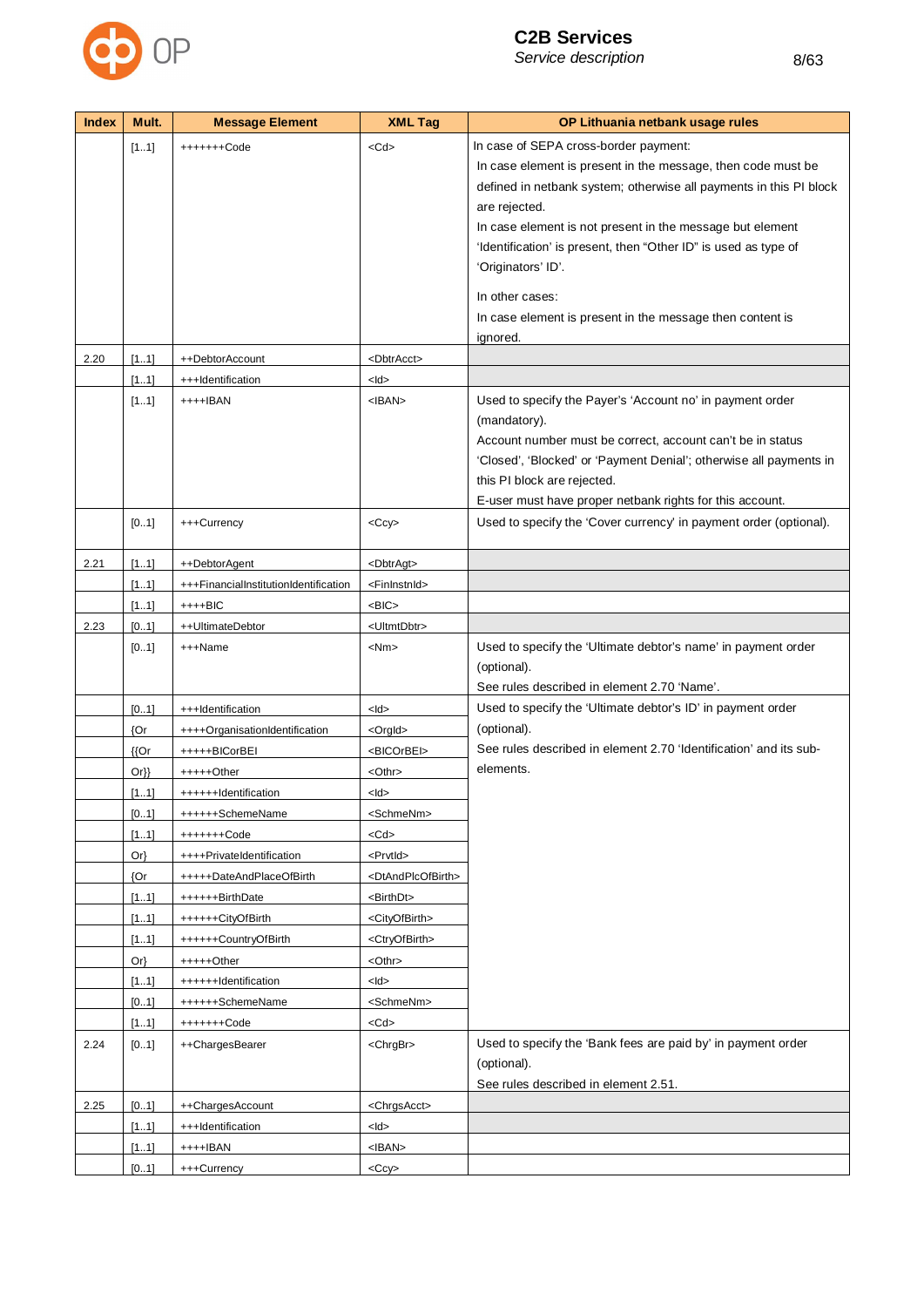

## *2.1.5 Credit Transfer Transaction Information*

This block contains elements related to the credit side of the transaction.

| <b>MessageElement</b>                  | <b>XML Tag</b>              | OP Lithuania netbank usage rules                                                                                                                                                                                                                                                                                                                                                                                                                                                                                                                                                                                                                                                                                                                                           |
|----------------------------------------|-----------------------------|----------------------------------------------------------------------------------------------------------------------------------------------------------------------------------------------------------------------------------------------------------------------------------------------------------------------------------------------------------------------------------------------------------------------------------------------------------------------------------------------------------------------------------------------------------------------------------------------------------------------------------------------------------------------------------------------------------------------------------------------------------------------------|
| ++CreditTransferTransactionInformation | <cdttrftxinf></cdttrftxinf> |                                                                                                                                                                                                                                                                                                                                                                                                                                                                                                                                                                                                                                                                                                                                                                            |
| +++PaymentIdentification               | <pmtld></pmtld>             |                                                                                                                                                                                                                                                                                                                                                                                                                                                                                                                                                                                                                                                                                                                                                                            |
| ++++InstructionIdentification          | <lnstrld></lnstrld>         | Used to specify 'Doc No' in payment order (optional).<br>In case the element is present then max 35 characters are<br>used for 'Doc No'. <sup>1</sup><br>In case the element is not present, then 'Doc No' is assigned<br>automatically by system.                                                                                                                                                                                                                                                                                                                                                                                                                                                                                                                         |
| ++++EndToEndIdentification             | <endtoendid></endtoendid>   | Used to specify the 'Originator's reference no/E2E' in<br>payment order (optional).<br>In case of SEPA intra-bank payment, SEPA local payment,<br>SEPA cross-border payment:<br>In case element is present in the message then content is<br>used.<br>In other cases:<br>In case element is present in the message then content is<br>ignored.                                                                                                                                                                                                                                                                                                                                                                                                                             |
| +++PaymentTypeInformation              | <pmttplnf></pmttplnf>       |                                                                                                                                                                                                                                                                                                                                                                                                                                                                                                                                                                                                                                                                                                                                                                            |
| ++++ServiceLevel                       | <svclvl></svclvl>           |                                                                                                                                                                                                                                                                                                                                                                                                                                                                                                                                                                                                                                                                                                                                                                            |
| +++++Code                              | <cd></cd>                   | Used to specify the 'Payment type' in payment order<br>(optional).<br>See rules described in element 2.38.                                                                                                                                                                                                                                                                                                                                                                                                                                                                                                                                                                                                                                                                 |
| ++++LocalInstrument                    | <lcllnstrm></lcllnstrm>     |                                                                                                                                                                                                                                                                                                                                                                                                                                                                                                                                                                                                                                                                                                                                                                            |
| +++++Code                              | <cd></cd>                   |                                                                                                                                                                                                                                                                                                                                                                                                                                                                                                                                                                                                                                                                                                                                                                            |
| +++++Proprietary                       | <prtry></prtry>             | Used to specify the 'Payment type' in payment order<br>(optional).<br>The 'Payment type' is defined based on the first matching<br>element in the following order:<br>1) element 2.38 'Proprietary' if it's present or<br>2) element 2.13 'Proprietary' if it's present or<br>3) element 2.34 'Code' if it's present or<br>4) element 2.9 'Code' if it's present or<br>5) if abovementioned elements are not present in the<br>message, then by default 'Payment type' is "Standard"<br>("T").<br>In case of element 'Code' is used for defining 'Payment type'<br>then the possible values are mapped in netbank as follows:<br>Payment type<br>Code in message<br>"SDVA"<br>"Express" ("E")<br>"URGP"<br>"Urgent" ("K")<br>"NURG"<br>"Standard" ("T")<br>any other value |
|                                        |                             |                                                                                                                                                                                                                                                                                                                                                                                                                                                                                                                                                                                                                                                                                                                                                                            |

 $1$  The max 35 characters are supported only in pain.001 import. Netbank restarts the automatic payment order numbering after the maximum possible sequential number 9999999 is reached.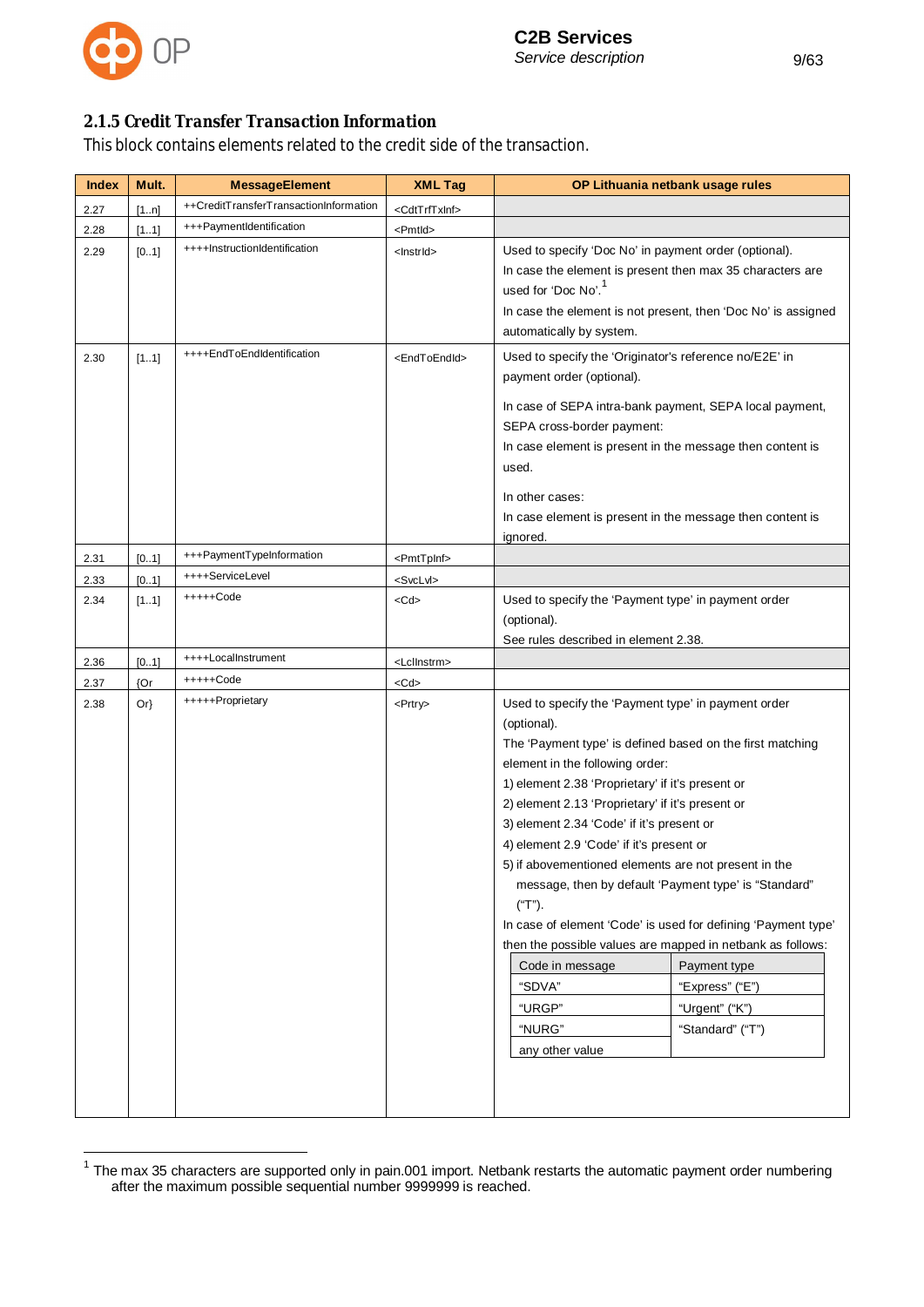

| In case element 'Proprietary' is used for defining 'Payment<br>type' then the possible values are mapped in netbank as<br>follows:<br>Proprietary in message<br>Payment type<br>"EXPR"<br>"Express" ("E")<br>"HIGH"<br>"Urgent" ("K")<br>"Standard" ("T")<br>"NORM"<br>any other value<br>++++CategoryPurpose<br>[0.1]<br>2.39<br><ctgypurp><br/>+++++Code<br/>Used to specify the 'Credit transfer category purpose' in<br/>2.40<br/>[11]<br/><cd><br/>payment order (optional).<br/>The 'Credit transfer category purpose' is defined based on<br/>the first matching element in the following order:<br/>1) element 2.40 'Code' if it's present or<br/>2) element 2.15 'Code' if it's present<br/>SEPA cross-border payment:<br/>it is used for defining 'Credit transfer category purpose',<br/>payment is rejected.<br/>it is used for defining 'Credit transfer category purpose',<br/>payment is rejected.<br/>value is "SALA" then payment is identified as Salary<br/>payment.<br/>value is other than "SALA" then payment is identified as<br/>regular payment.<br/>payment is identified as Salary payment.<br/>payment is still identified as regular payment.)</cd></ctgypurp> | <b>Index</b> | Mult. | <b>MessageElement</b> | <b>XML Tag</b> | OP Lithuania netbank usage rules                                                                                                                                                                                                                                                                                                                                                                                                                                                                                                                                                                                                                                                                                                                                                                                                                                                                                                                                                                                                                                                               |
|---------------------------------------------------------------------------------------------------------------------------------------------------------------------------------------------------------------------------------------------------------------------------------------------------------------------------------------------------------------------------------------------------------------------------------------------------------------------------------------------------------------------------------------------------------------------------------------------------------------------------------------------------------------------------------------------------------------------------------------------------------------------------------------------------------------------------------------------------------------------------------------------------------------------------------------------------------------------------------------------------------------------------------------------------------------------------------------------------------------------------------------------------------------------------------------------|--------------|-------|-----------------------|----------------|------------------------------------------------------------------------------------------------------------------------------------------------------------------------------------------------------------------------------------------------------------------------------------------------------------------------------------------------------------------------------------------------------------------------------------------------------------------------------------------------------------------------------------------------------------------------------------------------------------------------------------------------------------------------------------------------------------------------------------------------------------------------------------------------------------------------------------------------------------------------------------------------------------------------------------------------------------------------------------------------------------------------------------------------------------------------------------------------|
|                                                                                                                                                                                                                                                                                                                                                                                                                                                                                                                                                                                                                                                                                                                                                                                                                                                                                                                                                                                                                                                                                                                                                                                             |              |       |                       |                |                                                                                                                                                                                                                                                                                                                                                                                                                                                                                                                                                                                                                                                                                                                                                                                                                                                                                                                                                                                                                                                                                                |
|                                                                                                                                                                                                                                                                                                                                                                                                                                                                                                                                                                                                                                                                                                                                                                                                                                                                                                                                                                                                                                                                                                                                                                                             |              |       |                       |                |                                                                                                                                                                                                                                                                                                                                                                                                                                                                                                                                                                                                                                                                                                                                                                                                                                                                                                                                                                                                                                                                                                |
| 'Credit transfer category purpose' is defined for this<br>payment.<br>In case of Group payment:<br>value is "SALA" then payment is identified as Salary                                                                                                                                                                                                                                                                                                                                                                                                                                                                                                                                                                                                                                                                                                                                                                                                                                                                                                                                                                                                                                     |              |       |                       |                | In case of SEPA intra-bank payment, SEPA local payment,<br>• In case element 2.40 'Code' is present in the message and<br>then content must match code defined in system; otherwise<br>• In case element 2.15 'Code' is present in the message and<br>then content must match code defined in system; otherwise<br>• In case element 2.40 'Code' is present in the message and<br>• In case element 2.40 'Code' is present in the message and<br>• In case element 2.40 'Code' is not present in the message<br>but element 2.15 'Code' is present and value is "SALA" then<br>• In case element 2.40 'Code' is not present in the message<br>but element 2.15 'Code' is present and value is other than<br>"SALA" then payment is identified as regular payment. (In<br>case element 2.40 'Code' is present and value is other than<br>"SALA" and 2.15 'Code' is present with value "SALA", then<br>• In case element 2.40 'Code' is not present in the message<br>but element 2.15 'Code' is present and value is "SALA" then<br>• In case element 2.40 'Code' is present in the message and |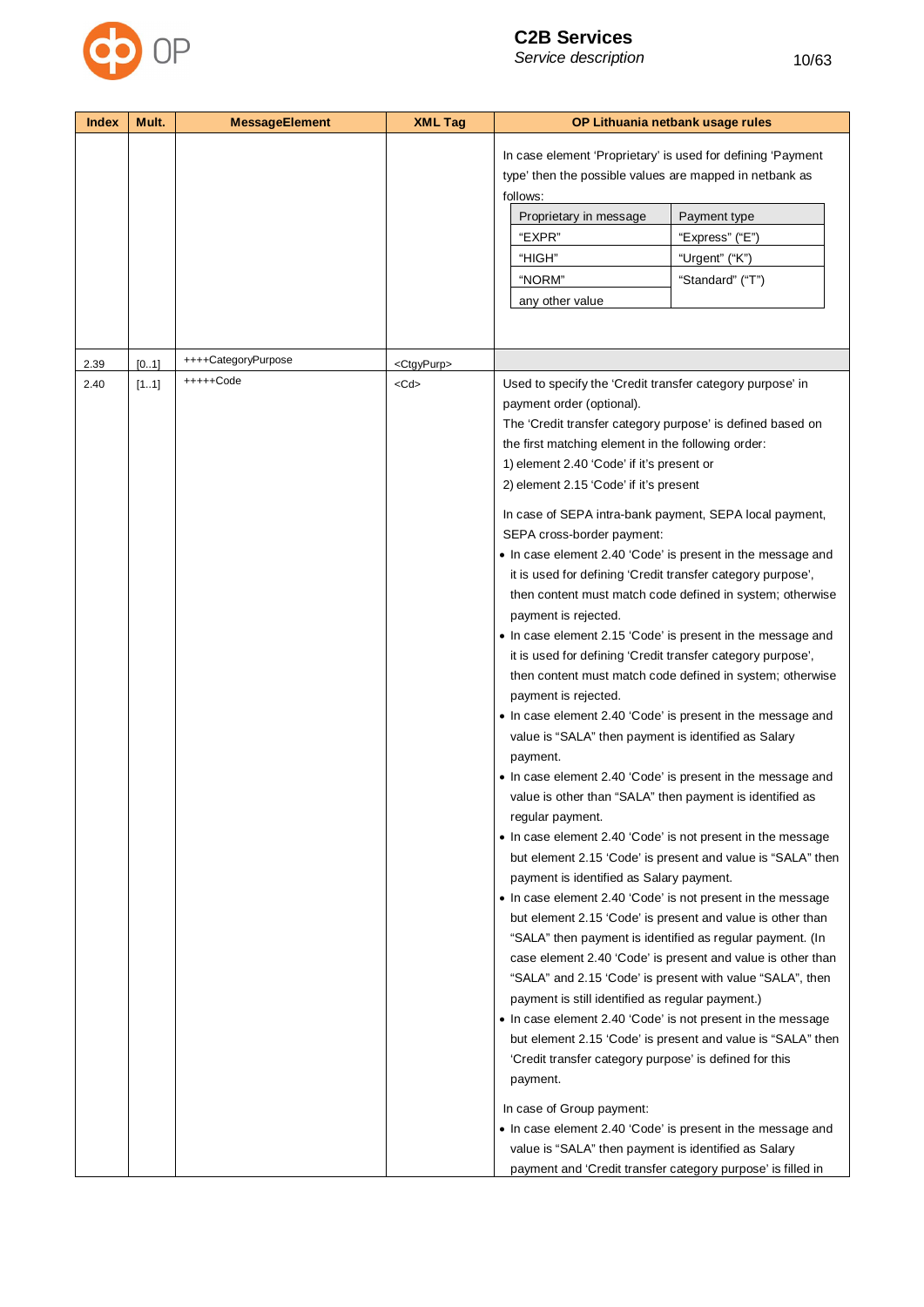

| with value "SALA" for this payment.<br>• In case element 2.40 'Code' is not present in the message<br>but element 2.15 'Code' is present and value is "SALA" then<br>payment is identified as Salary payment and 'Credit transfer<br>category purpose' is filled in with value "SALA" for this<br>payment.<br>• In case element 2.40 'Code' is present in the message and<br>value is other than "SALA" then payment is identified as<br>regular group payment and 'Category purpose code' field in<br>payment order is not filled in.<br>• In case element 2.40 'Code' is not present in the message<br>but element 2.15 'Code' is present and value is other than<br>"SALA" then payment is identified as regular group payment<br>and 'Category purpose code' field in payment order is not<br>filled in.<br>• In case the Group payment is successfully imported, system<br>displays notification.<br>• In case of Salary payment the code "SALA" must match<br>code defined in system; otherwise payment is rejected.<br>In other cases:<br>• In case element 2.40 'Code' is present in the message and<br>value is "SALA" then payment is rejected.<br>• In case element 2.40 'Code' is not present in the message<br>but element 2.15 'Code' is present and value is "SALA" then<br>payment is rejected.<br>• In case element 2.40 'Code' or 2.15 'Code' is present in the |
|-----------------------------------------------------------------------------------------------------------------------------------------------------------------------------------------------------------------------------------------------------------------------------------------------------------------------------------------------------------------------------------------------------------------------------------------------------------------------------------------------------------------------------------------------------------------------------------------------------------------------------------------------------------------------------------------------------------------------------------------------------------------------------------------------------------------------------------------------------------------------------------------------------------------------------------------------------------------------------------------------------------------------------------------------------------------------------------------------------------------------------------------------------------------------------------------------------------------------------------------------------------------------------------------------------------------------------------------------------------------------------------|
|                                                                                                                                                                                                                                                                                                                                                                                                                                                                                                                                                                                                                                                                                                                                                                                                                                                                                                                                                                                                                                                                                                                                                                                                                                                                                                                                                                                   |
|                                                                                                                                                                                                                                                                                                                                                                                                                                                                                                                                                                                                                                                                                                                                                                                                                                                                                                                                                                                                                                                                                                                                                                                                                                                                                                                                                                                   |
| message and value is not "SALA" then content is ignored.                                                                                                                                                                                                                                                                                                                                                                                                                                                                                                                                                                                                                                                                                                                                                                                                                                                                                                                                                                                                                                                                                                                                                                                                                                                                                                                          |

| 2.42 | [11]   | +++Amount               | $<$ Amt $>$           |                                                                                                                                                                                                                                                                                                                                                                                                                                                                                                                                                                                                                              |
|------|--------|-------------------------|-----------------------|------------------------------------------------------------------------------------------------------------------------------------------------------------------------------------------------------------------------------------------------------------------------------------------------------------------------------------------------------------------------------------------------------------------------------------------------------------------------------------------------------------------------------------------------------------------------------------------------------------------------------|
| 2.43 | ${Or}$ | ++++InstructedAmount    | <lnstdamt></lnstdamt> | Used to specify the 'Amount' and currency in payment order<br>(mandatory).<br>Amount must be more than zero, currency must be one of<br>the active currencies in system - otherwise payment is<br>rejected.                                                                                                                                                                                                                                                                                                                                                                                                                  |
| 2.44 | $Or\}$ | ++++EquivalentAmount    | <egvtamt></egvtamt>   |                                                                                                                                                                                                                                                                                                                                                                                                                                                                                                                                                                                                                              |
| 2.45 | [11]   | +++++Amount             | $<$ Amt $>$           |                                                                                                                                                                                                                                                                                                                                                                                                                                                                                                                                                                                                                              |
| 2.46 | [11]   | +++++CurrencyOfTransfer | <ccyoftrf></ccyoftrf> |                                                                                                                                                                                                                                                                                                                                                                                                                                                                                                                                                                                                                              |
| 2.51 | [0.1]  | +++ChargeBearer         | <chrgbr></chrgbr>     | Used to specify the 'Bank fees are paid by' in payment order<br>(optional).<br>The 'Bank fees are paid by' is defined based on the first<br>matching element in the following order:<br>element 2.51 'ChargeBearer' if it's present or<br>1)<br>element 2.24 'ChargeBearer' if it's present or<br>2)<br>if abovementioned elements are not present in the<br>3)<br>message, then by default 'Bank fees are paid by' are<br>"Shared" ("SHA").<br>• The possible values are mapped in BS as follows:<br>Bank fees are paid by<br>Charge bearer in message<br>"DEBT"<br>"Payer" ("OUR")<br>"SLEV"<br>"Shared" ("SHA")<br>"SHAR" |

"CRED"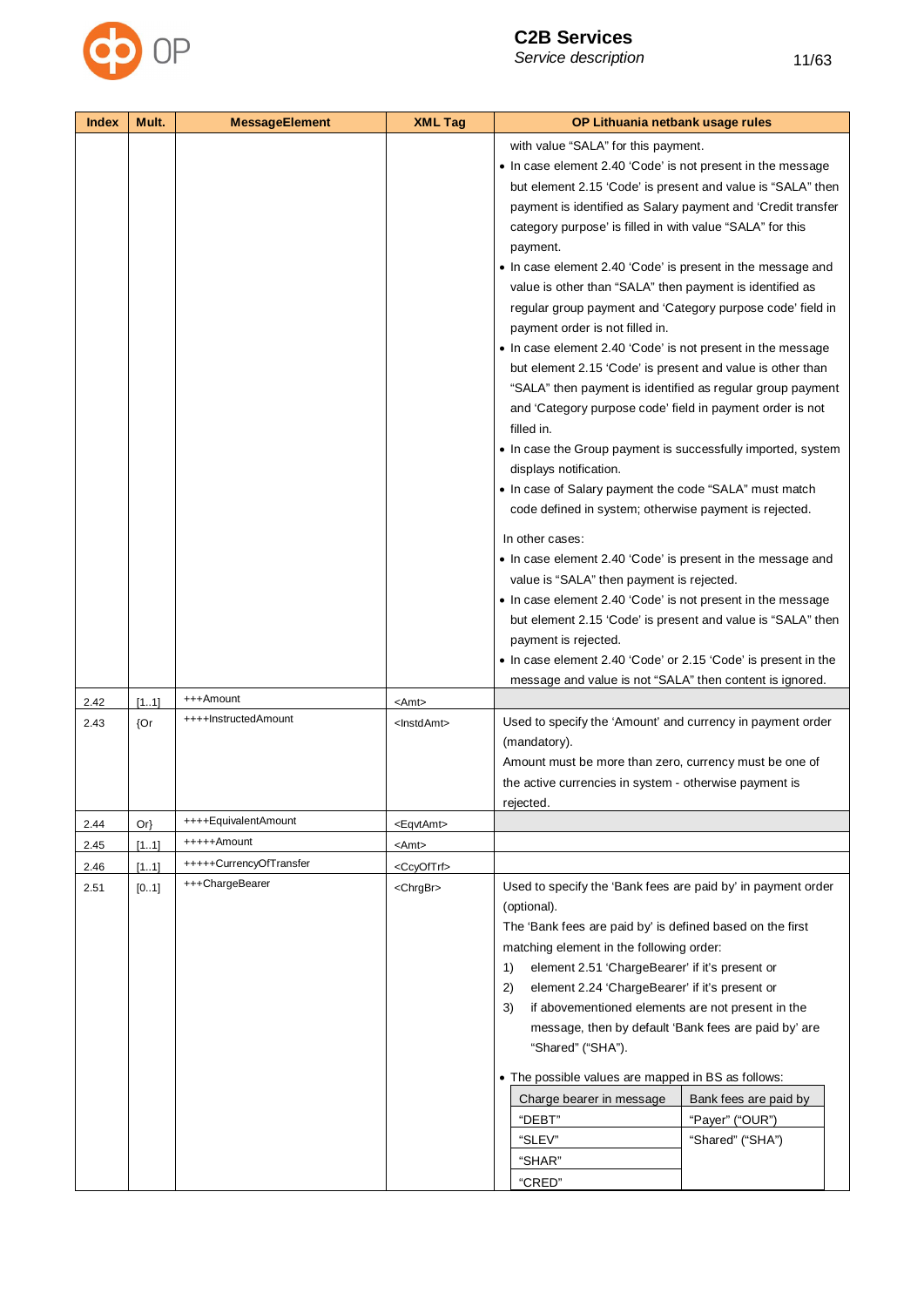

| <b>Index</b> | Mult.       | <b>MessageElement</b>           | <b>XML Tag</b>          | OP Lithuania netbank usage rules                                                                                  |
|--------------|-------------|---------------------------------|-------------------------|-------------------------------------------------------------------------------------------------------------------|
|              |             |                                 |                         | any other value                                                                                                   |
|              |             |                                 |                         |                                                                                                                   |
|              |             |                                 |                         |                                                                                                                   |
| 2.70         | [01]        | +++UltimateDebtor               | <ultmtdbtr></ultmtdbtr> |                                                                                                                   |
|              | [01]        | ++++Name                        | $<$ Nm $>$              | Used to specify the 'Ultimate debtor's name' in payment                                                           |
|              |             |                                 |                         | order (optional).                                                                                                 |
|              |             |                                 |                         |                                                                                                                   |
|              |             |                                 |                         | In case of SEPA intra-bank payment, SEPA local payment,<br>SEPA cross-border payment, local payment in Lithuania, |
|              |             |                                 |                         | intra-bank payment in Lithuania:                                                                                  |
|              |             |                                 |                         | The 'Ultimate debtor's name' is defined based on the first                                                        |
|              |             |                                 |                         | matching element in the following order:                                                                          |
|              |             |                                 |                         | element 2.70 'Name' if it's present or<br>1)                                                                      |
|              |             |                                 |                         | 2)<br>element 2.23 'Name' if it's present                                                                         |
|              |             |                                 |                         |                                                                                                                   |
|              |             |                                 |                         | In other cases:                                                                                                   |
|              |             |                                 |                         | In case element(s) is/are present in the message then                                                             |
|              |             | ++++Identification              |                         | content is ignored.                                                                                               |
|              | [01]        |                                 | $<$ ld>                 | Note: This note applies to element 'Identification' and its sub-<br>elements:                                     |
|              |             |                                 |                         | The 'Ultimate debtor's ID' is defined based on the first                                                          |
|              |             |                                 |                         | matching element in the following order:                                                                          |
|              |             |                                 |                         | element 2.70 'Identification' (and its sub-elements) if<br>1)                                                     |
|              |             |                                 |                         | present or                                                                                                        |
|              |             |                                 |                         | 2)<br>element 2.23 'Identification' (and its sub-elements) if                                                     |
|              |             |                                 |                         | present                                                                                                           |
|              | ${Or}$      | +++++OrganisationIdentification | <orgld></orgld>         |                                                                                                                   |
|              | ${^{\{Or}}$ | ++++++BICorBEI                  | <bicorbei></bicorbei>   | In case of SEPA cross-border payment:                                                                             |
|              |             |                                 |                         | In case element is present in the message, then content                                                           |
|              |             |                                 |                         | must confirm BIC format; otherwise all payments in this PI                                                        |
|              |             |                                 |                         | block are rejected.                                                                                               |
|              |             |                                 |                         | Either element 'BICorBEI' or one occurrence of element                                                            |
|              |             |                                 |                         | 'Other' is allowed; otherwise all payments in this PI block are                                                   |
|              |             |                                 |                         | rejected.                                                                                                         |
|              |             |                                 |                         | In other cases:                                                                                                   |
|              |             |                                 |                         | In case element(s) is/are present in the message then                                                             |
|              |             |                                 |                         | content is ignored.                                                                                               |
|              | $Or\}$      | $+++++Other$                    | <othr></othr>           |                                                                                                                   |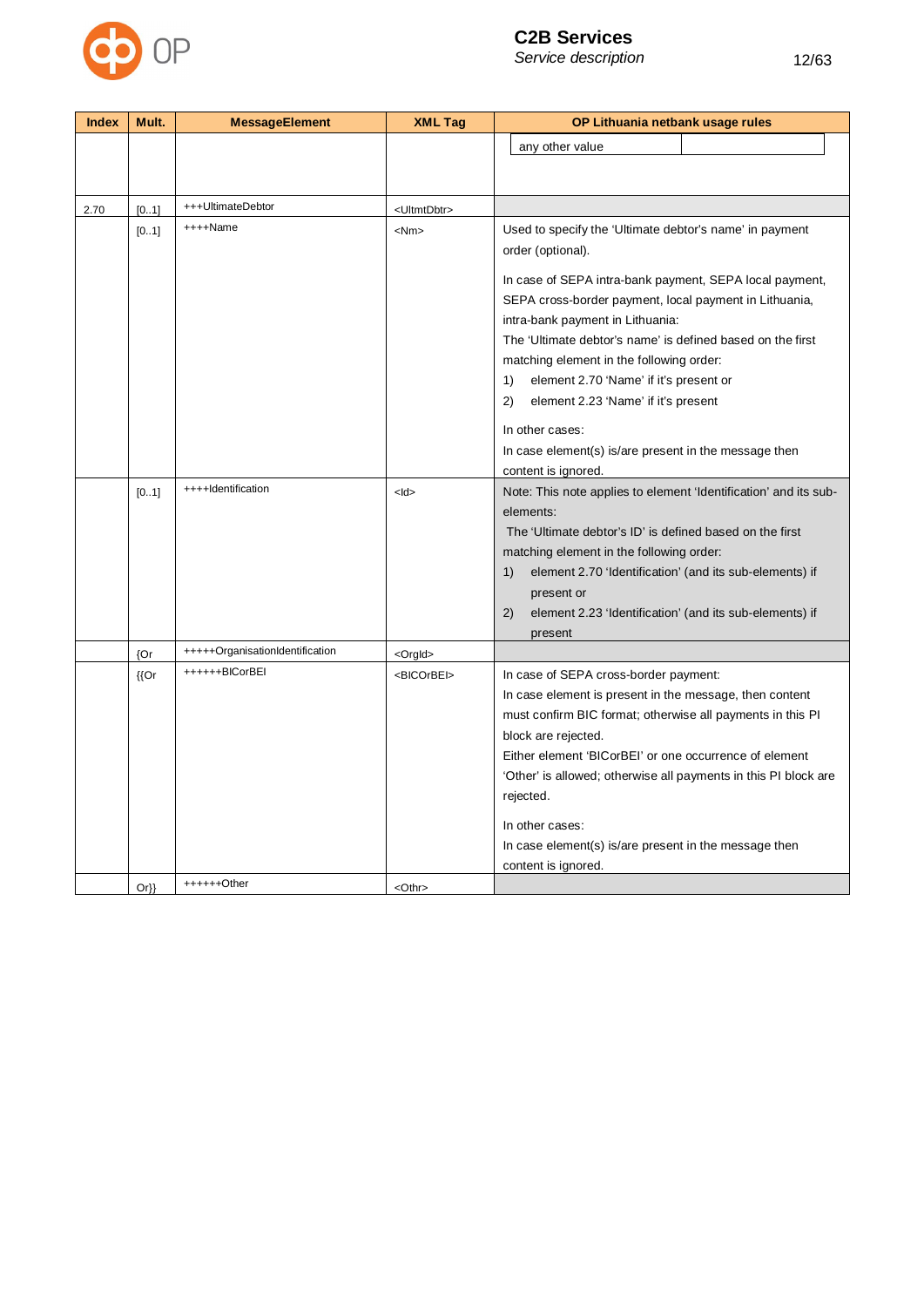

| <b>Index</b> | Mult.  | <b>MessageElement</b>                | <b>XML Tag</b>                      | OP Lithuania netbank usage rules                                                                                                                                                                                                                                                                                                                                                                                                                                                                                                                                                                                                                                               |
|--------------|--------|--------------------------------------|-------------------------------------|--------------------------------------------------------------------------------------------------------------------------------------------------------------------------------------------------------------------------------------------------------------------------------------------------------------------------------------------------------------------------------------------------------------------------------------------------------------------------------------------------------------------------------------------------------------------------------------------------------------------------------------------------------------------------------|
|              | [11]   | +++++++Identification                | $<$ ld>                             | In case of LT local payments in EUR and intra-bank<br>payment:<br>Used to specify the 'Ultimate debtor's ID' in payment order<br>(optional) if element 'Code' value is "COID" and element<br>'Identification' value length is 7 or 9 characters.<br>In case of SEPA cross-border payment:<br>Either element 'BICorBEI' or one occurrence of element<br>'Other' is allowed; otherwise all payments in this PI block are<br>rejected.<br>In other cases:<br>In case element(s) is/are present in the message then<br>content is ignored.                                                                                                                                         |
|              | [0.1]  | +++++++SchemeName                    | <schmenm></schmenm>                 |                                                                                                                                                                                                                                                                                                                                                                                                                                                                                                                                                                                                                                                                                |
|              | [11]   | ++++++++Code                         | <cd></cd>                           | In case of LT local payments in EUR and intra-bank payment:<br>If element value is "COID" then see rules in element<br>'Identification'. The value of element 'Code' itself is not saved<br>in payment order.<br>In case of SEPA cross-border payment:<br>In case element is present in the message, then content<br>must match code defined in system; otherwise all payments<br>in this PI block are rejected.<br>In case element is not present in the message but element<br>'Identification' is present, then "Other ID" is used as type of<br>'Ultimate debtor's ID'.<br>In other cases:<br>In case element(s) is/are present in the message then<br>content is ignored. |
|              | $Or\}$ | +++++PrivateIdentification           | <prvtid></prvtid>                   |                                                                                                                                                                                                                                                                                                                                                                                                                                                                                                                                                                                                                                                                                |
|              | {Or    | ++++++DateAndPlaceOfBirth            | <dtandplcofbirth></dtandplcofbirth> |                                                                                                                                                                                                                                                                                                                                                                                                                                                                                                                                                                                                                                                                                |
|              | [11]   | +++++++BirthDate                     | <birthdt></birthdt>                 | In case of SEPA cross-border payment:                                                                                                                                                                                                                                                                                                                                                                                                                                                                                                                                                                                                                                          |
|              | [11]   | +++++++CityOfBirth                   | <cityofbirth></cityofbirth>         | Either element 'DateAndPlaceOfBirth' or one occurrence of                                                                                                                                                                                                                                                                                                                                                                                                                                                                                                                                                                                                                      |
|              | [11]   | +++++++CountryOfBirth<br>++++++Other | <ctryofbirth></ctryofbirth>         | element 'Other' is allowed; otherwise all payments in this PI<br>block are rejected.<br>Note! The type of 'Ultimate debtor's ID' in payment order is<br>blank. The content of element is shown in payment order<br>but not passed to beneficiary bank via pacs.008 message.<br>In other cases:<br>In case element(s) is/are present in the message then<br>content is ignored.                                                                                                                                                                                                                                                                                                 |
|              | $Or\}$ |                                      | <othr></othr>                       |                                                                                                                                                                                                                                                                                                                                                                                                                                                                                                                                                                                                                                                                                |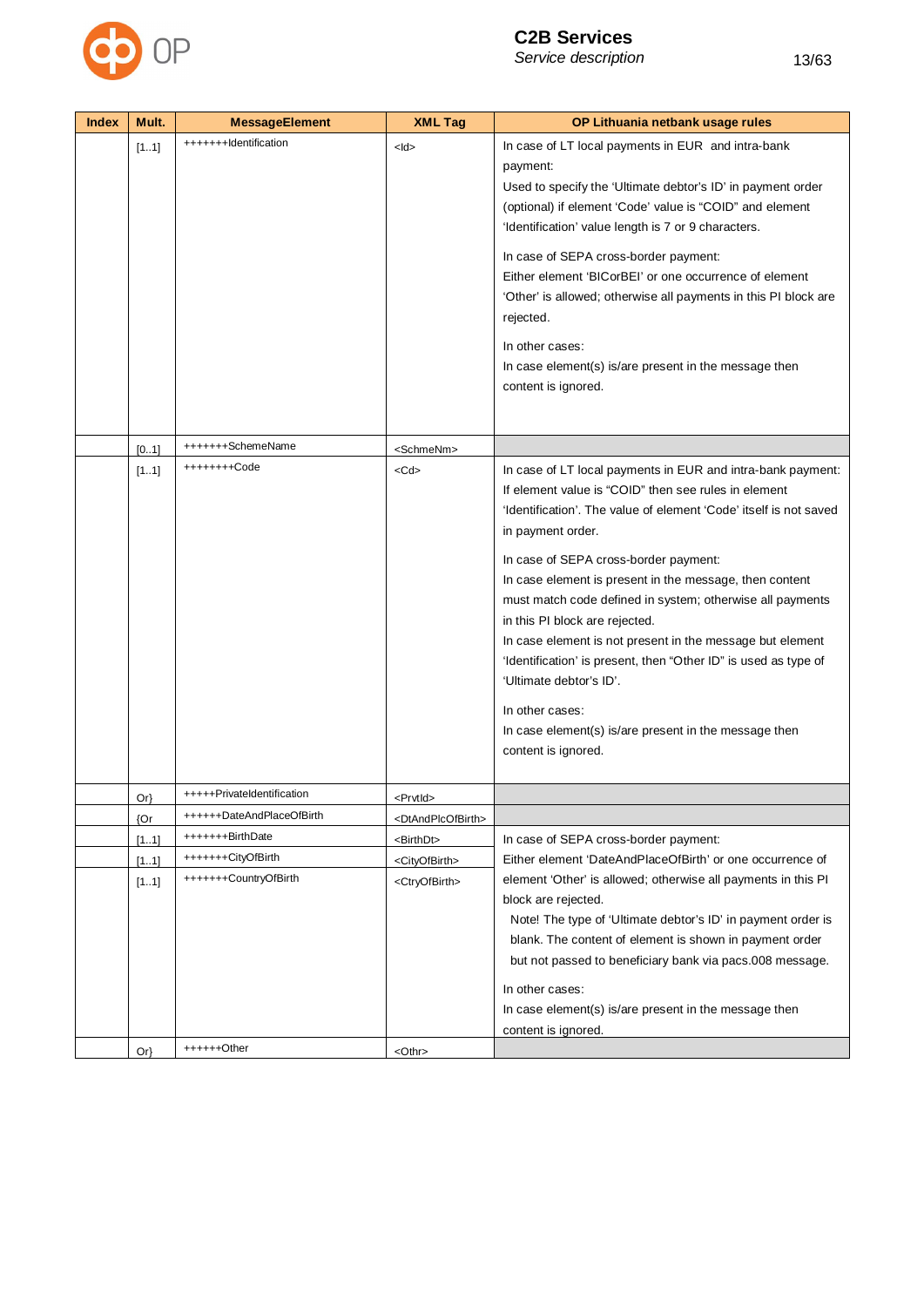

| <b>Index</b> | Mult. | <b>MessageElement</b>                       | <b>XML Tag</b>              | OP Lithuania netbank usage rules                                                                                                                                                                                                                  |
|--------------|-------|---------------------------------------------|-----------------------------|---------------------------------------------------------------------------------------------------------------------------------------------------------------------------------------------------------------------------------------------------|
|              | [11]  | +++++++Identification                       | $<$ ld>                     | In case of LT local payments in EUR and intra-bank payment:<br>Used to specify the 'Ultimate debtor's ID' in payment order<br>(optional) if element 'Code' value is "NIDN" and element<br>'Identification' value length is 11 characters.         |
|              |       |                                             |                             | In case of SEPA cross-border payment:<br>Either element 'DateAndPlaceOfBirth' or one occurrence of<br>element 'Other' is allowed; otherwise all payments in this PI<br>block are rejected.                                                        |
|              |       |                                             |                             | In other cases:<br>In case element(s) is/are present in the message then<br>content is ignored.                                                                                                                                                   |
|              | [0.1] | +++++++SchemeName                           | <schmenm></schmenm>         |                                                                                                                                                                                                                                                   |
|              | [11]  | ++++++++Code                                | $<$ Cd $>$                  | In case of LT local payments in EUR and intra-bank payment:<br>If element value is "NIDN" then see rules in element<br>'Identification'. The element 'Code' value itself is not saved in<br>payment order.                                        |
|              |       |                                             |                             | In case of SEPA cross-border payment:<br>In case element is present in the message, then code must<br>be defined in system; otherwise all payments in this PI block<br>are rejected.<br>In case element is not present in the message but element |
|              |       |                                             |                             | 'Identification' is present, then "Other ID" is used as type of<br>'Ultimate debtor's ID'.                                                                                                                                                        |
|              |       |                                             |                             | In other cases:<br>In case element(s) is/are present in the message then<br>content is ignored.                                                                                                                                                   |
| 2.71         | [0.1] | +++IntermediaryAgent1                       | <lntrmyagt1></lntrmyagt1>   |                                                                                                                                                                                                                                                   |
|              | [11]  | ++++FinancialInstitutionIdentification      | <fininstnid></fininstnid>   |                                                                                                                                                                                                                                                   |
|              | [01]  | +++++BIC                                    | <bic></bic>                 | Used to specify the Correspondent Bank's 'Swift' in payment<br>order (optional).                                                                                                                                                                  |
|              |       |                                             |                             | In case of Other cross-border payment:<br>In case element is present in the message, then BIC must<br>match one in system BIC Directory; otherwise payment is                                                                                     |
|              |       |                                             |                             | rejected.                                                                                                                                                                                                                                         |
|              |       |                                             |                             | In other cases:                                                                                                                                                                                                                                   |
|              |       |                                             |                             | In case element is present in the message then content is<br>ignored.                                                                                                                                                                             |
|              | [01]  | +++++ClearingSystemMember<br>Identification | <clrsysmmbld></clrsysmmbld> |                                                                                                                                                                                                                                                   |
|              | [0.1] | ++++++ClearingSystemIdentification          | <clrsysid></clrsysid>       |                                                                                                                                                                                                                                                   |
|              | [11]  | +++++++Code                                 | <cd></cd>                   |                                                                                                                                                                                                                                                   |
|              | [11]  | ++++++MemberIdentification                  | <mmbld></mmbld>             |                                                                                                                                                                                                                                                   |
|              | [0.1] | +++++Name                                   | <nm></nm>                   | Used to specify the 'Correspondent Bank' name in payment<br>order (optional).                                                                                                                                                                     |
|              |       |                                             |                             | In case of Other cross-border payment:<br>In case element is present in the message, then also element                                                                                                                                            |
|              |       |                                             |                             |                                                                                                                                                                                                                                                   |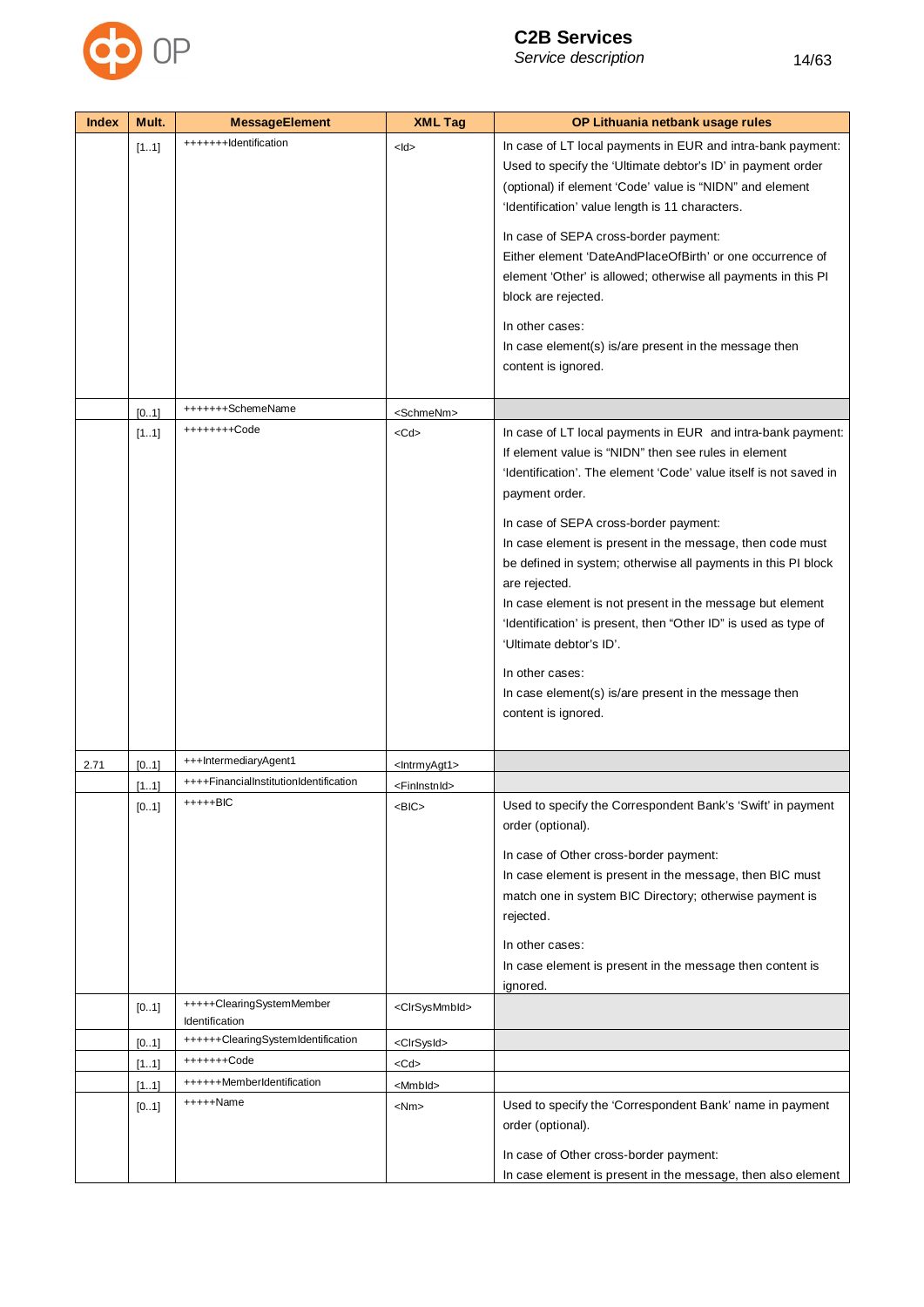

| <b>Index</b> | Mult.          | <b>MessageElement</b>        | <b>XML Tag</b>                                                             | OP Lithuania netbank usage rules                                                                                                                                                                                                                                                                                                                                                                                                                                                                                                                                                                                                                                                                                                                                                                                                                                                                                                                                                                                                                                                                                                                                                                                                                                                                                                                                                                                                                                                                                                                                                                                                                                                                                                                                                             |
|--------------|----------------|------------------------------|----------------------------------------------------------------------------|----------------------------------------------------------------------------------------------------------------------------------------------------------------------------------------------------------------------------------------------------------------------------------------------------------------------------------------------------------------------------------------------------------------------------------------------------------------------------------------------------------------------------------------------------------------------------------------------------------------------------------------------------------------------------------------------------------------------------------------------------------------------------------------------------------------------------------------------------------------------------------------------------------------------------------------------------------------------------------------------------------------------------------------------------------------------------------------------------------------------------------------------------------------------------------------------------------------------------------------------------------------------------------------------------------------------------------------------------------------------------------------------------------------------------------------------------------------------------------------------------------------------------------------------------------------------------------------------------------------------------------------------------------------------------------------------------------------------------------------------------------------------------------------------|
|              |                | +++++PostalAddress           |                                                                            | 2.71 'AddressLine' must be present; otherwise payment is<br>rejected.<br>In case element is not present in the message, then<br>'Correspondent Bank' name is filled-in in payment order with<br>information from system BIC Directory based on<br>Correspondent bank 'Swift'.<br>In other cases:<br>In case element is present in the message then content is<br>ignored.                                                                                                                                                                                                                                                                                                                                                                                                                                                                                                                                                                                                                                                                                                                                                                                                                                                                                                                                                                                                                                                                                                                                                                                                                                                                                                                                                                                                                    |
|              | [0.1]          | ++++++Country                | <pstladr></pstladr>                                                        |                                                                                                                                                                                                                                                                                                                                                                                                                                                                                                                                                                                                                                                                                                                                                                                                                                                                                                                                                                                                                                                                                                                                                                                                                                                                                                                                                                                                                                                                                                                                                                                                                                                                                                                                                                                              |
|              | [0.1]<br>[0.2] | ++++++AddressLine            | <ctry><br/><adrline></adrline></ctry>                                      | See rules described in element 2.71 'AddressLine'.<br>Used to specify the Beneficiary Bank's 'Address' in payment<br>order for (optional).<br>In case of SEPA cross-border payment, SEPA local payment,<br>SEPA intra-bank payment and other intra-bank payment:<br>• In case element is present in the message then content is<br>ignored. The Beneficiary Bank's 'Address' is filled in<br>payment order with information from system (that is found<br>based on BIC in payment order 'Swift' field).<br>In case of Other cross-border payment:<br>• In case BIC (i.e. Beneficiary's bank 'Swift') is not known,<br>then elements 2.77 'Name' and 2.77 'AddressLine' must be<br>present; otherwise payment is rejected.<br>• In case elements 2.77 'Name' and 2.77 'AddressLine' are<br>not present in the message, but BIC (i.e. Beneficiary's bank<br>'Swift') is known, then Beneficiary 'Bank' name is filled in<br>with information from system (that is found based on BIC in<br>payment order Beneficiary Bank's 'Swift' field).<br>• In case element 2.77 'AddressLine' is present then<br>Beneficiary's Bank's 'Address' field is filled-in in following<br>format: XXXXXX ZZZZZZZ<br>(where XXXXXX is content of element 2.77 'AddressLine'<br>first occurrence and ZZZZZZZ is content of 'AddressLine'<br>second occurrence. Space is separator in between).<br>In case both, element 2.77 'Country' and 2.77 'AddressLine'<br>are present, then Beneficiary Bank's 'Address' field is filled-<br>in in following format: YY XXXXXX ZZZZZZZ<br>(where YY is content of element 2.71 'Country', XXXXXX is<br>content of element 2.71 'AddressLine' first occurrence and<br>ZZZZZZ is content of element 2.71 'AddressLine' second<br>occurrence. Space is separator in between). |
|              |                | +++IntermediaryAgent1Account |                                                                            |                                                                                                                                                                                                                                                                                                                                                                                                                                                                                                                                                                                                                                                                                                                                                                                                                                                                                                                                                                                                                                                                                                                                                                                                                                                                                                                                                                                                                                                                                                                                                                                                                                                                                                                                                                                              |
| 2.72         | [01]<br>[11]   | ++++Identification           | <lntrmyagt1acct><br/><math>&lt;</math>ld<math>&gt;</math></lntrmyagt1acct> |                                                                                                                                                                                                                                                                                                                                                                                                                                                                                                                                                                                                                                                                                                                                                                                                                                                                                                                                                                                                                                                                                                                                                                                                                                                                                                                                                                                                                                                                                                                                                                                                                                                                                                                                                                                              |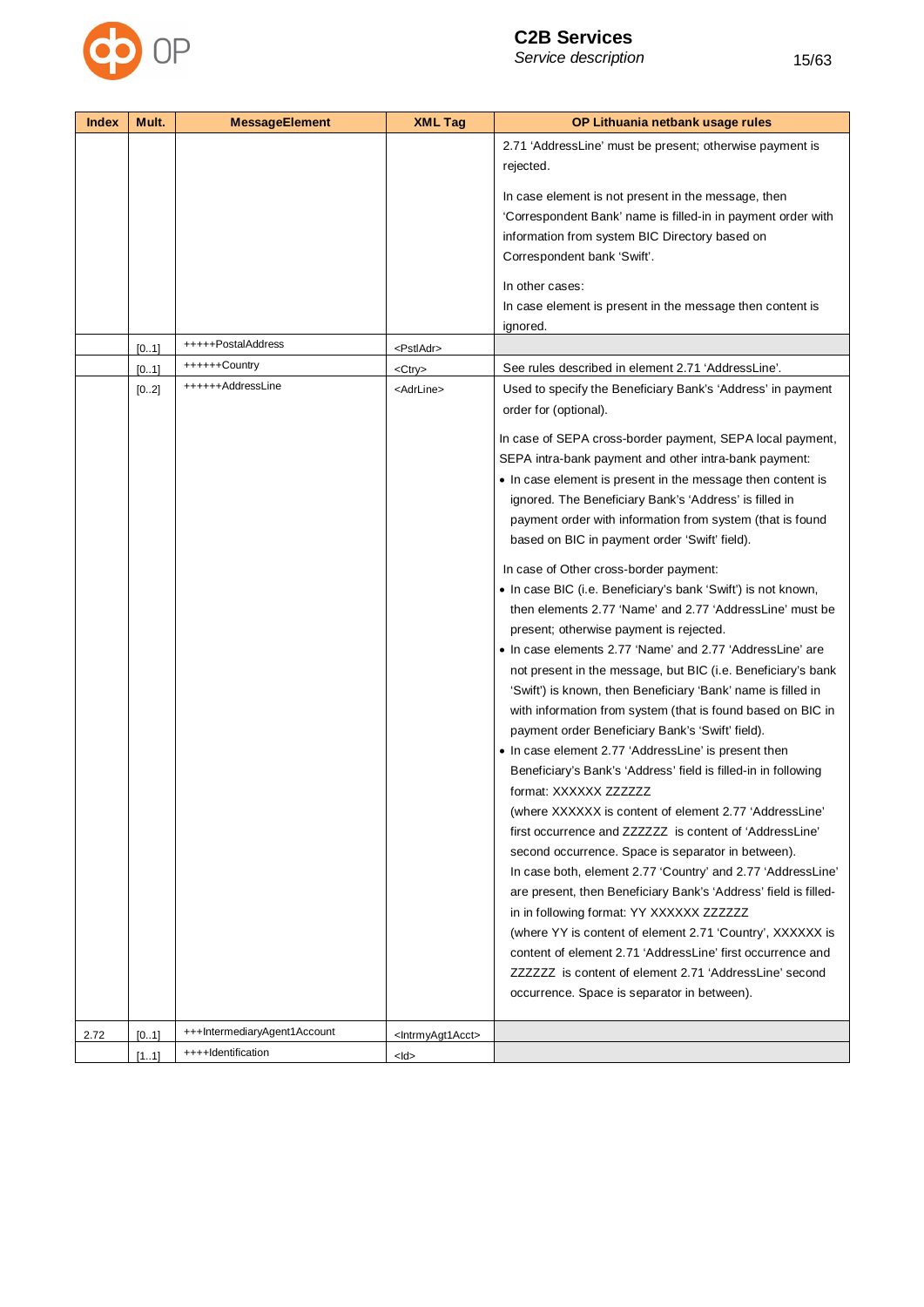

| <b>Index</b> | Mult.  | <b>MessageElement</b>                  | <b>XML Tag</b>              | OP Lithuania netbank usage rules                                                                                          |
|--------------|--------|----------------------------------------|-----------------------------|---------------------------------------------------------------------------------------------------------------------------|
|              | ${Or}$ | +++++IBAN                              | $<$ IBAN $>$                | Used to specify the Correspondent Bank's 'Account no' in<br>payment order (optional).                                     |
|              |        |                                        |                             | In case of Other cross-border payment:                                                                                    |
|              |        |                                        |                             | Either element 2.72 'IBAN' or 2.72 'Identification' may be                                                                |
|              |        |                                        |                             | present; otherwise payment is rejeced.                                                                                    |
|              |        |                                        |                             | In other cases:                                                                                                           |
|              |        |                                        |                             | In case element is present in the message then content is                                                                 |
|              |        |                                        |                             | ignored.                                                                                                                  |
|              | $Or\}$ | $++++$ Other                           | <othr></othr>               |                                                                                                                           |
|              | [11]   | ++++++Identification                   | $<$ ld>                     | Used to specify the Correspondent Bank's 'Account no' in<br>payment order (optional).                                     |
|              |        |                                        |                             | In case of Other cross-border payment:                                                                                    |
|              |        |                                        |                             | Either element 2.78 'IBAN' or 2.78 'Identification' may be                                                                |
|              |        |                                        |                             | present; otherwise payment is rejected.                                                                                   |
|              |        |                                        |                             | In other cases:                                                                                                           |
|              |        |                                        |                             | In case element is present in the message then content is                                                                 |
|              |        |                                        |                             | ignored.                                                                                                                  |
| 2.77         | [0.1]  | +++CreditorAgent                       | <cdtragt></cdtragt>         |                                                                                                                           |
|              | [11]   | ++++FinancialInstitutionIdentification | <fininstnid></fininstnid>   |                                                                                                                           |
|              | [01]   | $++++-BIC$                             | $<$ BIC $>$                 | Used to specify the Beneficiary Bank's 'Swift' in payment                                                                 |
|              |        |                                        |                             | order (optional).                                                                                                         |
|              |        |                                        |                             | In case element is not present in the message then:                                                                       |
|              |        |                                        |                             | • BIC is derived from element 2.80 'IBAN'. In case BIC cannot                                                             |
|              |        |                                        |                             | be derived from element 2.80 'IBAN' then elements 2.77                                                                    |
|              |        |                                        |                             | 'Name' and 2.77 'AddressLine' must be present; otherwise<br>payment is rejected.                                          |
|              |        |                                        |                             | • Payment is identified as Group payment when BIC (derived                                                                |
|              |        |                                        |                             | from element 2.80 'IBAN') corresponds to Group payment                                                                    |
|              |        |                                        |                             | member's BIC.                                                                                                             |
|              |        |                                        |                             | In case element is present in the message then:                                                                           |
|              |        |                                        |                             | • In case of SWIFT: BIC present in the message is used. In                                                                |
|              |        |                                        |                             | case BIC present in the message is used, it must exist in                                                                 |
|              |        |                                        |                             | system BIC Directory, otherwise payment is rejected.                                                                      |
|              |        |                                        |                             | • Payment is identified as Group payment when BIC (derived                                                                |
|              |        |                                        |                             | from element 2.80 'IBAN') corresponds to Group payment<br>member's BIC.                                                   |
|              |        |                                        |                             | In case of SEPA or INTRA: content must match BIC that is                                                                  |
|              |        |                                        |                             | derived from element 2.80 'IBAN'; otherwise BIC derived                                                                   |
|              |        |                                        |                             | from IBAN is used instead. In case BIC cannot be derived                                                                  |
|              |        |                                        |                             | from element 2.80 'IBAN', then BIC present in the message<br>is used. In case BIC present in the message is used, it must |
|              |        |                                        |                             | exist in system BIC Directory, otherwise payment is rejected.                                                             |
|              | [01]   | +++++ClearingSystemMember              | <clrsysmmbld></clrsysmmbld> |                                                                                                                           |
|              |        | Identification                         |                             |                                                                                                                           |
|              | [01]   | ++++++ClearingSystemIdentification     | <clrsysid></clrsysid>       |                                                                                                                           |
|              | [11]   | +++++++Code                            | <cd></cd>                   |                                                                                                                           |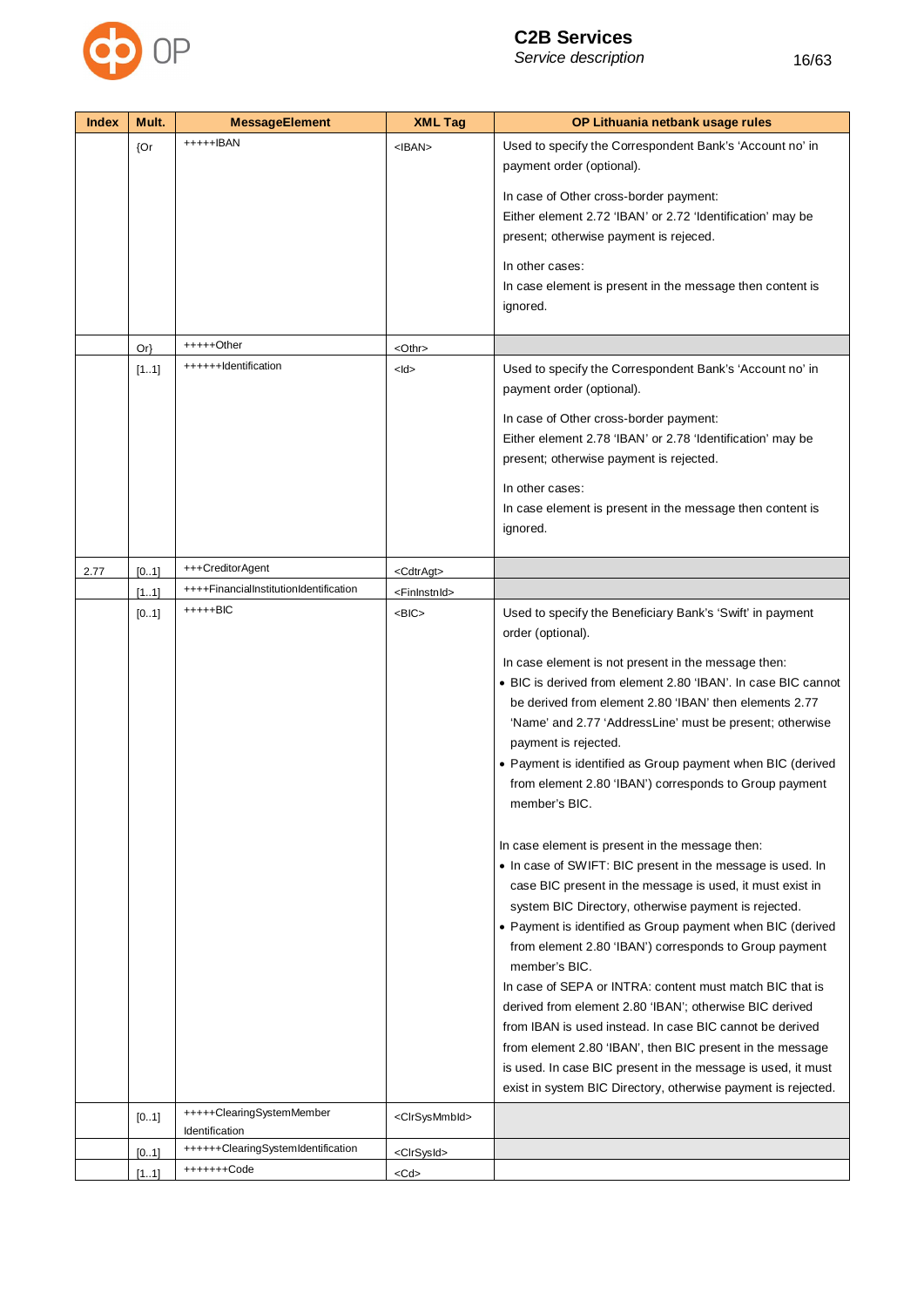

| <b>Index</b> | Mult. | <b>MessageElement</b>      | <b>XML Tag</b>      | OP Lithuania netbank usage rules                                                                                              |
|--------------|-------|----------------------------|---------------------|-------------------------------------------------------------------------------------------------------------------------------|
|              | [11]  | ++++++MemberIdentification | <mmbld></mmbld>     |                                                                                                                               |
|              | [01]  | +++++Name                  | $<$ Nm $>$          | Used to specify the Beneficiary 'Bank' name in payment<br>order for (optional).                                               |
|              |       |                            |                     | In case of SEPA cross-border payment, SEPA local payment,                                                                     |
|              |       |                            |                     | SEPA intra-bank payment and other intra-bank payment:                                                                         |
|              |       |                            |                     | • In case element is present in the message then content is                                                                   |
|              |       |                            |                     | ignored. The Beneficiary 'Bank' name is filled in payment                                                                     |
|              |       |                            |                     | order with information from system (that is found based on<br>BIC in payment order 'Swift' field).                            |
|              |       |                            |                     | In case of Other cross-border payment:                                                                                        |
|              |       |                            |                     | • In case BIC (i.e. Beneficiary's bank 'Swift') is not known,                                                                 |
|              |       |                            |                     | then elements 2.77 'Name' and 2.77 'AddressLine' must be                                                                      |
|              |       |                            |                     | present; otherwise payment is rejected.                                                                                       |
|              |       |                            |                     | In case elements 2.77 'Name' and 2.77 'AddressLine' are not                                                                   |
|              |       |                            |                     | present in the message, but BIC (i.e. Beneficiary's bank<br>'Swift') is known, then Beneficiary 'Bank' name is filled in with |
|              |       |                            |                     | information from system (that is found based on BIC in                                                                        |
|              |       |                            |                     | payment order Beneficiary Bank's 'Swift' field).                                                                              |
|              | [01]  | +++++PostalAddress         | <pstladr></pstladr> |                                                                                                                               |
|              | [0.1] | ++++++Country              | <ctry></ctry>       | See rules described in element 2.77 'AddressLine'.                                                                            |
|              | [02]  | ++++++AddressLine          | <adrline></adrline> | Used to specify the Beneficiary Bank's 'Address' in payment<br>order for (optional).                                          |
|              |       |                            |                     | In case of SEPA cross-border payment, SEPA local payment,                                                                     |
|              |       |                            |                     | SEPA intra-bank payment and other intra-bank payment:                                                                         |
|              |       |                            |                     | • In case element is present in the message then content is                                                                   |
|              |       |                            |                     | ignored. The Beneficiary Bank's 'Address' is filled in                                                                        |
|              |       |                            |                     | payment order with information from BS <sup>7</sup> (that is found<br>based on BIC in payment order 'Swift' field).           |
|              |       |                            |                     | In case of Other cross-border payment:                                                                                        |
|              |       |                            |                     | • In case BIC (i.e. Beneficiary's bank 'Swift') is not known,                                                                 |
|              |       |                            |                     | then elements 2.77 'Name' and 2.77 'AddressLine' must be<br>present; otherwise payment is rejected.                           |
|              |       |                            |                     | • In case elements 2.77 'Name' and 2.77 'AddressLine' are                                                                     |
|              |       |                            |                     | not present in the message, but BIC (i.e. Beneficiary's bank                                                                  |
|              |       |                            |                     | 'Swift') is known, then Beneficiary 'Bank' name is filled in                                                                  |
|              |       |                            |                     | with information from BS <sup>7</sup> (that is found based on BIC in                                                          |
|              |       |                            |                     | payment order Beneficiary Bank's 'Swift' field).                                                                              |
|              |       |                            |                     | • In case element 2.77 'AddressLine' is present then<br>Beneficiary's Bank's 'Address' field is filled-in in following        |
|              |       |                            |                     | format: XXXXXX ZZZZZZZ                                                                                                        |
|              |       |                            |                     | (where XXXXXX is content of element 2.77 'AddressLine'                                                                        |
|              |       |                            |                     | first occurrence and ZZZZZZZ is content of 'AddressLine'                                                                      |
|              |       |                            |                     | second occurrence. Space is separator in between).                                                                            |
|              |       |                            |                     | • In case both, element 2.77 'Country' and 2.77 'AddressLine'                                                                 |
|              |       |                            |                     | are present, then Beneficiary Bank's 'Address' field is filled-                                                               |
|              |       |                            |                     | in in following format: YY XXXXXX ZZZZZZZ                                                                                     |
|              |       |                            |                     | (where YY is content of element 2.71 'Country', XXXXXX is<br>content of element 2.71 'AddressLine' first occurrence and       |
|              |       |                            |                     | ZZZZZZZ is content of element 2.71 'AddressLine' second                                                                       |
|              |       |                            |                     | occurrence. Space is separator in between).                                                                                   |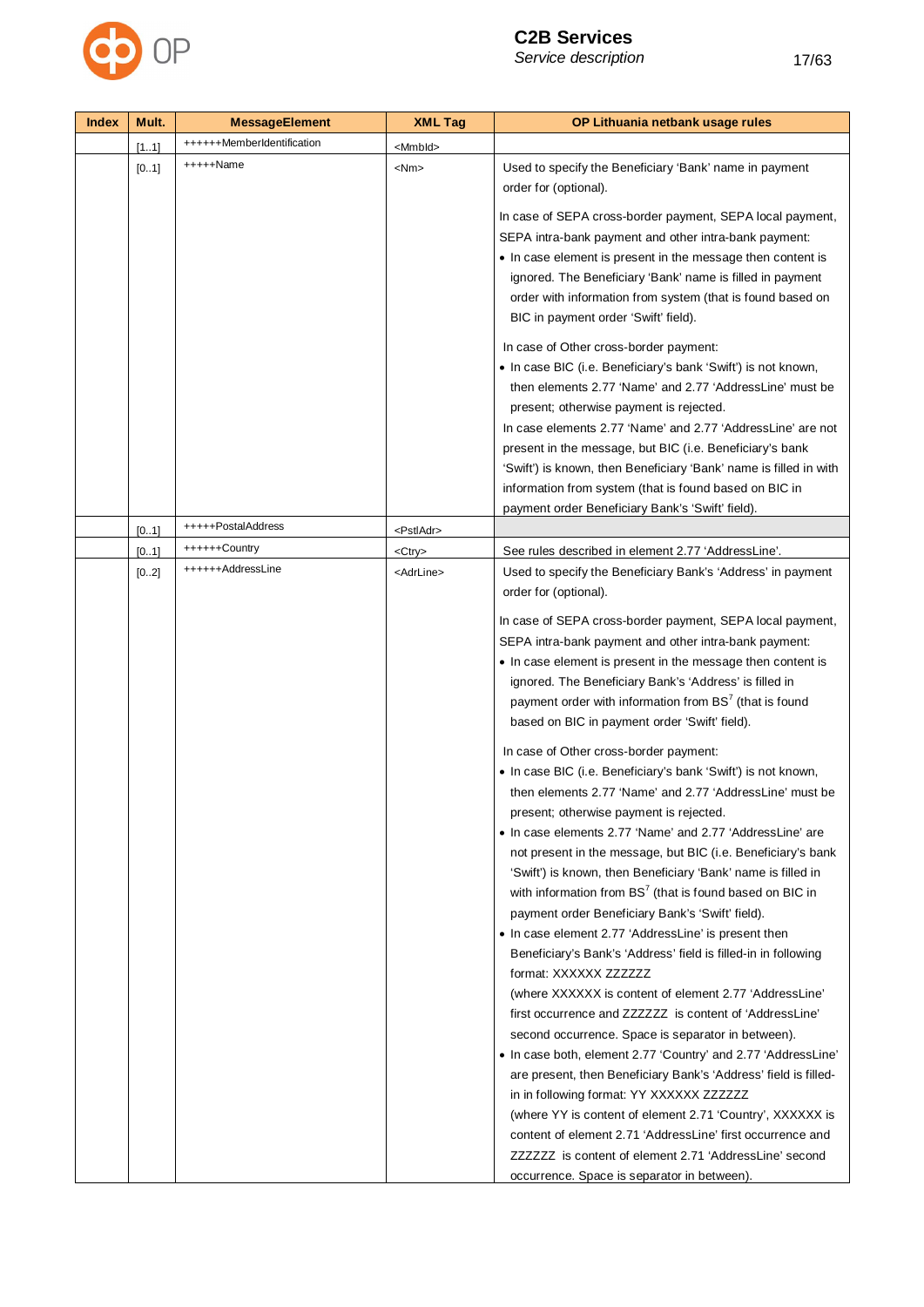

| <b>Index</b> | Mult.                | <b>MessageElement</b>                              | <b>XML Tag</b>                         | OP Lithuania netbank usage rules                                                                                                                                                                                                                                                                                                                                                                                                                                                                                                                                                                                                                                                                                                                                                                                            |
|--------------|----------------------|----------------------------------------------------|----------------------------------------|-----------------------------------------------------------------------------------------------------------------------------------------------------------------------------------------------------------------------------------------------------------------------------------------------------------------------------------------------------------------------------------------------------------------------------------------------------------------------------------------------------------------------------------------------------------------------------------------------------------------------------------------------------------------------------------------------------------------------------------------------------------------------------------------------------------------------------|
| 2.78         | [01]                 | +++CreditorAgentAccount                            | <cdtragtacct></cdtragtacct>            |                                                                                                                                                                                                                                                                                                                                                                                                                                                                                                                                                                                                                                                                                                                                                                                                                             |
|              | [11]                 | ++++Identification                                 | <ld></ld>                              |                                                                                                                                                                                                                                                                                                                                                                                                                                                                                                                                                                                                                                                                                                                                                                                                                             |
|              | ${Or}$               | +++++IBAN                                          | $<$ IBAN $>$                           | Used to specify the Correspondent Bank's 'Account no' in<br>payment order (optional).                                                                                                                                                                                                                                                                                                                                                                                                                                                                                                                                                                                                                                                                                                                                       |
|              |                      |                                                    |                                        | In case of Other cross-border payment:<br>• In case element 2.72 'IBAN' or 2.72 'Identification' is<br>present then content of current element is ignored.<br>• In case element 2.72 'IBAN' and 2.72 'Identification' are not<br>present then: Either element 2.78 'IBAN' or 2.78<br>'Identification' may be present; otherwise payment is<br>rejected.                                                                                                                                                                                                                                                                                                                                                                                                                                                                     |
|              |                      |                                                    |                                        | In other cases:<br>• In case element is present in the message then content is<br>ignored.                                                                                                                                                                                                                                                                                                                                                                                                                                                                                                                                                                                                                                                                                                                                  |
|              | $Or\}$               | $+++++Other$                                       | <othr></othr>                          |                                                                                                                                                                                                                                                                                                                                                                                                                                                                                                                                                                                                                                                                                                                                                                                                                             |
| 2.79         | [11]<br>[11]<br>[11] | ++++++Identification<br>+++Creditor<br>$++++$ Name | $<$ ld><br><cdtr><br/><nm></nm></cdtr> | Used to specify the Correspondent Bank's 'Account no' in<br>payment order (optional).<br>In case of Other cross-border payment:<br>• In case element 2.72 'IBAN' or 2.72 'Identification' is<br>present then content of current element is ignored.<br>• In case element 2.72 'IBAN' and 2.72 'Identification' are not<br>present then: Either element 2.78 'IBAN' or 2.78<br>'Identification' may be present; otherwise payment is<br>rejected.<br>In other cases:<br>• In case element is present in the message then content is<br>ignored.<br>Used to specify the Beneficiary's 'Name' in payment order<br>(mandatory).<br>• Element must be present in the message; otherwise<br>payment is rejected.<br>• In case of SEPA intra-bank or Cross-border intra-bank<br>payment, the name must match beneficiary's account |
|              |                      |                                                    |                                        | holder name or name alias defined in system; otherwise<br>payment is rejected.                                                                                                                                                                                                                                                                                                                                                                                                                                                                                                                                                                                                                                                                                                                                              |
|              | [01]                 | ++++PostalAddress                                  | <pstladr></pstladr>                    |                                                                                                                                                                                                                                                                                                                                                                                                                                                                                                                                                                                                                                                                                                                                                                                                                             |
| 9.1.10       | [01]                 | +++++Country                                       | <ctry></ctry>                          | Used to specify Beneficiary's 'Country' in payment order<br>(optional).<br>• If element is present in the message then this country must<br>be defined in BS; otherwise payment is rejected.<br>• See also rules described in element 2.79 'AddressLine'.                                                                                                                                                                                                                                                                                                                                                                                                                                                                                                                                                                   |
|              | [02]                 | +++++AddressLine                                   | <adrline></adrline>                    | Used to specify Beneficiary's 'Address' in payment order<br>(optional).<br>• In case element 2.79 'AddressLine' is present then<br>Beneficiary's 'Address' field is filled-in in following format:<br>XXXXXX ZZZZZZZ                                                                                                                                                                                                                                                                                                                                                                                                                                                                                                                                                                                                        |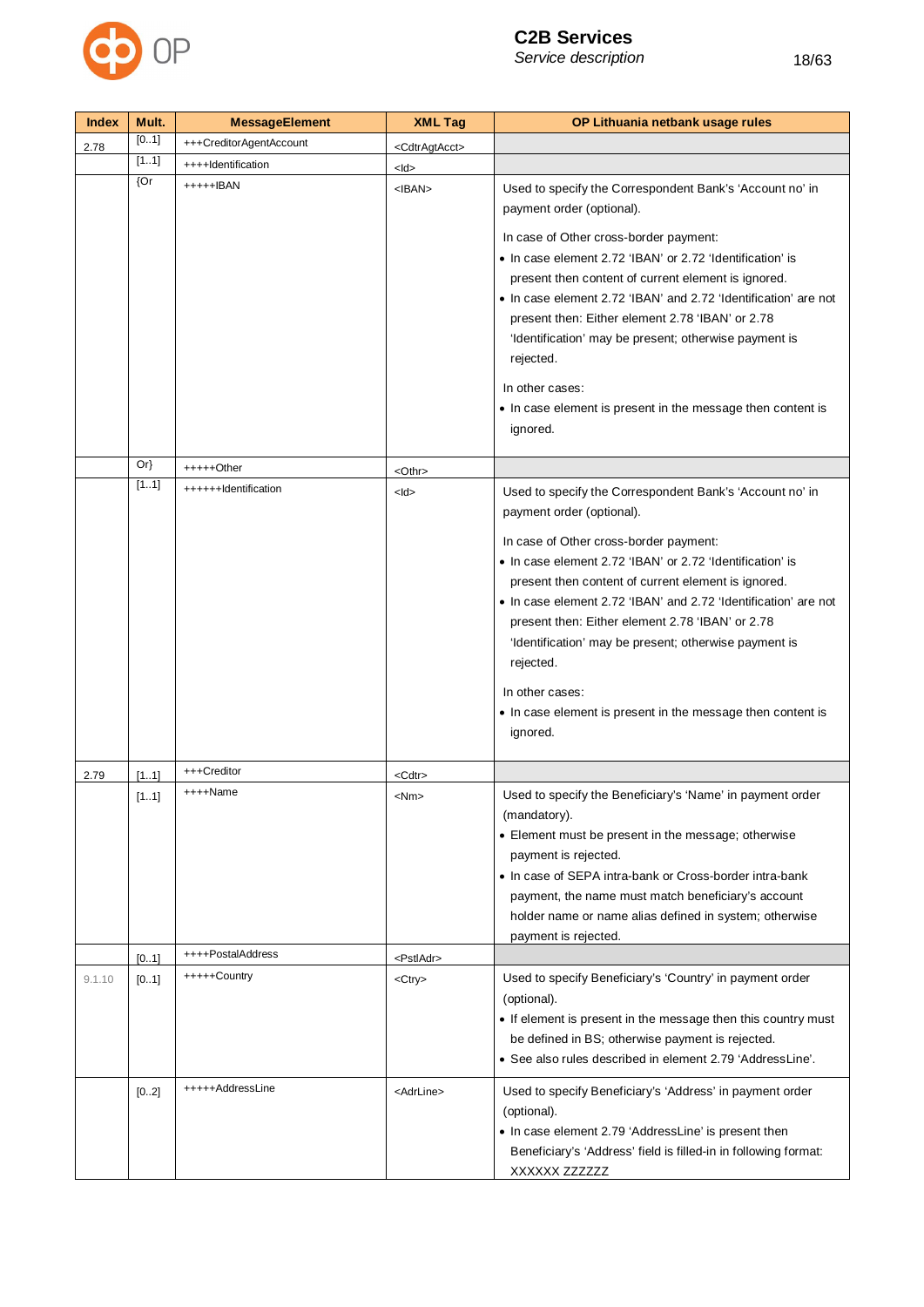

| <b>Index</b> | Mult.     | <b>MessageElement</b>           | <b>XML Tag</b>        | OP Lithuania netbank usage rules                                                                                                                                                                                                                                                                                                                                                                                                                                                                                                                                                                                                                          |
|--------------|-----------|---------------------------------|-----------------------|-----------------------------------------------------------------------------------------------------------------------------------------------------------------------------------------------------------------------------------------------------------------------------------------------------------------------------------------------------------------------------------------------------------------------------------------------------------------------------------------------------------------------------------------------------------------------------------------------------------------------------------------------------------|
|              |           |                                 |                       | (where XXXXXX is content of element 2.79 'AddressLine'<br>first occurrence and ZZZZZZZ is content of 'AddressLine'<br>second occurrence. Space is separator in between).<br>• In case both, element 2.79 'Country' and 2.79 'AddressLine'<br>are present, then Beneficiary's 'Address' field is filled-in in<br>following format: YY XXXXXX ZZZZZZZ<br>(where YY is content of element 2.79 'Country', XXXXXX is<br>content of element 2.79 'AddressLine' first occurrence and<br>ZZZZZZZ is content of 'AddressLine' second occurrence.<br>Space is separator in between).                                                                               |
|              | [01]      | ++++Identification              | $<$ ld>               |                                                                                                                                                                                                                                                                                                                                                                                                                                                                                                                                                                                                                                                           |
|              | ${Or}$    | +++++OrganisationIdentification | <orgld></orgld>       |                                                                                                                                                                                                                                                                                                                                                                                                                                                                                                                                                                                                                                                           |
|              | ${[}$ (Or | ++++++BICOrBEI                  | <bicorbei></bicorbei> | In case of SEPA cross-border payment:<br>• In case element is present in the message, then content<br>must confirm BIC format; otherwise all payments in this PI<br>block are rejected.<br>• Either element 'BICorBEI' or one occurrence of element<br>'Other' is allowed; otherwise all payments in this PI block<br>are rejected.<br>In other cases:<br>• In case element(s) is/are present in the message then<br>content is ignored.                                                                                                                                                                                                                  |
|              | $Or\}$    | ++++++Other                     | <othr></othr>         |                                                                                                                                                                                                                                                                                                                                                                                                                                                                                                                                                                                                                                                           |
|              | [11]      | +++++++Identification           | <ld></ld>             | In case of LT local payments in EUR and intra-bank payment:<br>• Used to specify the 'Reg.No./ID' in payment order (optional)<br>if element 'Code' value is "COID" and element<br>'Identification' value length is 7 or 9 characters.<br>• Used to specify the 'Beneficiary's membercode' in payment<br>order (optional) if element 'Code' value is not "COID".<br>In case of SEPA cross-border payment:<br>• Either element 'BICorBEI' or one occurrence of element<br>'Other' is allowed; otherwise all payments in this PI block<br>are rejected.<br>In other cases:<br>• In case element(s) is/are present in the message then<br>content is ignored. |
|              | [0.1]     | +++++++SchemeName               | <schmenm></schmenm>   |                                                                                                                                                                                                                                                                                                                                                                                                                                                                                                                                                                                                                                                           |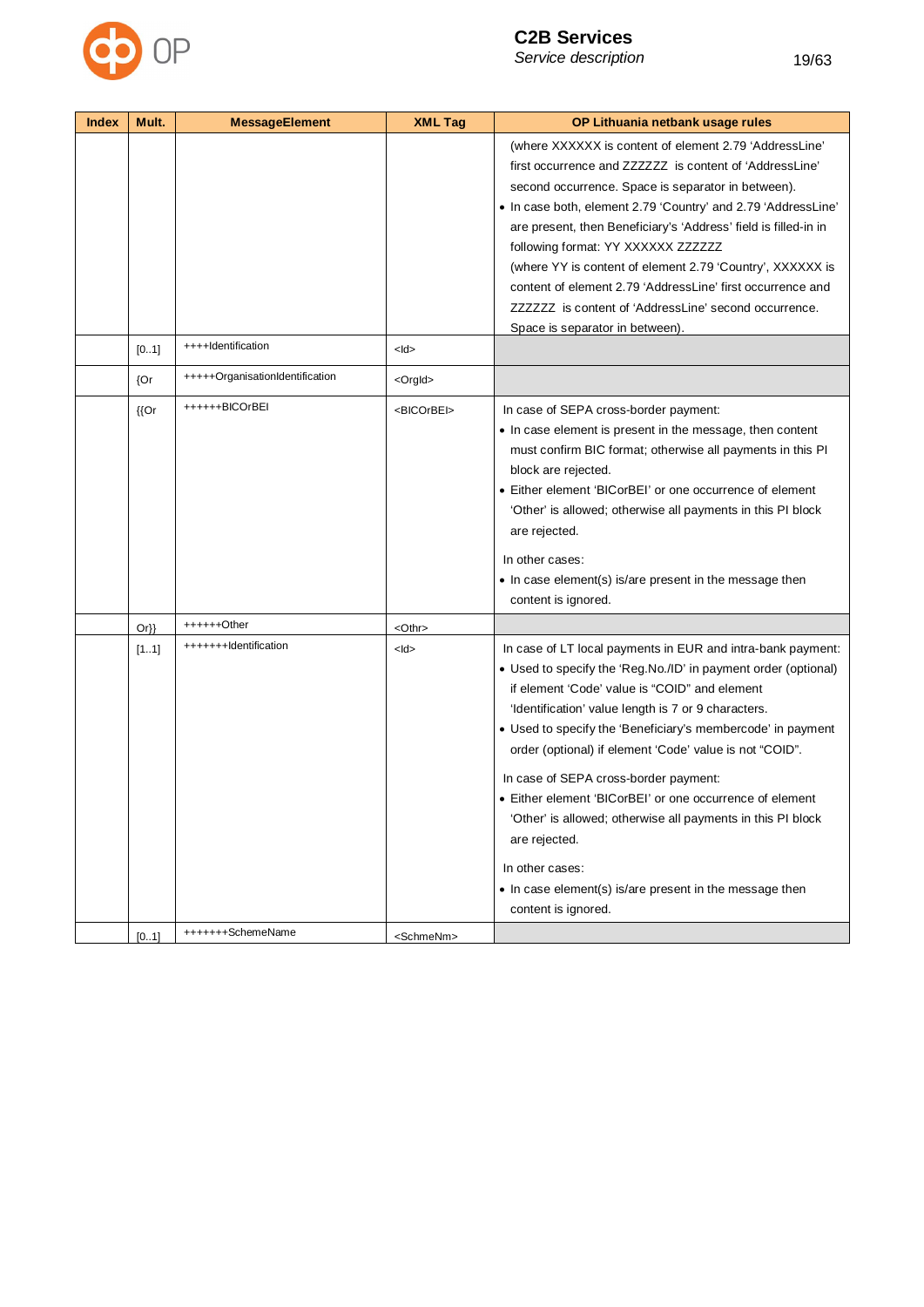

| <b>Index</b> | Mult.     | <b>MessageElement</b>      | <b>XML Tag</b>                      | OP Lithuania netbank usage rules                                                                                                                                                                                                                                                                                                                                                                                                                                                                                                                                                                                                                                 |
|--------------|-----------|----------------------------|-------------------------------------|------------------------------------------------------------------------------------------------------------------------------------------------------------------------------------------------------------------------------------------------------------------------------------------------------------------------------------------------------------------------------------------------------------------------------------------------------------------------------------------------------------------------------------------------------------------------------------------------------------------------------------------------------------------|
|              | ${[}$ (Or | ++++++++Code               | <cd></cd>                           | In case of LT local payments in EUR and intra-bank payment:<br>• If element 'Code' is present then see rules in element<br>'Identification'. The element 'Code' value itself is not saved<br>in payment order. The element 'Code' value itself is not                                                                                                                                                                                                                                                                                                                                                                                                            |
|              |           |                            |                                     | saved in payment order.                                                                                                                                                                                                                                                                                                                                                                                                                                                                                                                                                                                                                                          |
|              |           |                            |                                     | In case of SEPA cross-border payment:<br>• Either element 'BICorBEI' or one occurrence of element<br>'Other' is allowed; otherwise all payments in this PI block<br>are rejected.                                                                                                                                                                                                                                                                                                                                                                                                                                                                                |
|              |           |                            |                                     | In other cases:<br>• In case element is present in the message then content is<br>ignored.                                                                                                                                                                                                                                                                                                                                                                                                                                                                                                                                                                       |
|              | $Or\}$    | ++++++++Proprietary        |                                     |                                                                                                                                                                                                                                                                                                                                                                                                                                                                                                                                                                                                                                                                  |
|              | $Or\}$    | +++++PrivateIdentification | <prvtid></prvtid>                   |                                                                                                                                                                                                                                                                                                                                                                                                                                                                                                                                                                                                                                                                  |
|              | {Or       | ++++++DateAndPlaceOfBirth  | <dtandplcofbirth></dtandplcofbirth> |                                                                                                                                                                                                                                                                                                                                                                                                                                                                                                                                                                                                                                                                  |
|              | [11]      | +++++++BirthDate           | <birthdt></birthdt>                 | In case of SEPA cross-border payment:                                                                                                                                                                                                                                                                                                                                                                                                                                                                                                                                                                                                                            |
|              | [11]      | +++++++CityOfBirth         | <cityofbirth></cityofbirth>         | • Either element 'DateAndPlaceOfBirth' or one occurrence of                                                                                                                                                                                                                                                                                                                                                                                                                                                                                                                                                                                                      |
|              | [11]      | +++++++CountryOfBirth      | <ctryofbirth></ctryofbirth>         | element 'Other' is allowed; otherwise all payments in this PI<br>block are rejected.<br>Note! The type of 'Beneficiary code' in payment order is<br>blank. The content of element is shown in payment order<br>but not passed to beneficiary bank via pacs.008 message.<br>In other cases:<br>• In case element(s) is/are present in the message then<br>content is ignored.                                                                                                                                                                                                                                                                                     |
|              | $Or\}$    | $+++++Other$               | <othr></othr>                       |                                                                                                                                                                                                                                                                                                                                                                                                                                                                                                                                                                                                                                                                  |
|              | [11]      | +++++++Identification      | <ld></ld>                           | In case of LT local payments in EUR and intra-bank payment:<br>• Used to specify the 'Reg.No./ID' in payment order (optional)<br>if element 'Code' value is "NIDN" and element 'Identification'<br>value length is 11 characters.<br>• Used to specify the 'Beneficiary's membercode' in payment<br>order (optional) if element 'Code' value is not "NIDN".<br>In case of SEPA cross-border payment:<br>• Either element 'DateAndPlaceOfBirth' or one occurrence of<br>element 'Other' is allowed; otherwise all payments in this PI<br>block are rejected.<br>In other cases:<br>• In case element(s) is/are present in the message then<br>content is ignored. |
|              | [01]      | +++++++SchemeName          | <schmenm></schmenm>                 |                                                                                                                                                                                                                                                                                                                                                                                                                                                                                                                                                                                                                                                                  |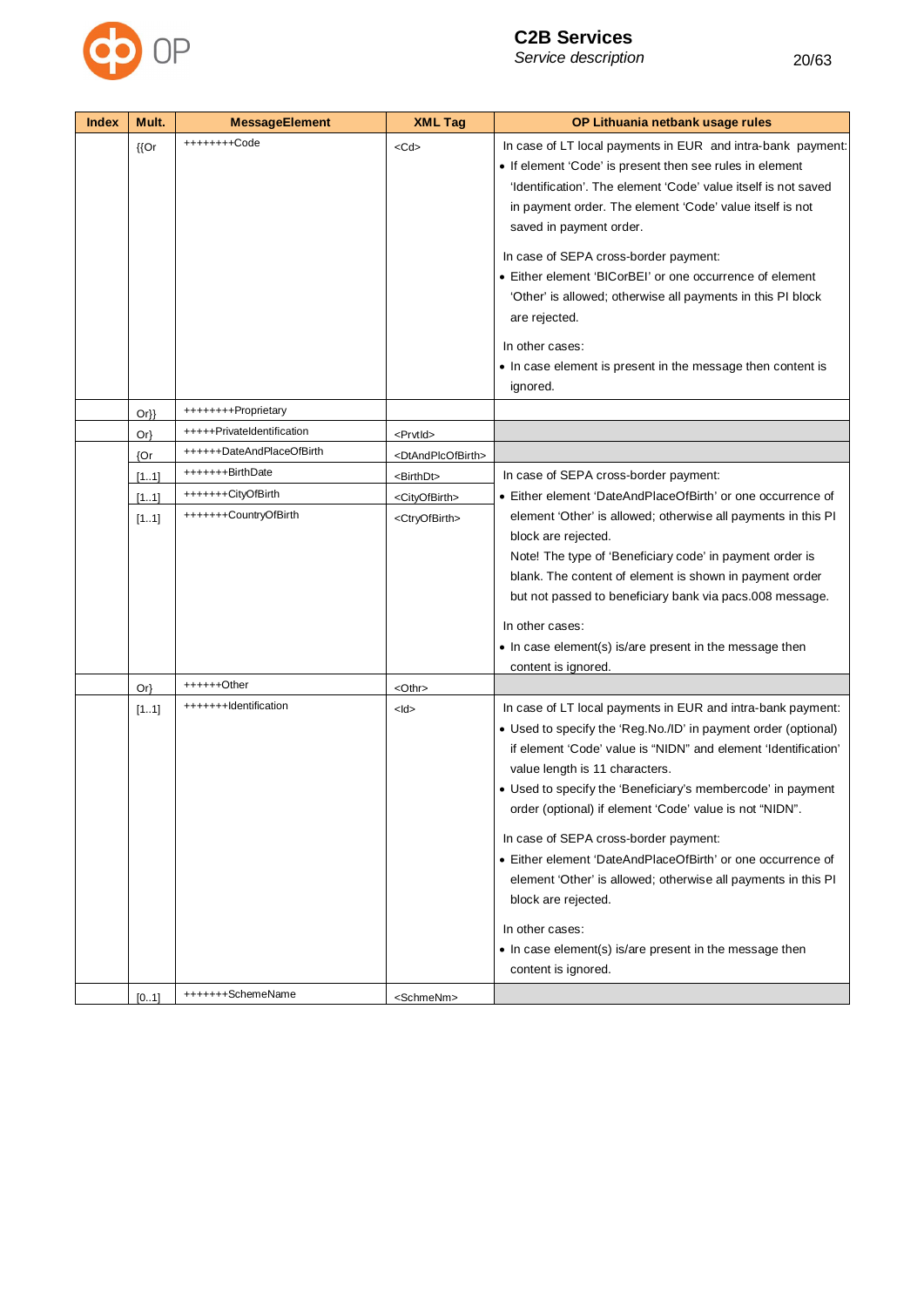

| <b>Index</b> | Mult.  | <b>MessageElement</b> | <b>XML Tag</b>        | OP Lithuania netbank usage rules                                                                                                                                                                                                                                                                                                                                                                                                                                                                                                                                                                                                                                                                                                                                                                                                                                                        |
|--------------|--------|-----------------------|-----------------------|-----------------------------------------------------------------------------------------------------------------------------------------------------------------------------------------------------------------------------------------------------------------------------------------------------------------------------------------------------------------------------------------------------------------------------------------------------------------------------------------------------------------------------------------------------------------------------------------------------------------------------------------------------------------------------------------------------------------------------------------------------------------------------------------------------------------------------------------------------------------------------------------|
|              | [11]   | ++++++++Code          | <cd></cd>             | In case of LT local payments in EUR and intra-bank payment:<br>• If element 'Code' is present then see rules in element<br>'Identification'. The element 'Code' value itself is not saved<br>in payment order.                                                                                                                                                                                                                                                                                                                                                                                                                                                                                                                                                                                                                                                                          |
|              |        |                       |                       | In case of SEPA cross-border payment:<br>• In case element is present in the message, then code must<br>be defined in system; otherwise all payments in this PI block<br>are rejected.<br>• In case element is not present in the message but element<br>'Identification' is present, then "Other ID" is used as type of<br>'Beneficiary code'.                                                                                                                                                                                                                                                                                                                                                                                                                                                                                                                                         |
|              |        |                       |                       | In other cases:<br>• In case element is present in the message then content is<br>ignored.                                                                                                                                                                                                                                                                                                                                                                                                                                                                                                                                                                                                                                                                                                                                                                                              |
| 2.80         | [11]   | +++CreditorAccount    | <cdtracct></cdtracct> |                                                                                                                                                                                                                                                                                                                                                                                                                                                                                                                                                                                                                                                                                                                                                                                                                                                                                         |
|              | [11]   | ++++Identification    | <ld></ld>             |                                                                                                                                                                                                                                                                                                                                                                                                                                                                                                                                                                                                                                                                                                                                                                                                                                                                                         |
|              | ${Or}$ | +++++IBAN             | $<$ IBAN $>$          | Used to specify the Beneficiary's 'Account no' in payment<br>order (mandatory for EUR currency payment to SEPA<br>country, salary payments as group payments and intra-bank<br>payments; optional for the rest).<br>In case of SEPA local payment, SEPA cross-border payment,<br>any other EUR currency payment to SEPA country:<br>• Account number must be IBAN; otherwise payment is<br>rejected.<br>In case of SEPA intra-bank payment and Other intra-bank<br>payment:<br>• Account number must exist in system; otherwise the<br>payment is rejected.<br>• In case account exists in system in status "Closed" then<br>payment is rejected.<br>In case element 2.15 is 'SALA' and if an IBAN is used more<br>than once in the PI block, then notification message is<br>displayed as warning.<br>In other cases:<br>• Either element 2.80 'Identification' or element 2.80 'IBAN' |
|              |        |                       |                       | must be present; otherwise payment is rejected.                                                                                                                                                                                                                                                                                                                                                                                                                                                                                                                                                                                                                                                                                                                                                                                                                                         |
|              | $Or\}$ | +++++Other            | <othr></othr>         |                                                                                                                                                                                                                                                                                                                                                                                                                                                                                                                                                                                                                                                                                                                                                                                                                                                                                         |
|              | [11]   | ++++++Identification  | <ld></ld>             | Used to specify the Beneficiary's 'Account no' in payment<br>order (optional).<br>• Either element 2.80 'Identification' or element 2.80 'IBAN'<br>must be present; otherwise payment is rejected.<br>• In case of Group payment:<br>In case element 2.80 'Identification' is BBAN, and<br>$\overline{\phantom{m}}$<br>element 2.40 'Code' is present and its value is "SALA"<br>then payment is rejected.<br>In case element 2.80 'Identification' is BBAN, and<br>element 2.40 'Code' is not present but element 2.15<br>'Code' is present and it's value is "SALA" then payment                                                                                                                                                                                                                                                                                                      |
|              |        |                       |                       | is rejected.                                                                                                                                                                                                                                                                                                                                                                                                                                                                                                                                                                                                                                                                                                                                                                                                                                                                            |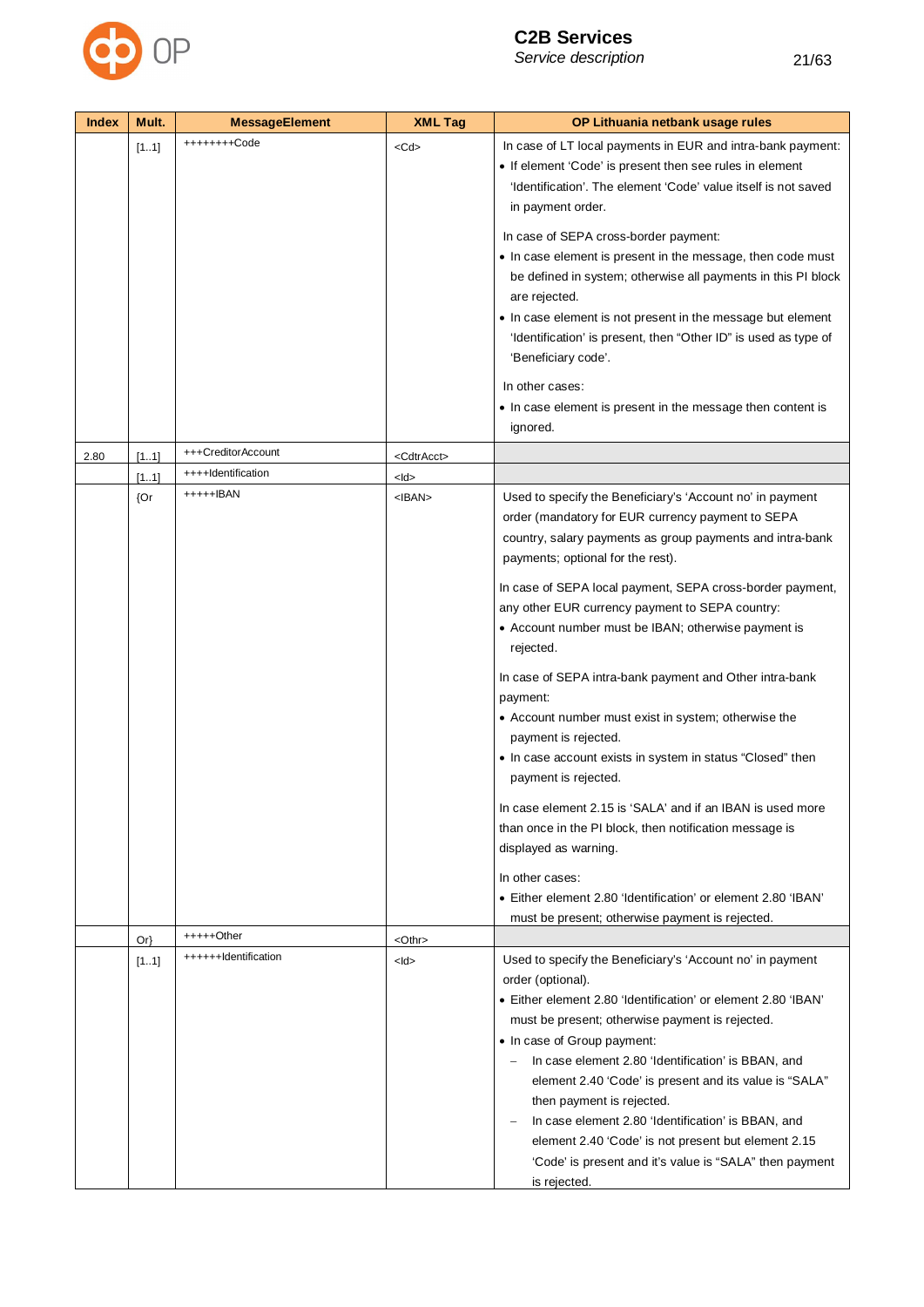

| <b>Index</b> | Mult.       | <b>MessageElement</b>           | <b>XML Tag</b>          | OP Lithuania netbank usage rules                                                                                            |
|--------------|-------------|---------------------------------|-------------------------|-----------------------------------------------------------------------------------------------------------------------------|
| 2.81         | [01]        | +++UltimateCreditor             | <ultmtcdtr></ultmtcdtr> |                                                                                                                             |
|              | [0.1]       | ++++Name                        | $<$ Nm $>$              | Used to specify the 'Ultimate creditor's name' in payment<br>order (optional).                                              |
|              |             |                                 |                         | In case of SEPA intra-bank payment, SEPA local payment,                                                                     |
|              |             |                                 |                         | SEPA cross-border payment, local payment in Lithuania,                                                                      |
|              |             |                                 |                         | intra-bank payment :                                                                                                        |
|              |             |                                 |                         | • In case element is present in the message then content is                                                                 |
|              |             |                                 |                         | used.                                                                                                                       |
|              |             |                                 |                         | In other cases:                                                                                                             |
|              |             |                                 |                         | • In case element(s) is/are present in the message then                                                                     |
|              |             |                                 |                         | content is ignored.                                                                                                         |
|              | [01]        | ++++Identification              | $<$ ld>                 |                                                                                                                             |
|              | ${Or}$      | +++++OrganisationIdentification | <orgld></orgld>         |                                                                                                                             |
|              | ${^{\{Or}}$ | ++++++BICorBEI                  | <bicorbei></bicorbei>   | In case of SEPA cross-border payment:                                                                                       |
|              |             |                                 |                         | • In case element is present in the message, then content                                                                   |
|              |             |                                 |                         | must confirm BIC format; otherwise all payments in this PI                                                                  |
|              |             |                                 |                         | block are rejected.<br>• Either element 'BICorBEI' or one occurrence of element                                             |
|              |             |                                 |                         | 'Other' is allowed; otherwise all payments in this PI block                                                                 |
|              |             |                                 |                         | are rejected.                                                                                                               |
|              |             |                                 |                         | In other cases:                                                                                                             |
|              |             |                                 |                         | • In case element(s) is/are present in the message then                                                                     |
|              |             |                                 |                         | content is ignored.                                                                                                         |
|              | $Or\}$      | ++++++Other                     | <othr></othr>           |                                                                                                                             |
|              | [11]        | +++++++Identification           | $<$ ld>                 | In case of LT local payments in EUR and intra-bank payment:                                                                 |
|              |             |                                 |                         | • Used to specify the 'Ultimate creditor's ID' in payment order<br>(optional) if element 'Code' value is "COID" and element |
|              |             |                                 |                         | 'Identification' value length is 7 or 9 characters.                                                                         |
|              |             |                                 |                         | In case of SEPA cross-border payment:                                                                                       |
|              |             |                                 |                         | • Either element 'BICorBEI' or one occurrence of element                                                                    |
|              |             |                                 |                         | 'Other' is allowed; otherwise all payments in this PI block                                                                 |
|              |             |                                 |                         | are rejected.                                                                                                               |
|              |             |                                 |                         | In other cases:                                                                                                             |
|              |             |                                 |                         | • In case element(s) is/are present in the message then                                                                     |
|              |             |                                 |                         | content is ignored.                                                                                                         |
|              | [01]        | +++++++SchemeName               | <schmenm></schmenm>     |                                                                                                                             |
|              | [11]        | ++++++++Code                    | $<$ Cd $>$              | In case of LT local payments in and intra-bank payment:                                                                     |
|              |             |                                 |                         | • If element value is "COID" then see rules in element                                                                      |
|              |             |                                 |                         | 'Identification'. The element 'Code' value itself is not saved                                                              |
|              |             |                                 |                         | in payment order.                                                                                                           |
|              |             |                                 |                         | In case of SEPA cross-border payment:                                                                                       |
|              |             |                                 |                         | • Either element 'BICorBEI' or one occurrence of element                                                                    |
|              |             |                                 |                         | 'Other' is allowed; otherwise all payments in this PI block                                                                 |
|              |             |                                 |                         | are rejected.                                                                                                               |
|              |             |                                 |                         | In other cases:                                                                                                             |
|              |             |                                 |                         | • In case element is present in the message then content is                                                                 |
|              |             |                                 |                         | ignored.                                                                                                                    |
|              | $Or\}$      | +++++PrivateIdentification      | <prvtid></prvtid>       |                                                                                                                             |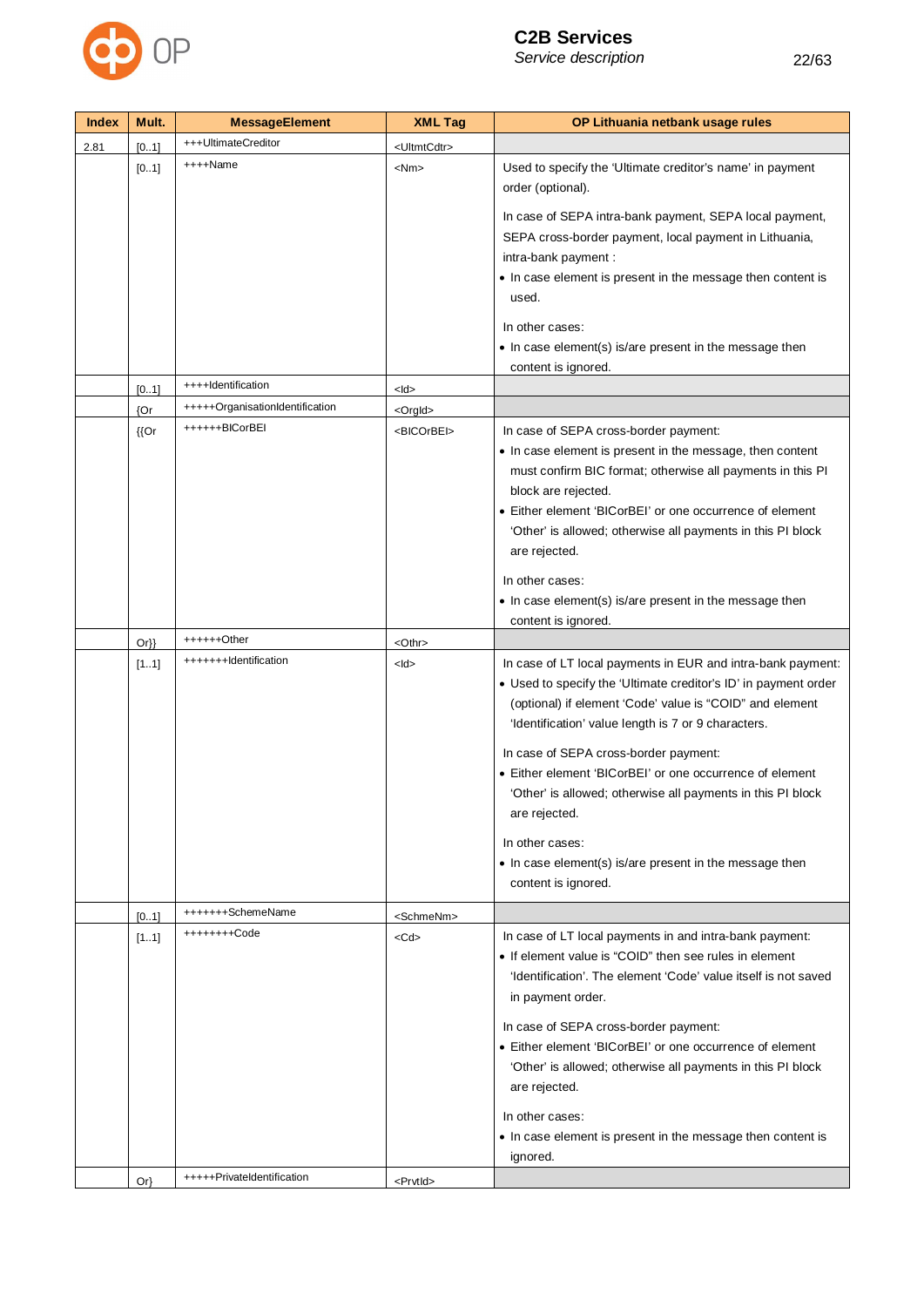

| <b>Index</b> | Mult.  | <b>MessageElement</b>     | <b>XML Tag</b>                      | OP Lithuania netbank usage rules                                |
|--------------|--------|---------------------------|-------------------------------------|-----------------------------------------------------------------|
|              | ${Or}$ | ++++++DateAndPlaceOfBirth | <dtandplcofbirth></dtandplcofbirth> |                                                                 |
|              | [11]   | +++++++BirthDate          | <birthdt></birthdt>                 | In case of SEPA cross-border payment:                           |
|              | [11]   | +++++++CityOfBirth        | <cityofbirth></cityofbirth>         | • Either element 'DateAndPlaceOfBirth' or one occurrence of     |
|              | [11]   | +++++++CountryOfBirth     | <ctryofbirth></ctryofbirth>         | element 'Other' is allowed; otherwise all payments in this PI   |
|              |        |                           |                                     | block are rejected.                                             |
|              |        |                           |                                     | Note! The type of 'Ultimate creditor's ID' in payment order is  |
|              |        |                           |                                     | blank. The content of element is shown in payment order         |
|              |        |                           |                                     | but not passed to beneficiary bank via pacs.008 message.        |
|              |        |                           |                                     | In other cases:                                                 |
|              |        |                           |                                     | • In case element(s) is/are present in the message then         |
|              |        |                           |                                     | content is ignored.                                             |
|              | $Or\}$ | ++++++Other               | <othr></othr>                       |                                                                 |
|              | [11]   | +++++++Identification     | $<$ ld $>$                          | In case of LT local payments in EUR and intra-bank payment:     |
|              |        |                           |                                     | • Used to specify the 'Ultimate creditor's ID' in payment order |
|              |        |                           |                                     | (optional) if element 'Code' value is "NIDN" and element        |
|              |        |                           |                                     | 'Identification' value length is 11 characters.                 |
|              |        |                           |                                     | In case of SEPA cross-border payment:                           |
|              |        |                           |                                     | • Either element 'DateAndPlaceOfBirth' or one occurrence of     |
|              |        |                           |                                     | element 'Other' is allowed; otherwise all payments in this PI   |
|              |        |                           |                                     | block are rejected.                                             |
|              |        |                           |                                     | In other cases:                                                 |
|              |        |                           |                                     | • In case element(s) is/are present in the message then         |
|              |        |                           |                                     | content is ignored.                                             |
|              | [01]   | +++++++SchemeName         | <schmenm></schmenm>                 |                                                                 |
|              | [11]   | ++++++++Code              | $<$ Cd $>$                          | In case of LT local payments in EUR and intra-bank payment:     |
|              |        |                           |                                     | • If element value is "NIDN" then see rules in element          |
|              |        |                           |                                     | 'Identification'. The element 'Code' value itself is not saved  |
|              |        |                           |                                     | in payment order.                                               |
|              |        |                           |                                     | In case of SEPA cross-border payment:                           |
|              |        |                           |                                     | • In case element is present in the message, then code must     |
|              |        |                           |                                     | be defined in system; otherwise all payments in this PI block   |
|              |        |                           |                                     | are rejected.                                                   |
|              |        |                           |                                     | • In case element is not present in the message but element     |
|              |        |                           |                                     | 'Identification' is present, then "Other ID" is used as type of |
|              |        |                           |                                     | 'Ultimate creditor's ID'.                                       |
|              |        |                           |                                     | In other cases:                                                 |
|              |        |                           |                                     | • In case element is present in the message then content is     |
|              |        |                           |                                     | ignored.                                                        |
| 2.86         | [0.1]  | +++Purpose                | <purp></purp>                       |                                                                 |
|              | [11]   | ++++Code                  | $<$ Cd $>$                          | Used to specify 'Credit transfer purpose (AT44)' in payment     |
|              |        |                           |                                     | order (optional).                                               |
|              |        |                           |                                     |                                                                 |
|              |        |                           |                                     | In case of SEPA intra-bank payment, SEPA local payment,         |
|              |        |                           |                                     | SEPA cross-border payment:                                      |
|              |        |                           |                                     | • In case element is present in the message then content is     |
|              |        |                           |                                     | used.                                                           |
|              |        |                           |                                     | In other cases:                                                 |
|              |        |                           |                                     | • In case element is present in the message then content is     |
|              |        |                           |                                     | ignored.                                                        |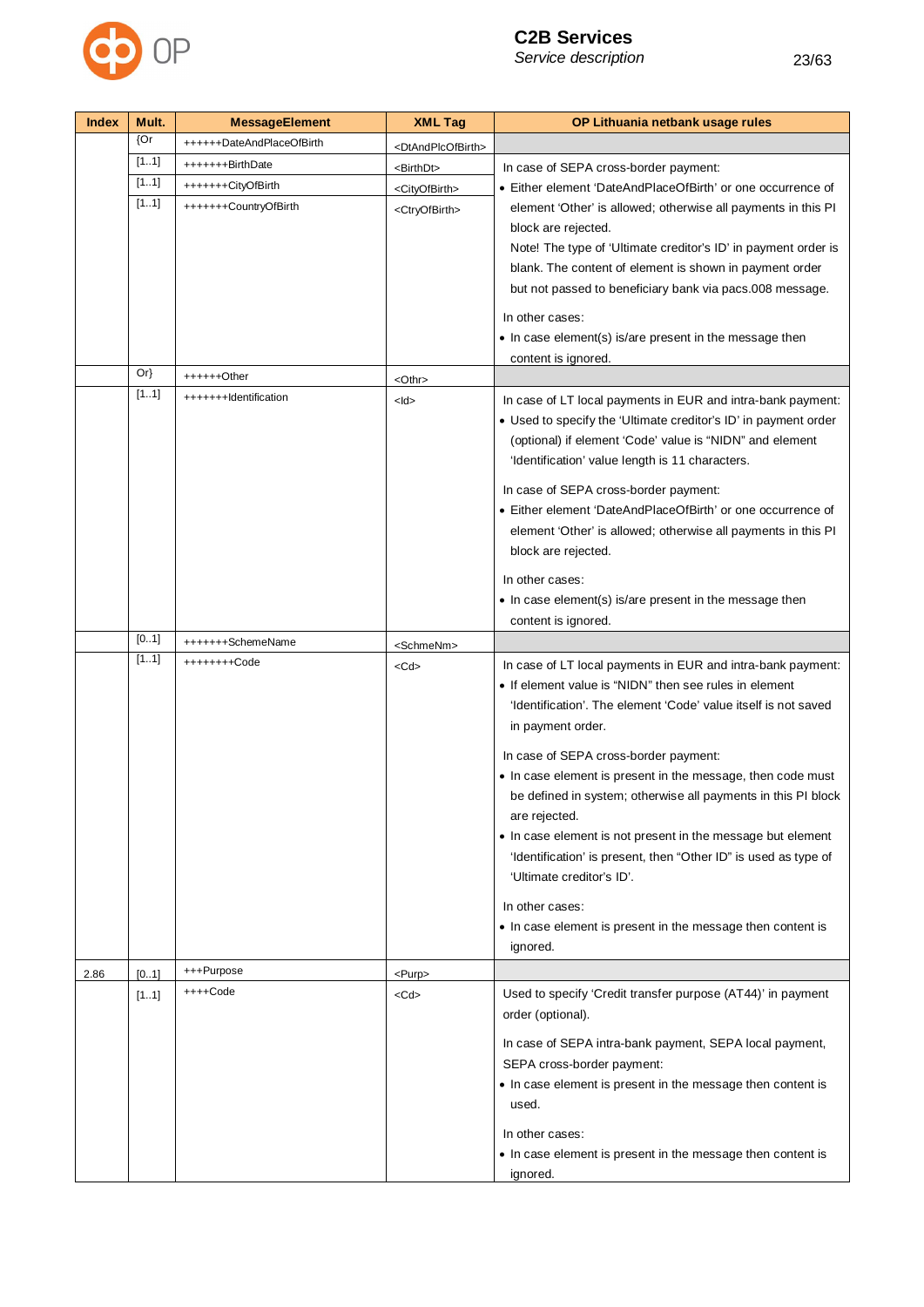

| <b>Index</b> | Mult.  | <b>MessageElement</b>             | <b>XML Tag</b>            | OP Lithuania netbank usage rules                              |
|--------------|--------|-----------------------------------|---------------------------|---------------------------------------------------------------|
| 2.89         | [0.10] | +++RegulatoryReporting            | <rgltryrptg></rgltryrptg> |                                                               |
| 11.1.1       | [0.1]  | ++++Authority                     | <authrty></authrty>       |                                                               |
| 11.1.3       | [01]   | +++++Country                      | <ctry></ctry>             | Ignored                                                       |
|              |        |                                   |                           |                                                               |
|              |        |                                   |                           |                                                               |
| 11.1.4       | [0.n]  | ++++Details                       | <dtls></dtls>             |                                                               |
| 11.1.5       | [01]   | $+++++Type$                       | $<$ Tp $>$                | Ignored                                                       |
|              |        |                                   |                           |                                                               |
| 11.1.7       | [01]   | +++++Country                      | <ctry></ctry>             | Ignored                                                       |
| 11.1.8       | [0.1]  | $++++$ Code                       | $<$ Cd $>$                | Ignored                                                       |
|              |        |                                   |                           |                                                               |
|              |        |                                   |                           |                                                               |
|              |        |                                   |                           |                                                               |
|              |        |                                   |                           |                                                               |
|              |        |                                   |                           |                                                               |
|              |        |                                   |                           |                                                               |
| 11.1.9       | [0.1]  | +++++Amount                       | <amt></amt>               | Ignored                                                       |
| 11.1.10      | [0.1]  | +++++Information                  | <lnf></lnf>               | Ignored                                                       |
| 2.98         | [01]   | +++RemittanceInformation          | <rmtlnf></rmtlnf>         |                                                               |
| 2.99         | [01]   | ++++Unstructured                  |                           | Used to specify the 'Explanation' and 'Reference number' in   |
|              |        |                                   |                           | payment order (optional).                                     |
|              |        |                                   |                           | In case of LT local payments in EUR and intra-bank            |
|              |        |                                   |                           | payment:                                                      |
|              |        |                                   |                           | • Both 'Explanation' and 'Reference number' may be present    |
|              |        |                                   |                           | in payment order at the same time.                            |
|              |        |                                   |                           |                                                               |
|              |        |                                   |                           | In case of SEPA cross-border payment:                         |
|              |        |                                   |                           | • Either 'Explanation' or 'Reference number' may be present   |
|              |        |                                   |                           | in payment order at the same time; otherwise the payment      |
|              |        |                                   |                           | is rejected.                                                  |
|              |        |                                   |                           | In all other cases:                                           |
|              |        |                                   |                           | • In case both element 2.99 'Unstructured' and 2.126          |
|              |        |                                   |                           | 'Reference' are present in the message, then 'Explanation'    |
|              |        |                                   |                           | field in payment order is filled-in in format                 |
|              |        |                                   |                           | /RFB/XXXXXX/TXT/ZZZZZZZ (where XXXXXX is content of           |
|              |        |                                   |                           | element 2.126 'Reference' and ZZZZZZZ is content of           |
|              |        |                                   |                           | element 2.99 'Unstructured').                                 |
|              |        |                                   |                           | E.g.: /RFB/FR123418/TXT/Invoice number AB/7-1                 |
|              |        |                                   |                           | • In case only element 2.99 'Unstructured' is present in the  |
|              |        |                                   |                           | message, then 'Explanation' field in payment order is filled- |
|              |        |                                   |                           | in in format ZZZZZZZ (where ZZZZZZZ is content of element     |
|              |        |                                   |                           | 2.99 'Unstructured')                                          |
|              |        |                                   |                           | E.g.: Invoice number AB/7-1                                   |
| 2.100        | [0.1]  | ++++Structured                    | <strd></strd>             |                                                               |
| 2.120        | [01]   | +++++CreditorReferenceInformation | <cdtrrefinf></cdtrrefinf> |                                                               |
| 2.121        | [01]   | ++++++Type                        | $<$ Tp $>$                |                                                               |
| 2.122        | [11]   | +++++++CodeorProprietary          | <cdorprtry></cdorprtry>   |                                                               |
| 2.123        | [11]   | ++++++++Code                      | $<$ Cd $>$                | The creditor reference type in a coded form (optional).       |
|              |        |                                   |                           | In case of SEPA local, SEPA intra-bank and SEPA cross-        |
|              |        |                                   |                           | border payment:                                               |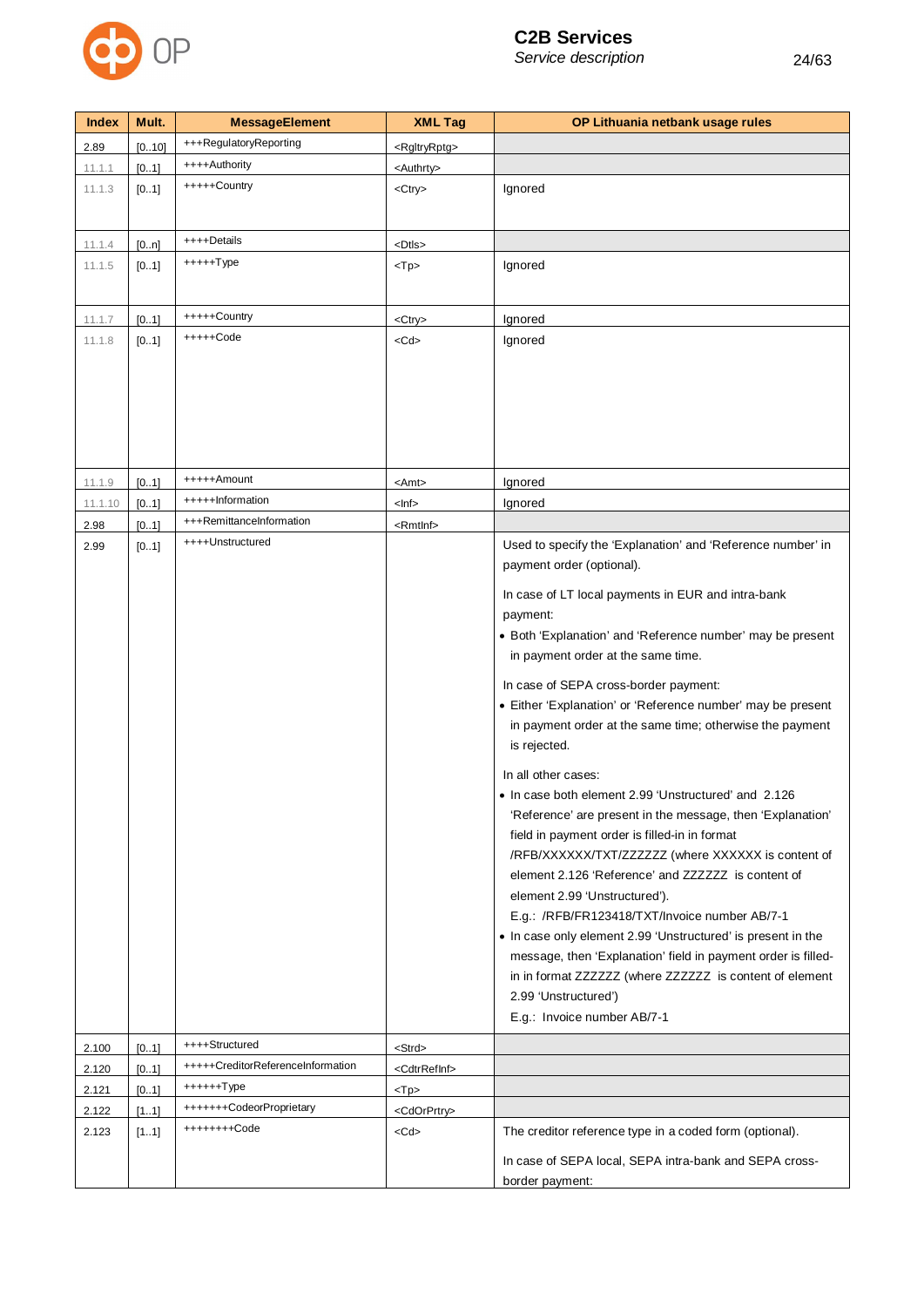

| <b>Index</b> | Mult. | <b>MessageElement</b> | <b>XML Tag</b> | OP Lithuania netbank usage rules                                                                                                                                                                                                                                                                                                                                                                                                                                                                                                                                                                                                                                                                                                                                                                                                                                                                                                                                                                                                                                                                                                                                                                                                                                                                                                                                                                                                                                                                                                                            |
|--------------|-------|-----------------------|----------------|-------------------------------------------------------------------------------------------------------------------------------------------------------------------------------------------------------------------------------------------------------------------------------------------------------------------------------------------------------------------------------------------------------------------------------------------------------------------------------------------------------------------------------------------------------------------------------------------------------------------------------------------------------------------------------------------------------------------------------------------------------------------------------------------------------------------------------------------------------------------------------------------------------------------------------------------------------------------------------------------------------------------------------------------------------------------------------------------------------------------------------------------------------------------------------------------------------------------------------------------------------------------------------------------------------------------------------------------------------------------------------------------------------------------------------------------------------------------------------------------------------------------------------------------------------------|
|              |       |                       |                | • In case element is present in the message, then must be<br>"SCOR"; otherwise payment instruction is rejected.<br>. In case valid 'Code' is present in the message then it's<br>saved in system along with payment order (the content is<br>not shown in payment order; but its forwarded to beneficiary<br>bank in pacs.008 message within structured remittance<br>information).<br>In other cases:                                                                                                                                                                                                                                                                                                                                                                                                                                                                                                                                                                                                                                                                                                                                                                                                                                                                                                                                                                                                                                                                                                                                                      |
|              |       |                       |                | • In case element is present in the message then content is<br>ignored.                                                                                                                                                                                                                                                                                                                                                                                                                                                                                                                                                                                                                                                                                                                                                                                                                                                                                                                                                                                                                                                                                                                                                                                                                                                                                                                                                                                                                                                                                     |
| 2.125        | [01]  | +++++++lssuer         | <lssr></lssr>  | The credit reference type (optional).<br>In case of SEPA local, SEPA intra-bank and SEPA cross-<br>border payment:<br>• In case element is present in the message then it's saved in<br>BS along with payment order (the content is not shown in<br>payment order; but it's forwarded to beneficiary bank in<br>pacs.008 message within structured remittance<br>information).<br>In other cases:<br>• In case element is present in the message then content is                                                                                                                                                                                                                                                                                                                                                                                                                                                                                                                                                                                                                                                                                                                                                                                                                                                                                                                                                                                                                                                                                            |
| 2.126        | [01]  | ++++++Reference       | <ref></ref>    | ignored.<br>Used to specify the 'Reference number' in payment order.<br>In case of LT local payments in EUR and intra-bank<br>payment:<br>• In case Beneficiary's account is registered in the "Reference"<br>payments beneficiaries' registry" and reference number is<br>not present in payment message, then payment is rejected.<br>• In case Beneficiary's account is registered in the "Reference"<br>payments beneficiaries' registry" and reference number is<br>present in payment message, then reference number must<br>match with the payment code (i.e. reference number) stored<br>in "Reference payments beneficiaries' registry" for specific<br>Beneficiary account; otherwise the payment is rejected.<br>• Both 'Explanation' and 'Reference number' may be present<br>in payment order at the same time.<br>In case of SEPA cross-border payment:<br>• In case reference number starts with "RF" then reference<br>number must comply with the RF Creditor reference ISO<br>11649 standard; otherwise the payment is rejected.<br>• In case reference number does not start with "RF" then<br>reference number compliance with standard is not checked.<br>• Either 'Explanation' or 'Reference number' may be present<br>in payment order at the same time; otherwise payment is<br>rejected.<br>In other cases:<br>• In case only element 2.126 'Reference' is present in the<br>message, then 'Explanation' field in payment order is filled-<br>in in format /RFB/XXXXXX (where XXXXXX is content of<br>element 2.126 'Reference'). |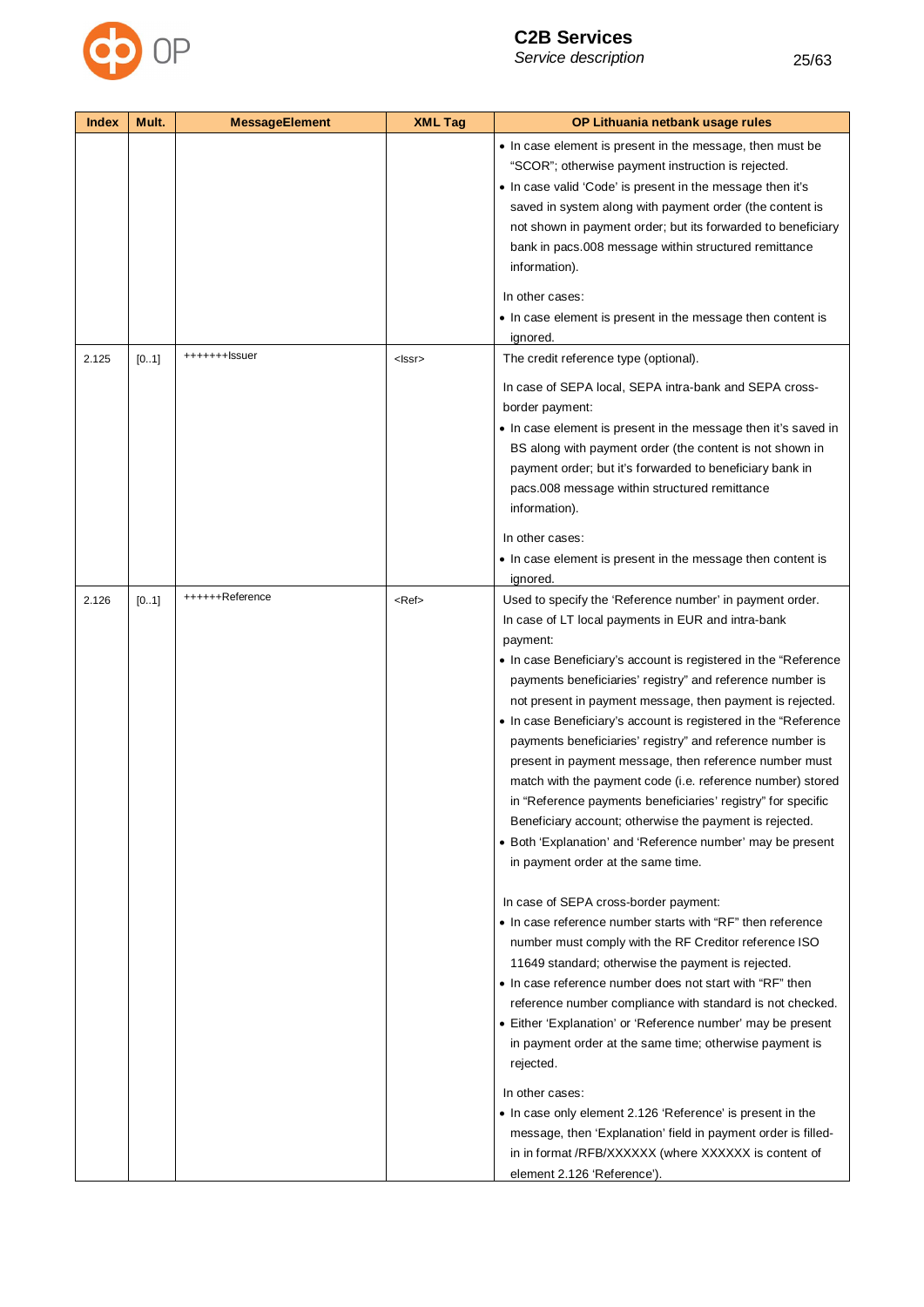

| <b>Index</b> | Mult. | <b>MessageElement</b> | <b>XML Tag</b> | OP Lithuania netbank usage rules                           |
|--------------|-------|-----------------------|----------------|------------------------------------------------------------|
|              |       |                       |                | E.g.: /RFB/FR123418                                        |
|              |       |                       |                | • In case both element 2.99 'Unstructured' and 2.126       |
|              |       |                       |                | 'Reference' are present in the message, then 'Explanation' |
|              |       |                       |                | field in payment order is filled-in in format              |
|              |       |                       |                | /RFB/XXXXXX/TXT/ZZZZZZZ (where XXXXXX is content of        |
|              |       |                       |                | element 2.126 'Reference' and ZZZZZZ is content of         |
|              |       |                       |                | element 2.99 'Unstructured').                              |
|              |       |                       |                | E.g.: /RFB/FR123418/TXT/Invoice number AB/7-1              |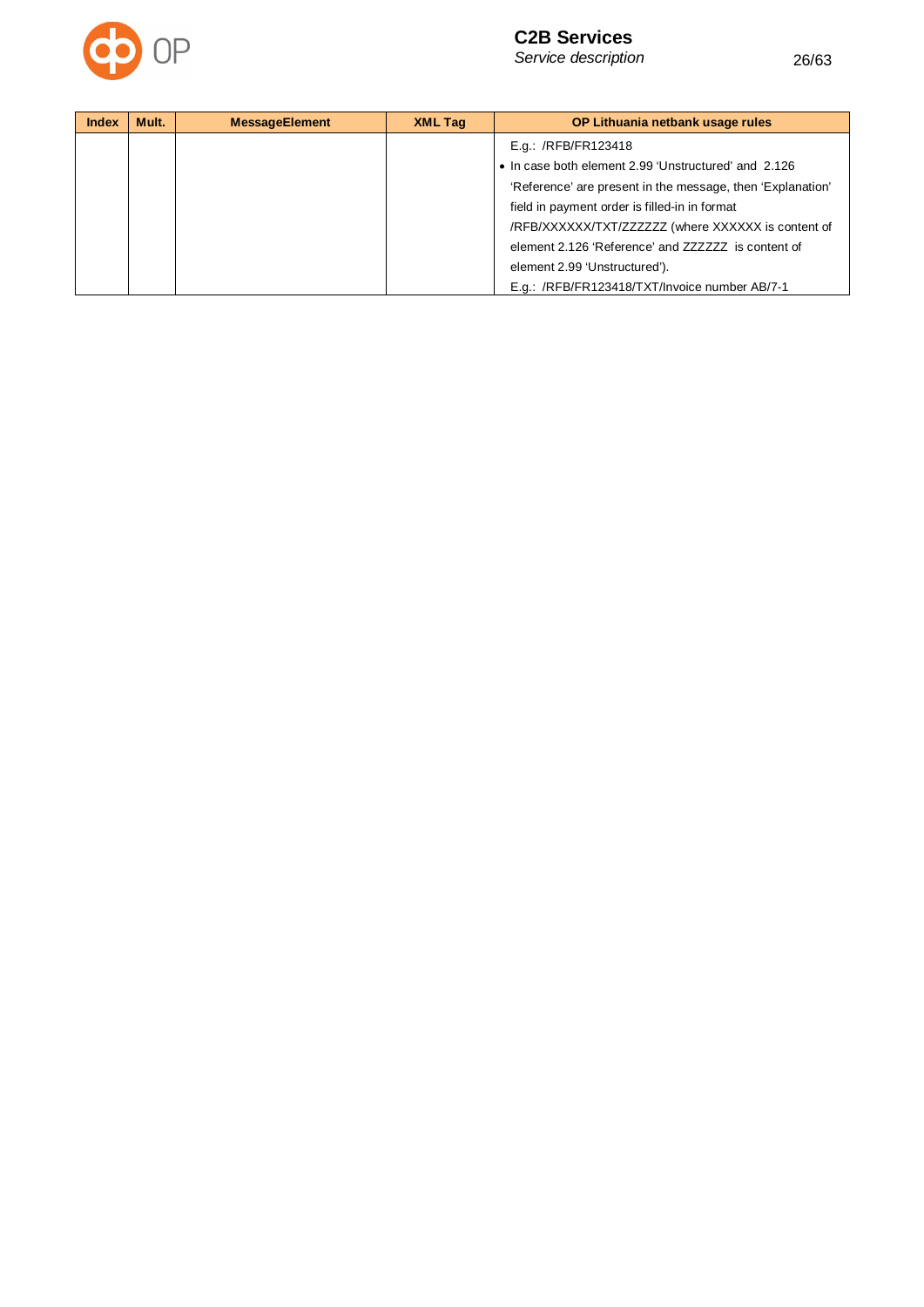

# **3. Account statement (B2C)**

## **3.1 ISO 20022 XMLȂCAMT.053.001.02**

### *3.1.1 Message content of the Account Statement*

One camt.053 message consists of following main information blocks:

Group Header – occurs only once per message. Statement – is repeated for each currency subaccount in case of multicurrency accounts.

The UTF8 character encoding standard is used in message. In Lithuania, the characters specific to Lithuanian language  $(a, A, \check{c}, \check{c}, e, E, \dot{e}, \dot{E}, J, J, \check{S}, \check{S}, u, U, \bar{u}, \bar{U}, \check{z}, \check{Z})$  are included as-is

The table below contains the definitions of the camt.053.001.02 message elements and the OP Lithuania netbank usage rules.

The explanation of the table columns:

**Index** - indicates the message element index number in the corresponding ISO 20022 XML Message Definition Report. This report can be found at www.iso20022.org under 'Catalogue of ISO 20022 messages'.

**Mult** - indicates whether an item is mandatory or optional and how many repetitions are allowed for the element. For example:

- [1..1] item is mandatory and can be presented only once
- $[1..n]$  item is mandatory and can be presented 1 to n times
- [0..1] item is optional and can be presented only once
- [0..n] item is optional and can be presented 0 to n times
- OR if filled in indicates that only one of the several items is included in message.

**Message Item** – element name used in ISO 20022 XML Message Definition Report. When an item contains sub-items these are indented to the right and noted with a plus sign (+) per level.

**XML tag** - specifies a respective element in camt.053 message.

**Type** - specifies data type in accordance with the ISO type.

**Netbank usage rules** - specifies the rules for filling in the item with information from OP Lithuania netbank. The items that are not filled in with information from there, are grey.

#### *3.1.2 Group Header*

Required, only occurs once.

| <b>Index</b> | Mult. | <b>OR</b> | <b>Message Item</b>     | <xml tag=""></xml>              | <b>Type</b>        | <b>Netbank usage rules</b>                                  |
|--------------|-------|-----------|-------------------------|---------------------------------|--------------------|-------------------------------------------------------------|
|              | [11]  |           | Message root            | <bktocstmrstmt></bktocstmrstmt> |                    |                                                             |
| 1.0          | [11]  |           | +GroupHeader            | <grphdr></grphdr>               | GroupHeader42      |                                                             |
| 1.1          | [11]  |           | ++MessageIdentification | <msgld></msgld>                 | Max35Text          | Unique message identification, generated by<br>BankSyst.    |
| 1.2          | [11]  |           | ++CreationDateTime      | <credttm></credttm>             | <b>ISODateTime</b> | The date and time of account statement message<br>creation. |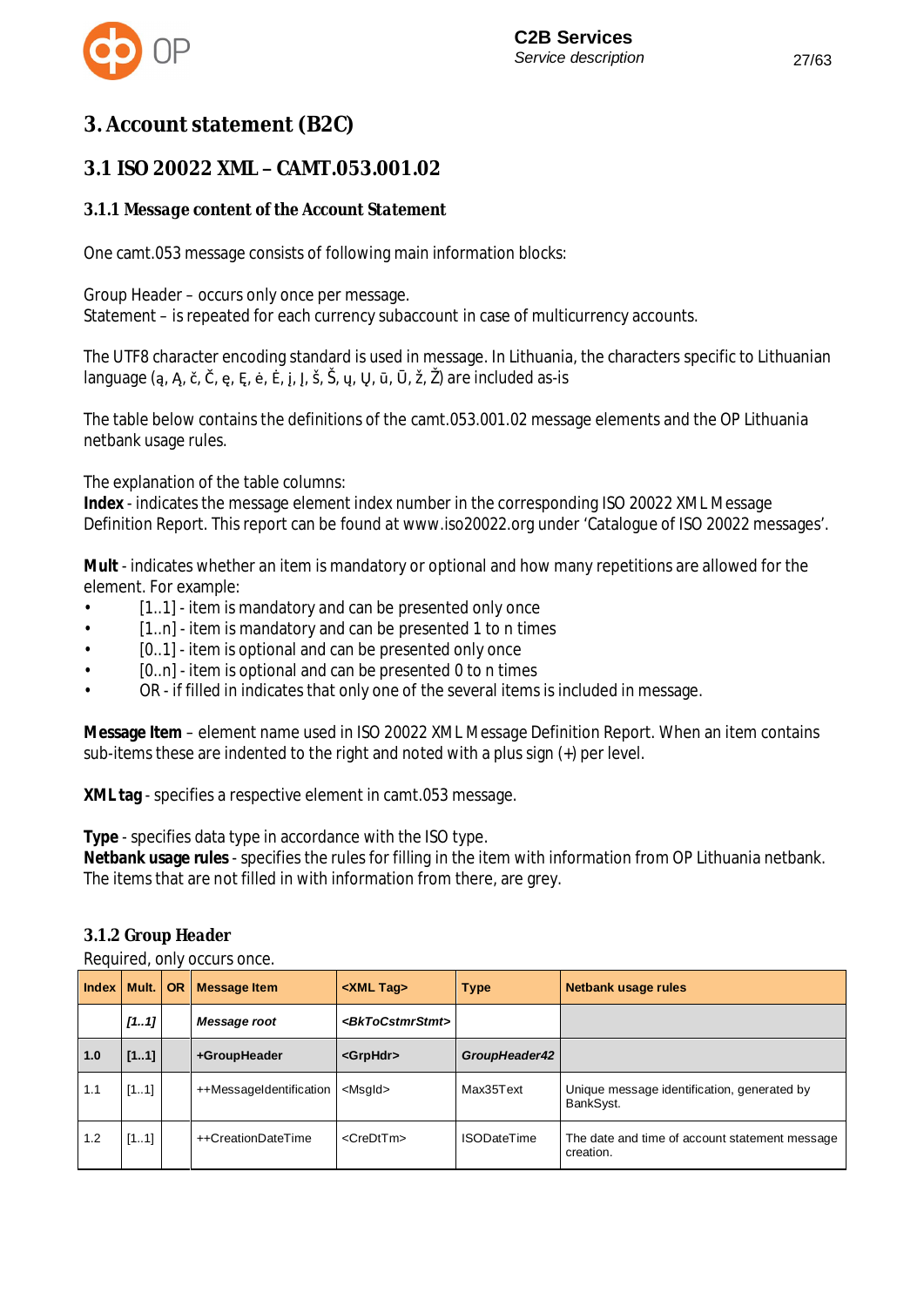

#### *3.1.2 Statement*

Required, is repeated for each account currency according to the following rules:

• Account main currency statement is always listed first.

• Account main currency statement is always created (i.e. even if the account opening and closing balances in main currency are zero and there have been no transactions in main currency during the statement period).

• Statements in other account currencies are listed following the statement in main currency, in alphabetical order according to the currency code.

• Statements in other account currencies are only created if the account opening and closing balances in respective currency are not zero or if there have been transactions in that currency during the statement period.

| <b>Index</b> | Mult. | <b>OR</b> | <b>Message Item</b> | <xml tag=""></xml>  | <b>Type</b>                      | <b>BankSyst usage rules</b>                                                                                                  |
|--------------|-------|-----------|---------------------|---------------------|----------------------------------|------------------------------------------------------------------------------------------------------------------------------|
| 2.0          | [1n]  |           | +Statement          | <stmt></stmt>       | <b>AccountStatement2</b>         |                                                                                                                              |
| 2.1          | [11]  |           | ++Identification    | <ld></ld>           | Max35Text                        | Unique statement block identification, generated<br>by BankSyst.                                                             |
| 2.4          | [11]  |           | ++CreationDateTime  | <credttm></credttm> | <b>ISODateTime</b>               | Date and time of account statement generation.                                                                               |
| 2.5          | [11]  |           | ++FromToDate        | <frtodt></frtodt>   | DateTimePeriodDetails            |                                                                                                                              |
|              | [11]  |           | +++FromDateTime     | <frdttm></frdttm>   | <b>ISODateTime</b>               | Value date and time of the earliest transactions<br>(by Value date) to be included in the statement.                         |
|              |       |           |                     |                     |                                  | Date is equal to the date entered by the e-<br>$\bullet$<br>User as , From date' on the NetBank<br>"Account statement" form. |
|              |       |           |                     |                     |                                  | Time is always 00:00:00<br>$\bullet$                                                                                         |
|              | [11]  |           | +++ToDateTime       | <todttm></todttm>   | <b>ISODateTime</b>               | Value date and time of the latest transactions (by<br>Value date) to be included in the statement.                           |
|              |       |           |                     |                     |                                  | Date is equal to the date entered by the e-<br>$\bullet$<br>User as , To date' on the NetBank "Account<br>statement" form.   |
|              |       |           |                     |                     |                                  | Time is<br>$\bullet$                                                                                                         |
|              |       |           |                     |                     |                                  | if date is equal to current system date,<br>then current system time;<br>otherwise 23:59:59                                  |
| 2.10         | [11]  |           | ++Account           | $<$ Acct $>$        | CashAccount20                    |                                                                                                                              |
|              | [11]  |           | +++Identification   | $<$ ld>             | AccountIdentification4Ch<br>oice |                                                                                                                              |
|              | [11]  |           | $+++$ IBAN          | $<$ IBAN $>$        | IBAN2007Identifier               | IBAN of the account for which the statement is<br>generated.                                                                 |
|              | [01]  |           | +++Currency         | <ccy></ccy>         | ActiveOrHistoricCurrency<br>Code | Account currency, for which the current statement<br>block is generated.                                                     |
|              | [01]  |           | +++Owner            | <ownr></ownr>       | PartyIdentification32            |                                                                                                                              |
|              | [11]  |           | ++++Name            | <nm></nm>           | Max140Text                       | Name of the account holder:                                                                                                  |
|              |       |           |                     |                     |                                  | For legal entities: 'Customer name'<br>$\bullet$                                                                             |
|              |       |           |                     |                     |                                  | For private persons:'First name' followed by<br>'Last name'                                                                  |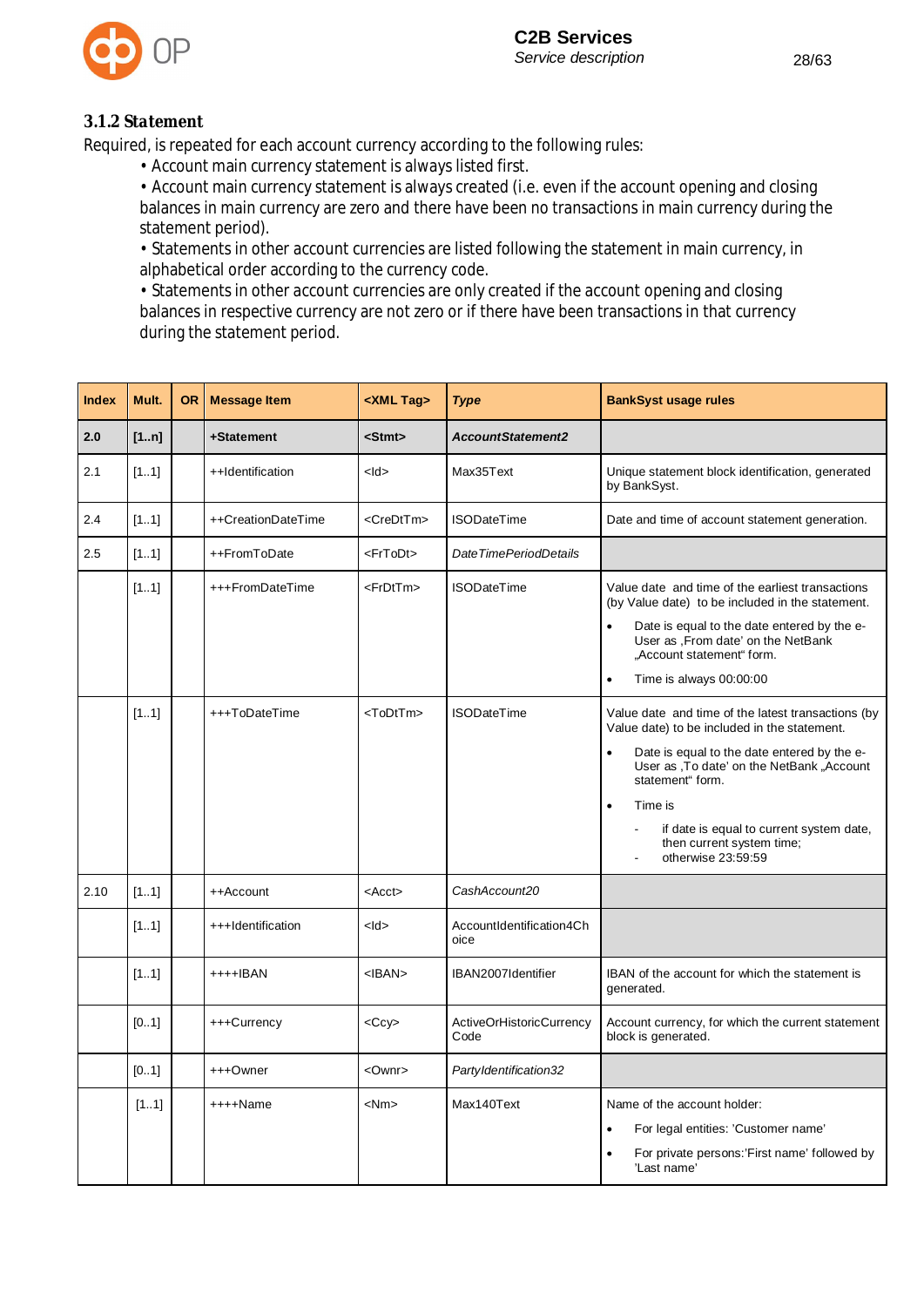

| <b>Index</b> | Mult. | <b>OR</b> | <b>Message Item</b>                        | <xml tag=""></xml>        | <b>Type</b>                                             | <b>BankSyst usage rules</b>                                                                                                                   |
|--------------|-------|-----------|--------------------------------------------|---------------------------|---------------------------------------------------------|-----------------------------------------------------------------------------------------------------------------------------------------------|
|              | [01]  |           | ++++PostalAddress                          | <pstladr></pstladr>       | PostalAddress6                                          |                                                                                                                                               |
|              | [01]  |           | +++++PostCode                              | <pstcd></pstcd>           | Max16Text                                               | Value from the 'Index' field, as saved in customer<br>registry for the account holder.                                                        |
|              | [01]  |           | +++++TownName                              | <twnnm></twnnm>           | Max35Text                                               | Value from the 'Town' field, as saved in customer<br>registry.                                                                                |
|              | [07]  |           | +++++AddressLine                           | <adrline></adrline>       | Max70Text                                               | Value from the 'Registration Address' field, as<br>saved in customer registry for the account<br>holder.                                      |
|              | [11]  |           | ++++Identification                         | $<$ ld $>$                | Choice Component<br>(Party6Choice)                      |                                                                                                                                               |
|              | [11]  | ${Or}$    | +++++OrganisationIdentifi<br>cation        | <orgld></orgld>           | OrganisationIdentification<br>4                         |                                                                                                                                               |
|              | [0n]  |           | $+++++Other$                               | $<$ Othr $>$              | GenericOrganisationIdent<br>ification1                  |                                                                                                                                               |
|              | [11]  |           | +++++++Identification                      | $<$ ld>                   | Max35Text                                               | If account belongs to a legal entity: value from the<br>'Registry code' field, as saved in customer<br>registry.<br>Otherwise omitted.        |
|              | [01]  |           | +++++++Scheme Name                         | <schmenm></schmenm>       | OrganisationIdentification<br>SchemeName1Choice         |                                                                                                                                               |
|              | [11]  |           | ++++++++Code                               | $<$ Cd $>$                | Code                                                    | If account belongs to a legal entity: 'COID'.<br>Otherwise omitted.                                                                           |
|              | [11]  | $Or\}$    | +++++PrivateIdentificatio<br>n             | <prvtid></prvtid>         | PersonIdentification5                                   |                                                                                                                                               |
|              | [0n]  |           | $+++++Other$                               | <othr></othr>             | GenericPersonIdentificati<br>on1                        |                                                                                                                                               |
|              | [11]  |           | +++++++Identification                      | <ld></ld>                 | Max35Text                                               | If account belongs to a private person: value from<br>the'Identification code' field, as saved in<br>customer registry.<br>Otherwise omitted. |
|              | [01]  |           | +++++++Scheme Name                         | <schmenm></schmenm>       | PersonIdentificationSche<br>me-<br>Name1 Choice         |                                                                                                                                               |
|              | [11]  |           | ++++++++Code                               | $<$ Cd $>$                | Code                                                    | If account belongs to a private person: 'NIDN'.<br>Otherwise omitted.                                                                         |
|              | [01]  |           | +++Servicer                                | $<$ Svcr $>$              | <b>BranchAndFinancialInstit</b><br>utionIdentification4 |                                                                                                                                               |
|              | [11]  |           | ++++FinancialInstitutionId<br>entification | <fininstnid></fininstnid> | Component<br>(FinancialInstitutionIdentifi<br>cation7)  |                                                                                                                                               |
|              | [01]  |           | $++++-BIC$                                 | $<$ BIC $>$               | <b>BIC</b> Identifier                                   | Value: OKOYLT2X                                                                                                                               |
|              | [01]  |           | $++++Name$                                 | $<$ Nm $>$                | Max140Text                                              | Value: OP Corporate Bank plc Lietuvos filialas                                                                                                |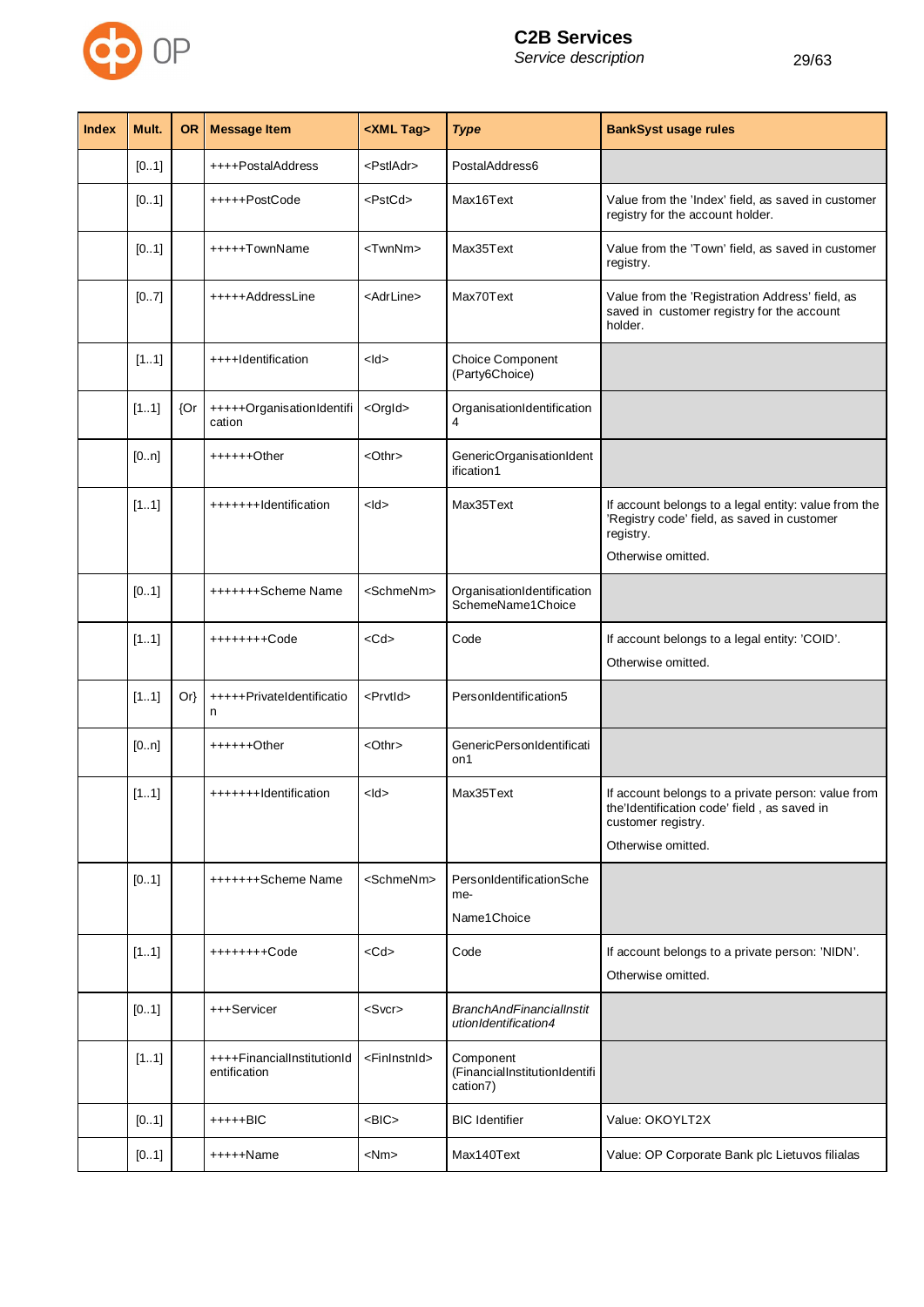

| <b>Index</b> | Mult. | <b>OR</b> | <b>Message Item</b>     | <xml tag=""></xml>            | <b>Type</b>                                      | <b>BankSyst usage rules</b>                                                                                                                                                                                                                              |
|--------------|-------|-----------|-------------------------|-------------------------------|--------------------------------------------------|----------------------------------------------------------------------------------------------------------------------------------------------------------------------------------------------------------------------------------------------------------|
|              | [01]  |           | +++++PostalAddress      | <pstladr></pstladr>           | Component - See<br>(PostalAddress6<br>Component) |                                                                                                                                                                                                                                                          |
|              | [01]  |           | ++++++PostCode          | <pstcd></pstcd>               | Max16Text                                        | LT-09308                                                                                                                                                                                                                                                 |
|              | [01]  |           | ++++++TownName          | <twnnm></twnnm>               | Max35Text                                        | Vilnius                                                                                                                                                                                                                                                  |
|              | [07]  |           | ++++++AddressLine       | <adrline></adrline>           | Max70Text                                        | Konstitucijos pr. 29                                                                                                                                                                                                                                     |
| 2.23         | [1n]  |           | ++Balance               | <bal></bal>                   | CashBalance3                                     |                                                                                                                                                                                                                                                          |
| 2.24         | [11]  |           | +++Type                 | $<$ Tp $>$                    | BalanceType12                                    |                                                                                                                                                                                                                                                          |
| 2.25         | [11]  |           | ++++CodeOrProprietary   | <cdorprtry></cdorprtry>       | BalanceType5Choice                               |                                                                                                                                                                                                                                                          |
| 2.26         | [11]  |           | $++++$ Code             | $<$ Cd $>$                    | BalanceType12Code                                | For opening balance of the statement<br>$\bullet$<br>period: OPBD.<br>For closing balance of the statement period:<br>$\bullet$<br>CLBD.                                                                                                                 |
| 2.31         | [01]  |           | +++CreditLine           | <cdtline></cdtline>           | CreditLine2                                      |                                                                                                                                                                                                                                                          |
| 2.32         | [11]  |           | ++++Included            | <lncl></lncl>                 | TrueFalseIndicator                               | If there is an overdraft agreement with status<br>'Active' on the account: 'False'.<br>Otherwise omitted.                                                                                                                                                |
| 2.33         | [01]  |           | ++++Amount              | <amt></amt>                   | ActiveOrHistoricCurre<br>ncyAndAmount            | If there is an overdraft agreement with status<br>'Active' on the account: 'Limit' amount of this<br>agreement.<br>Otherwise omitted.                                                                                                                    |
| 2.34         | [11]  |           | +++Amount               | <amt></amt>                   | ActiveOrHistoricCurre<br>ncyAndAmount            | Currency code and current account balance.                                                                                                                                                                                                               |
| 2.35         | [11]  |           | +++CreditDebitIndicator | <cdtdbtind></cdtdbtind>       | CreditDebitCode                                  | If there is a debit balance on the account:<br>DBIT.<br>If there is a zero or credit balance on the<br>$\bullet$<br>account: CRDT.                                                                                                                       |
| 2.36         | [11]  |           | +++Date                 | <dt></dt>                     | DateAndDateTimeCho<br>ice                        |                                                                                                                                                                                                                                                          |
|              | [11]  |           | ++++Date                | <dt></dt>                     | <b>ISODate</b>                                   | For opening balance: date entered by the e-<br>$\bullet$<br>User as 'From date' on the NetBank<br>"Account statement" form.<br>For closing balance: date entered by the e-<br>$\bullet$<br>User as 'To date' on the NetBank "Account<br>statement" form. |
| 2.43         | [11]  |           | ++TransactionsSummary   | <txssummry></txssummry>       | TotalTransactions2                               |                                                                                                                                                                                                                                                          |
| 2.49         | [11]  |           | +++TotalCreditEntries   | <ttlcdtntries></ttlcdtntries> | NumberAndSumOfTra<br>nsactions1                  |                                                                                                                                                                                                                                                          |
| 2.51         | [11]  |           | ++++Sum                 | <sum></sum>                   | DecimalNumber                                    | Total aggregate amount of credit entries in the<br>current statement block.                                                                                                                                                                              |
|              |       |           |                         |                               |                                                  |                                                                                                                                                                                                                                                          |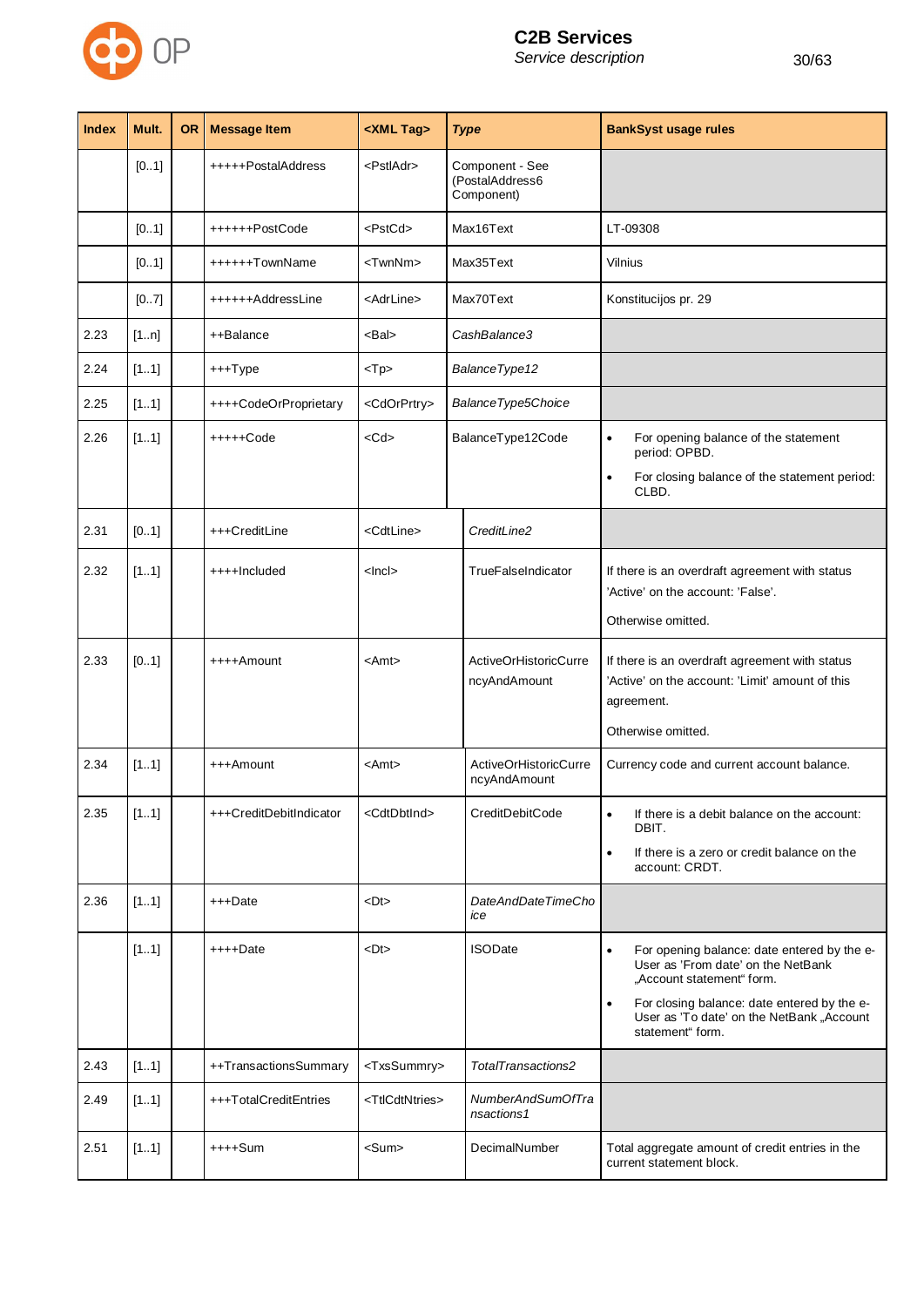

| <b>Index</b> | Mult. | <b>OR</b> | <b>Message Item</b>                | <xml tag=""></xml>            | <b>Type</b>                                          | <b>BankSyst usage rules</b>                                                                                                     |
|--------------|-------|-----------|------------------------------------|-------------------------------|------------------------------------------------------|---------------------------------------------------------------------------------------------------------------------------------|
| 2.52         | [11]  |           | +++TotalDebitEntries               | <ttldbtntries></ttldbtntries> |                                                      |                                                                                                                                 |
| 2.54         | [11]  |           | ++++Sum                            | <sum></sum>                   | DecimalNumber                                        | Total aggregate amount of debit entries in the<br>current statement block.                                                      |
| 2.76         | [0n]  |           | ++Entry                            | <ntry></ntry>                 | ReportEntry2                                         |                                                                                                                                 |
| 2.78         | [11]  |           | +++Amount                          | <amt></amt>                   | <b>ActiveOrHistoricCurre</b><br>ncyAndAmount         |                                                                                                                                 |
| 2.79         | [11]  |           | +++CreditDebitIndicator            | <cdtdbtind></cdtdbtind>       | CreditDebitCode                                      | For the debit entry: DBIT.<br>$\bullet$<br>For the credit entry: CRDT.                                                          |
| 2.81         | [11]  |           | +++Status                          | <sts></sts>                   | EntryStatus2Code                                     | <b>BOOK</b>                                                                                                                     |
| 2.82         | [11]  |           | +++BookingDate                     | <bookgdt></bookgdt>           | DateAndDateTimeCho<br>ice                            |                                                                                                                                 |
|              | [11]  |           | ++++Date                           | <dt></dt>                     | <b>ISODate</b>                                       | Posting date of the transaction                                                                                                 |
| 2.83         | [11]  |           | +++ValueDate                       | <valdt></valdt>               | DateAndDateTimeCho<br>ice                            |                                                                                                                                 |
|              | [11]  |           | ++++Date                           | <dt></dt>                     | <b>ISODate</b>                                       | Value date of the transaction                                                                                                   |
| 2.84         | [01]  |           | +++AccountServicerRefer<br>ence    | <acctsvcrref></acctsvcrref>   | Max35Text                                            | Transaction number<br>Salary payments lump-sum view: Omitted.                                                                   |
| 2.91         | [11]  |           | +++BankTransactionCod<br>е         | <bktxcd></bktxcd>             | <b>BankTransactionCode</b><br>Structure4             |                                                                                                                                 |
| 2.92         | [11]  |           | ++++Domain                         | <domn></domn>                 | <b>BankTransactionCode</b><br>Structure5             |                                                                                                                                 |
| 2.93         | [11]  |           | +++++Code                          | $<$ Cd $>$                    | <b>ExternalBankTransacti</b><br>onDomain1Code        | <b>ISO Bank Transaction Domain Code</b>                                                                                         |
| 2.94         | [11]  |           | +++++Family                        | <fmly></fmly>                 | <b>BankTransactionCode</b><br>Structure <sub>6</sub> |                                                                                                                                 |
| 2.95         | [11]  |           | $+++++Code$                        | $<$ Cd $>$                    | ExternalBankTransacti<br>onFamily1Code               | ISO Bank Transaction Family Code                                                                                                |
| 2.96         | [11]  |           | ++++++SubFamilyCode                | <subfmlycd></subfmlycd>       | ExternalBankTransacti<br>onSubFamily1Code            | ISO Bank Transaction Sub-Family Code                                                                                            |
| 2.135        | [1n]  |           | +++EntryDetails                    | <ntrydtls></ntrydtls>         | EntryDetails1                                        |                                                                                                                                 |
| 2.142        | [0n]  |           | ++++TransactionDetails             | <txdtls></txdtls>             | EntryTransaction2                                    |                                                                                                                                 |
| 2.143        | [11]  |           | +++++References                    | <refs></refs>                 | <b>TransactionReference</b><br>s2                    |                                                                                                                                 |
| 2.145        | [11]  |           | ++++++AccountServicerR<br>eference | <acctsvcrref></acctsvcrref>   | Max35Text                                            | Transaction number<br>Salary payments lump-sum view: Omitted.                                                                   |
| 2.147        | [01]  |           | ++++InstructionIdentificati<br>on  | <lnstrld></lnstrld>           | Max35Text                                            | In case of payment order, the value from<br>'Payment order number' field is used.<br>In all other cases the element is omitted. |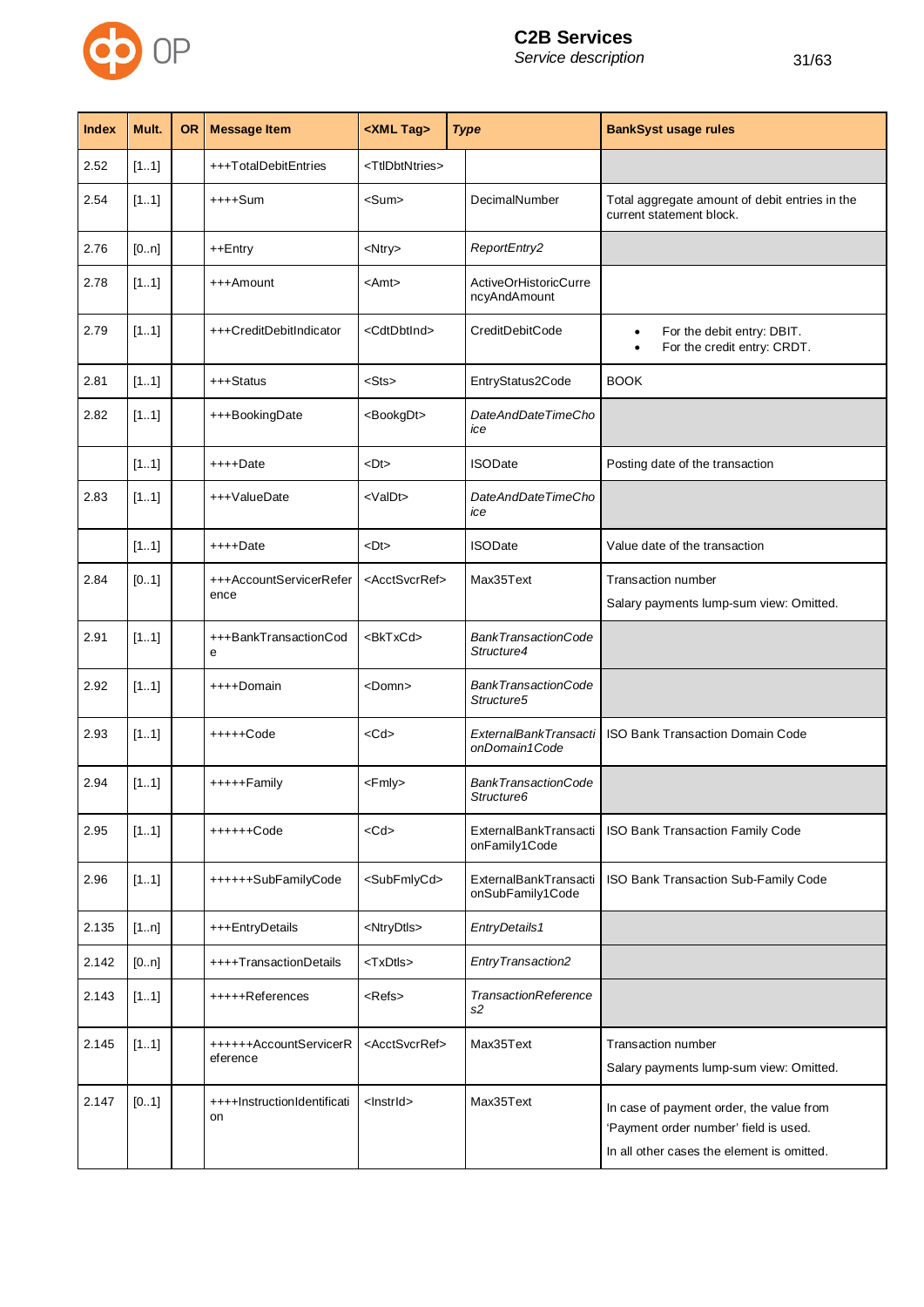

| <b>Index</b> | Mult. | <b>OR</b> | <b>Message Item</b>                 | <xml tag=""></xml>        | <b>Type</b>                             | <b>BankSyst usage rules</b>                                                                                                                                                                                                                                                                                                                                                                   |
|--------------|-------|-----------|-------------------------------------|---------------------------|-----------------------------------------|-----------------------------------------------------------------------------------------------------------------------------------------------------------------------------------------------------------------------------------------------------------------------------------------------------------------------------------------------------------------------------------------------|
| 2.148        | [01]  |           | ++++++EndToEndIdentifi<br>cation    | <endtoendid></endtoendid> | Max35Text                               | For SEPA payment orders, if the 'Originator's<br>reference no/E2E' field is filled in, then value from<br>this field.<br>Salary payments lump-sum view: Omitted.<br>In all other cases: NOTPROVIDED.                                                                                                                                                                                          |
| 2.149        | [01]  |           | ++++++TransactionIdentif<br>ication | <txid></txid>             | Max35Text                               | If Payment ID is available, this is used<br>Otherwise Transaction number<br>Salary payments lump-sum view:<br>Salary payment transaction: Master id<br>$\bullet$<br>of the salary payment record.<br>Salary payment fee transaction:<br>Omitted.                                                                                                                                              |
| 2.156        | [01]  |           | +++++AmountDetails                  | <amtdtls></amtdtls>       | AmountAndCurrencyE<br>xchange3          |                                                                                                                                                                                                                                                                                                                                                                                               |
|              | [01]  |           | ++++++TransactionAmou<br>nt         | <txamt></txamt>           | AmountAndCurrencyE<br>xchangeDetails3   |                                                                                                                                                                                                                                                                                                                                                                                               |
|              | [11]  |           | +++++++Amount                       | $<$ Amt $>$               | ActiveOrHistoricCurre<br>ncyAndAmount   | Transaction currency and amount.<br>Salary payment transaction lump-sum view: Total<br>amount is calculated considering only those<br>payments in Salary payment batch which are<br>debited on a given value date.<br>Salary payment Fee transaction lump-sum: Total<br>sum of fees taken for all individual salary payment<br>transactions in Salary payment batch on a given<br>value date. |
|              | [01]  |           | +++++++CurrencyExchan<br>ge         | <ccyxchg></ccyxchg>       | CurrencyExchange5                       |                                                                                                                                                                                                                                                                                                                                                                                               |
|              | [11]  |           | ++++++++SourceCurrenc<br>у          | <srcccv></srcccv>         | <b>ActiveOrHistoricCurre</b><br>ncyCode | For FXD type transactions, currency code of the<br>currency sold by the customer.<br>Otherwise omitted.                                                                                                                                                                                                                                                                                       |
|              | [01]  |           | +++++++++TargetCurrenc<br>у         | <trgtccy></trgtccy>       | ActiveOrHistoricCurre<br>ncyCode        | For FXD type transactions, currency code of the<br>currency bought by the customer.<br>Otherwise omitted.                                                                                                                                                                                                                                                                                     |
|              | [01]  |           | ++++++++UnitCurrency                | <unitccy></unitccy>       | ActiveOrHistoricCurre<br>ncyCode        | For FXD type transactions, currency code of the<br>currency in which the exchange rate is<br>expressed. For example, if the exchange rate is 1<br>$EUR = 1.367$ USD, then 'EUR'.<br>Otherwise omitted.                                                                                                                                                                                        |
|              | [11]  |           | ++++++++ExchangeRate                | <xchgrate></xchgrate>     | <b>BaseOneRate</b>                      | For FXD type transactions: exchange rate.<br>Otherwise omitted.                                                                                                                                                                                                                                                                                                                               |
| 2.199        | [01]  |           | +++++RelatedParties                 | <rltdpties></rltdpties>   | TransactionParty2                       |                                                                                                                                                                                                                                                                                                                                                                                               |
| 2.201        | [01]  |           | ++++++Debtor                        | <dbtr></dbtr>             | Party Identification32                  |                                                                                                                                                                                                                                                                                                                                                                                               |
|              | [01]  |           | +++++++Name                         | $<$ Nm $>$                | Max140Text                              | For incoming payment orders: payer 'Name',<br>$\bullet$<br>as received with the payment message.<br>In other cases omitted.<br>$\bullet$                                                                                                                                                                                                                                                      |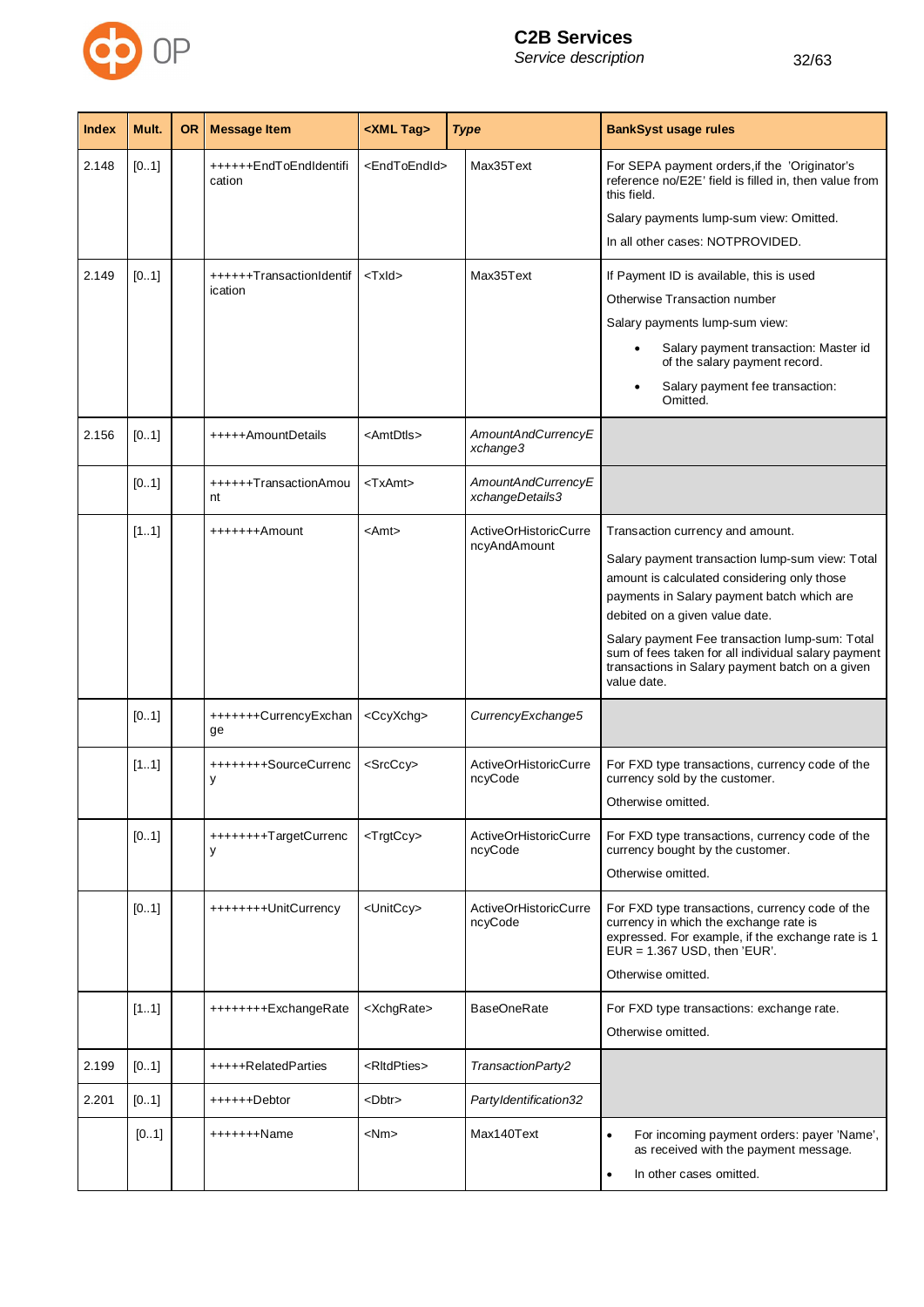

|--|

| <b>Index</b> | Mult. | <b>OR</b> | <b>Message Item</b>                    | <xml tag=""></xml>  | <b>Type</b>                                         | <b>BankSyst usage rules</b>                                                                                                                                                                                                                                                                                                                                                                                                                           |
|--------------|-------|-----------|----------------------------------------|---------------------|-----------------------------------------------------|-------------------------------------------------------------------------------------------------------------------------------------------------------------------------------------------------------------------------------------------------------------------------------------------------------------------------------------------------------------------------------------------------------------------------------------------------------|
|              |       |           |                                        |                     |                                                     |                                                                                                                                                                                                                                                                                                                                                                                                                                                       |
|              | [01]  |           | +++++++PostalAddress                   | <pstladr></pstladr> | PostalAddress6                                      |                                                                                                                                                                                                                                                                                                                                                                                                                                                       |
|              | [07]  |           | ++++++++AddressLine                    | <adrline></adrline> | Max70Text                                           | For incoming payment orders: Payer<br>$\bullet$<br>'Address' as received with the payment<br>message. Not displayed in case of INTRA<br>payments.<br>In other cases omitted.<br>٠                                                                                                                                                                                                                                                                     |
|              | [01]  |           | +++++++Identification                  | <ld></ld>           | Choice Component<br>(Party6Choice)                  |                                                                                                                                                                                                                                                                                                                                                                                                                                                       |
|              | [11]  | {Or       | ++++++++OrganisationId<br>entification | <orgld></orgld>     | OrganisationIdentificat<br>ion4                     |                                                                                                                                                                                                                                                                                                                                                                                                                                                       |
|              | [0n]  |           | +++++++++Other                         | <othr></othr>       | GenericOrganisationId<br>entification1              |                                                                                                                                                                                                                                                                                                                                                                                                                                                       |
|              | [11]  |           | +++++++++++Identification              | <ld></ld>           | Max35Text                                           | For payment orders: if the 'Originator's ID' is<br>identifiable as an organisation ID, then value from<br>this field.<br>If LT payment contains value for field 'Payer's<br>code in Beneficiary's information system' on<br>payment order then:<br>In case 'Payer's code in Beneficiary's<br>$\bullet$<br>information system' identifiable as<br>Organisation then value from this<br>field.<br>In all other cases omitted.                           |
|              | [01]  |           | ++++++++++SchemeNa<br>me               | <schmenm></schmenm> | OrganisationIdentificat<br>ionSchemeName1Cho<br>ice |                                                                                                                                                                                                                                                                                                                                                                                                                                                       |
|              | [11]  |           | +++++++++++Code                        | $<$ Cd $>$          | Code                                                | For payment orders: if the 'Originator's ID' is<br>identifiable as an organisation ID, then<br>identification code of the 'Originator's ID.<br>If LT payment contains value for field 'Payer's<br>code in Beneficiary's information system' on<br>payment order then:<br>In case 'Payer's code in Beneficiary's<br>$\bullet$<br>information system' identifiable as<br>Organisation then identification code<br>value.<br>In all other cases omitted. |
|              | [11]  | $Or\}$    | ++++++++PrivateIdentific<br>ation      | <prvtid></prvtid>   | PersonIdentification5                               |                                                                                                                                                                                                                                                                                                                                                                                                                                                       |
|              | [0n]  |           | +++++++++Other                         | <othr></othr>       | GenericPersonIdentifi<br>cation1                    |                                                                                                                                                                                                                                                                                                                                                                                                                                                       |
|              | [11]  |           | +++++++++++Identification              | <ld></ld>           | Max35Text                                           | For payment orders: if the 'Originator's ID' is<br>identifiable as a private person ID, then value<br>from this field.<br>If LT payment contains value for field 'Payer's<br>code in Beneficiary's information system' from<br>payment order then:<br>In case 'Payer's code in Beneficiary's<br>$\bullet$<br>information system' identifiable as<br>private person then value from this                                                               |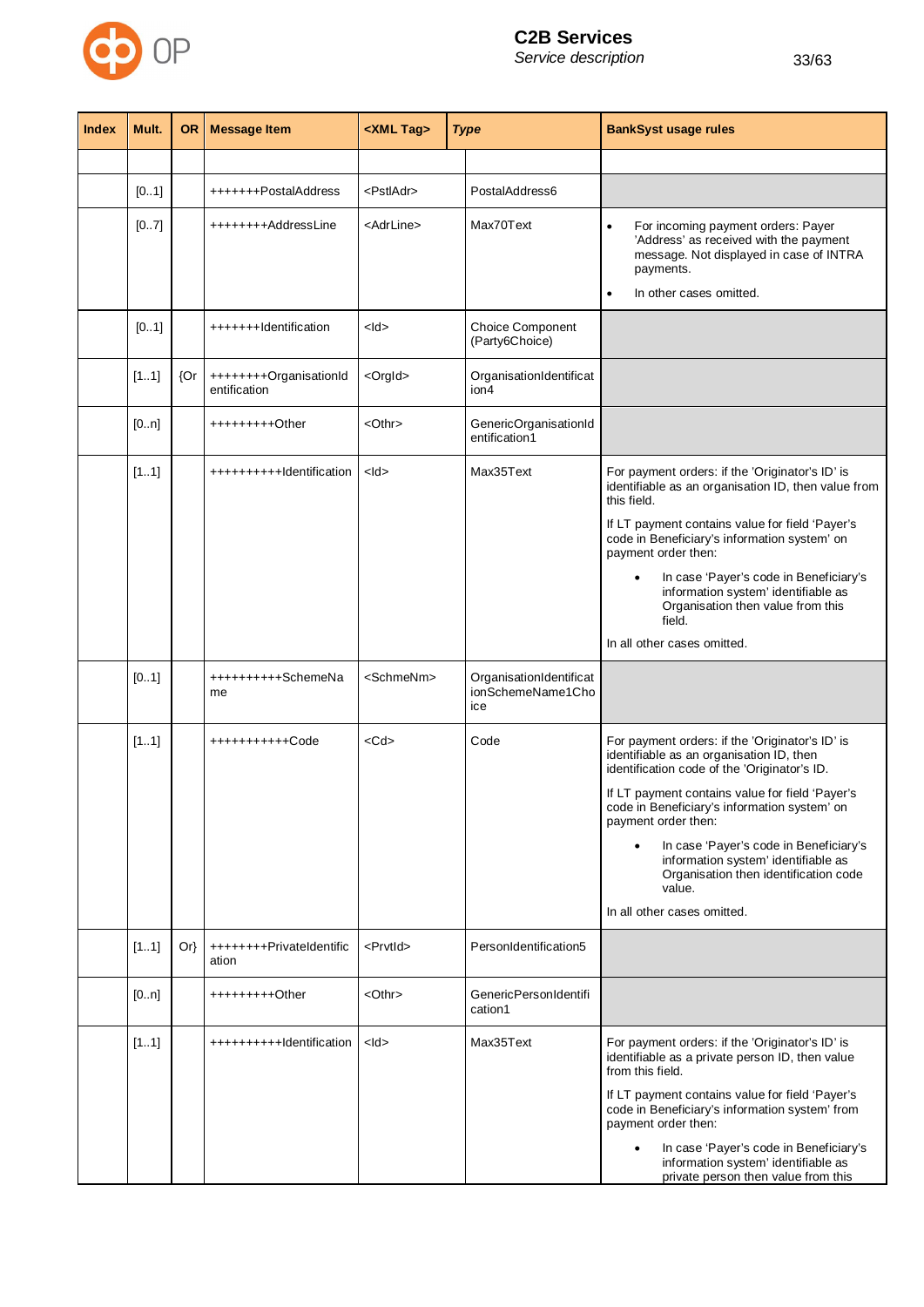

| <b>Index</b> | Mult. | <b>OR</b> | <b>Message Item</b>                    | <xml tag=""></xml>      | <b>Type</b>                                     | <b>BankSyst usage rules</b>                                                                                                                                                                                                                                                                                                                                                                                                                       |
|--------------|-------|-----------|----------------------------------------|-------------------------|-------------------------------------------------|---------------------------------------------------------------------------------------------------------------------------------------------------------------------------------------------------------------------------------------------------------------------------------------------------------------------------------------------------------------------------------------------------------------------------------------------------|
|              |       |           |                                        |                         |                                                 | field.<br>In all other cases omitted.                                                                                                                                                                                                                                                                                                                                                                                                             |
|              | [01]  |           | ++++++++++SchemeNa<br>me               | <schmenm></schmenm>     | PersonIdentificationSc<br>heme-<br>Name1 Choice |                                                                                                                                                                                                                                                                                                                                                                                                                                                   |
|              | [11]  |           | +++++++++++Code                        | $<$ Cd $>$              | Code                                            | For payment orders: if the 'Originator's ID' is<br>identifiable as a private person ID, then<br>identification code of the 'Originator's ID.<br>If LT payment contains value for field 'Payer's<br>code in Beneficiary's information system' from<br>payment order then:<br>In case 'Payer's code in Beneficiary's<br>٠<br>information system' identifiable as<br>private person then identification code<br>value<br>In all other cases omitted. |
| 2.202        | [01]  |           | ++++++DebtorAccount                    | <dbtracct></dbtracct>   | CashAccount16                                   |                                                                                                                                                                                                                                                                                                                                                                                                                                                   |
|              | [11]  |           | +++++++Identification                  | $<$ ld $>$              | AccountIdentification4<br>Choice                |                                                                                                                                                                                                                                                                                                                                                                                                                                                   |
|              | [11]  | {Or       | ++++++++IBAN                           | $<$ IBAN $>$            | IBAN2007Identifier                              | If the payer 'Account no' field is filled in and<br>corresponds to IBAN format, then value from this<br>field.<br>In all other cases omitted.                                                                                                                                                                                                                                                                                                     |
|              | [11]  | $Or\}$    | $***++++O$ ther                        | $<$ Othr $>$            | <b>GenericAccountIdentifi</b><br>cation1        |                                                                                                                                                                                                                                                                                                                                                                                                                                                   |
|              | [11]  |           | ++++++++++dentification                | $<$ ld $>$              | Max34Text                                       | If the payer 'Account no' field is filled in and does<br>not correspond to IBAN format, then value from<br>this field.<br>In all other cases omitted.                                                                                                                                                                                                                                                                                             |
| 2.203        | [01]  |           | ++++++UltimateDebtor                   | <ultmtdbtr></ultmtdbtr> | PartyIdentification32                           |                                                                                                                                                                                                                                                                                                                                                                                                                                                   |
|              | [01]  |           | +++++++Name                            | <nm></nm>               | Max140Text                                      | For payment orders: value from the 'Ultimate<br>debtor's name' field.<br>Salary payments lump-sum view: Omitted.<br>In all other cases omitted.                                                                                                                                                                                                                                                                                                   |
|              | [01]  |           | +++++++Identification                  | $<$ ld $>$              | Choice Component<br>(Party6Choice)              |                                                                                                                                                                                                                                                                                                                                                                                                                                                   |
|              | [11]  | ${Or}$    | ++++++++OrganisationId<br>entification | <orgld></orgld>         | OrganisationIdentificat<br>ion4                 |                                                                                                                                                                                                                                                                                                                                                                                                                                                   |
|              | [0n]  |           | +++++++++Other                         | <othr></othr>           | GenericOrganisationId<br>entification1          |                                                                                                                                                                                                                                                                                                                                                                                                                                                   |
|              | [11]  |           | ++++++++++Identification               | $<$ ld $>$              | Max35Text                                       | For payment orders: if the 'Ultimate debtor's ID' is<br>identifiable as organisation ID, then value from<br>this field.<br>Salary payments lump-sum view: Omitted.<br>In all other cases omitted.                                                                                                                                                                                                                                                 |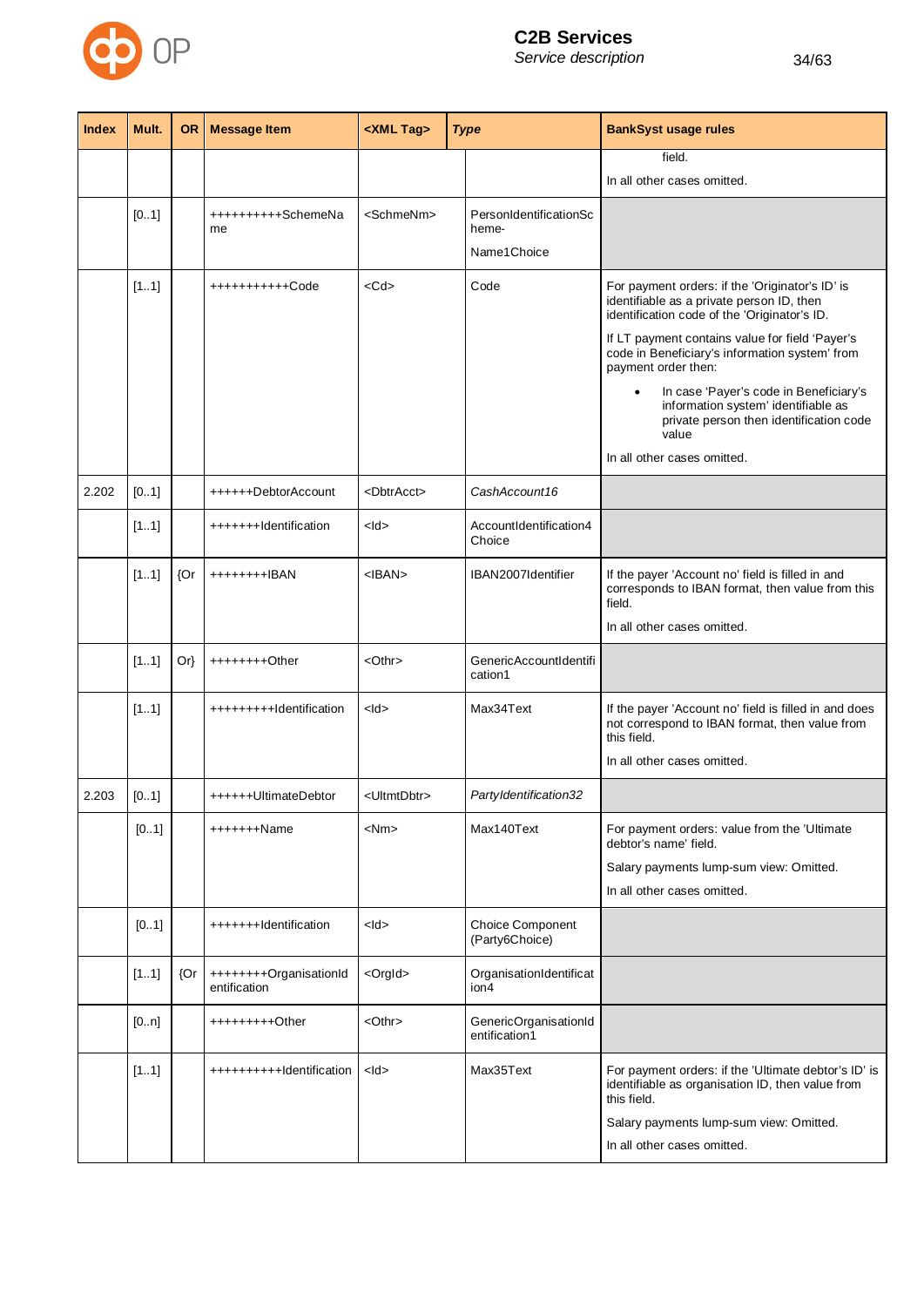

| <b>Index</b> | Mult. | <b>OR</b> | <b>Message Item</b>                    | <xml tag=""></xml>  | <b>Type</b>                                         | <b>BankSyst usage rules</b>                                                                                                                                                                                                                                                                                                                                                                                                       |
|--------------|-------|-----------|----------------------------------------|---------------------|-----------------------------------------------------|-----------------------------------------------------------------------------------------------------------------------------------------------------------------------------------------------------------------------------------------------------------------------------------------------------------------------------------------------------------------------------------------------------------------------------------|
|              | [01]  |           | ++++++++++SchemeNa<br>me               | <schmenm></schmenm> | OrganisationIdentificat<br>ionSchemeName1Cho<br>ice |                                                                                                                                                                                                                                                                                                                                                                                                                                   |
|              | [11]  |           | +++++++++++Code                        | $<$ Cd $>$          | Code                                                | For payment orders: if the 'Ultimate debtor's ID'<br>is identifiable as an organisation ID, then<br>identification code of the 'Originator's ID.<br>Salary payments lump-sum view: Omitted.<br>In all other cases omitted.                                                                                                                                                                                                        |
|              | [11]  | $Or\}$    | ++++++++PrivateIdentific<br>ation      | <prvtid></prvtid>   | PersonIdentification5                               |                                                                                                                                                                                                                                                                                                                                                                                                                                   |
|              | [0n]  |           | +++++++++Other                         | $<$ Othr $>$        | GenericPersonIdentifi<br>cation1                    |                                                                                                                                                                                                                                                                                                                                                                                                                                   |
|              | [11]  |           | +++++++++++Identification              | $<$ ld $>$          | Max35Text                                           | For payment orders: if the 'Ultimate debtor's ID' is<br>identifiable as private person ID, then value from<br>this field.<br>Salary payments lump-sum view: Omitted.<br>In all other cases omitted.                                                                                                                                                                                                                               |
|              | [01]  |           | ++++++++++SchemeNa<br>me               | <schmenm></schmenm> | PersonIdentificationSc<br>heme-<br>Name1 Choice     |                                                                                                                                                                                                                                                                                                                                                                                                                                   |
|              | [11]  |           | +++++++++++Code                        | $<$ Cd $>$          | Code                                                | For payment orders: if the 'Ultimate debtor's ID'<br>is identifiable as a private person ID, then<br>identification code of the 'Originator's ID.Salary<br>payments lump-sum view: Omitted.<br>In all other cases omitted.                                                                                                                                                                                                        |
| 2.204        | [01]  |           | ++++++Creditor                         | <cdtr></cdtr>       | PartyIdentification32                               |                                                                                                                                                                                                                                                                                                                                                                                                                                   |
|              | [01]  |           | $***+++Name$                           | $<$ Nm $>$          | Max140Text                                          | For payment orders: beneficiary's 'Name', as<br>$\bullet$<br>saved for the underlying payment order.<br>Salary payments lump-sum view.<br>$\bullet$<br>Salary payment transaction from file:<br>Text 'Consolidated payments' is<br>displayed.<br>Salary payment from manual input:<br>Text 'Consolidated payments' is<br>displayed.<br>Salary payment fee transaction: Home-<br>bank name<br>In other cases omitted.<br>$\bullet$ |
|              | [01]  |           | +++++++Identification                  | $<$ ld $>$          | Choice Component<br>(Party6Choice)                  |                                                                                                                                                                                                                                                                                                                                                                                                                                   |
|              | [11]  | {Or       | ++++++++OrganisationId<br>entification | <orgld></orgld>     | OrganisationIdentificat<br>ion4                     |                                                                                                                                                                                                                                                                                                                                                                                                                                   |
|              | [0n]  |           | +++++++++Other                         | $<$ Othr $>$        | GenericOrganisationId<br>entification1              |                                                                                                                                                                                                                                                                                                                                                                                                                                   |
|              | [11]  |           | ++++++++++Identification               | $<$ ld $>$          | Max35Text                                           | For payment orders: if the 'Beneficiary code' is<br>identifiable as an organisation ID, then value from<br>this field.                                                                                                                                                                                                                                                                                                            |

If LT payment contains value for field 'Beneficiary membercode' from payment order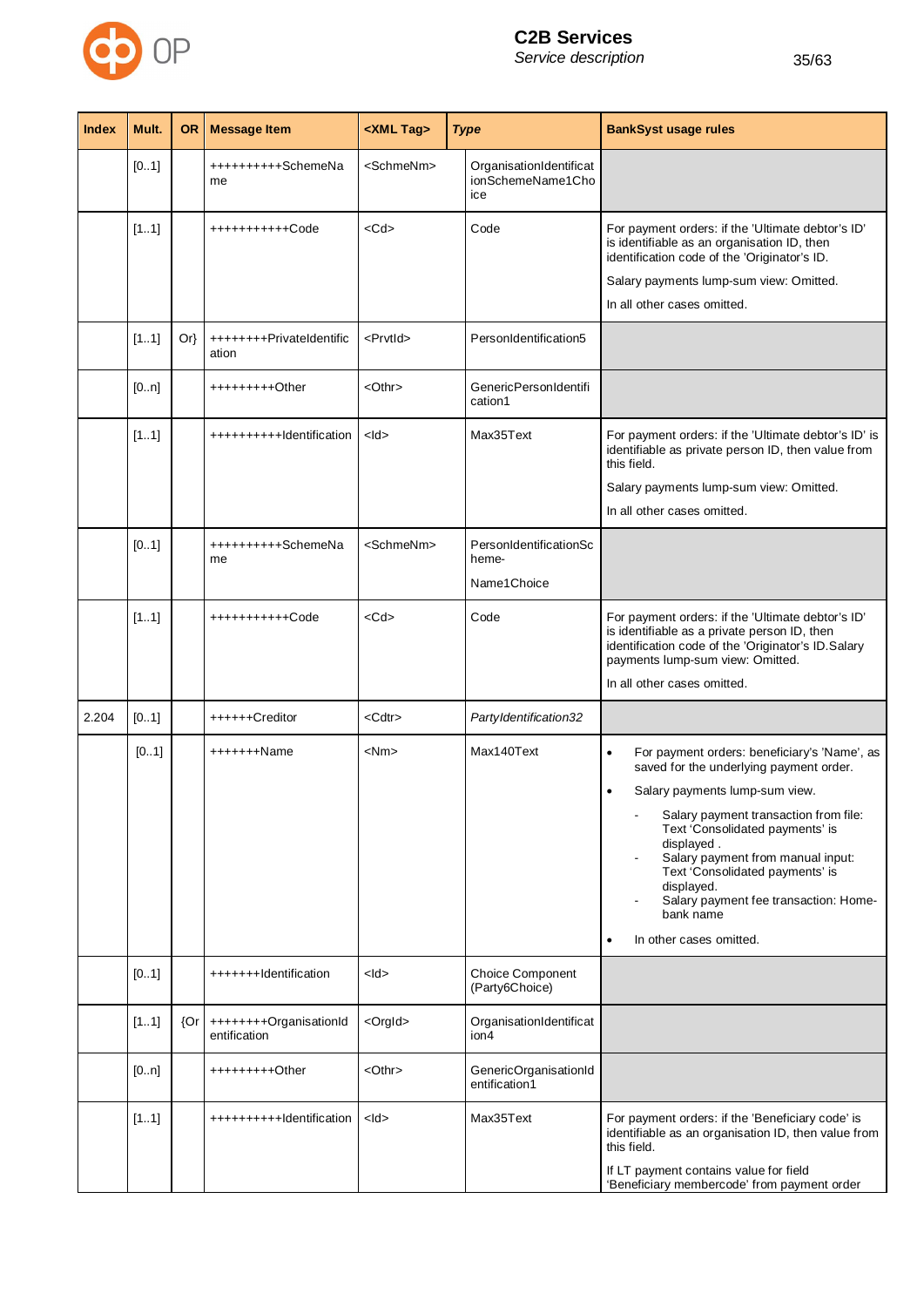

| <b>Index</b> | Mult. | <b>OR</b> | <b>Message Item</b>               | <xml tag=""></xml>    | <b>Type</b>                                         | <b>BankSyst usage rules</b>                                                                                                                                                                                                                                                                                                                                                                                                                    |
|--------------|-------|-----------|-----------------------------------|-----------------------|-----------------------------------------------------|------------------------------------------------------------------------------------------------------------------------------------------------------------------------------------------------------------------------------------------------------------------------------------------------------------------------------------------------------------------------------------------------------------------------------------------------|
|              |       |           |                                   |                       |                                                     | then:<br>In case 'Beneficiary membercode'<br>identifiable as Organisation then value<br>from this field.<br>Salary payments lump-sum view: Omitted.<br>In all other cases omitted.                                                                                                                                                                                                                                                             |
|              | [01]  |           | ++++++++++SchemeNa<br>me          | <schmenm></schmenm>   | OrganisationIdentificat<br>ionSchemeName1Cho<br>ice |                                                                                                                                                                                                                                                                                                                                                                                                                                                |
|              | [11]  |           | +++++++++++Code                   | $<$ Cd $>$            | Code                                                | For payment orders: if the 'Beneficiary code' is<br>identifiable as an organisation ID, then<br>identification code of the 'Beneficiary code'.<br>If LT payment contains value for field<br>'Beneficiary membercode' from payment order<br>then:<br>In case 'Beneficiary membercode'<br>$\bullet$<br>identifiable as Organisation then<br>identification code value.<br>Salary payments lump-sum view: Omitted.<br>In all other cases omitted. |
|              | [11]  | Or        | ++++++++PrivateIdentific<br>ation | <prvtid></prvtid>     | PersonIdentification5                               |                                                                                                                                                                                                                                                                                                                                                                                                                                                |
|              | [0n]  |           | +++++++++Other                    | <othr></othr>         | GenericPersonIdentifi<br>cation1                    |                                                                                                                                                                                                                                                                                                                                                                                                                                                |
|              | [11]  |           | ++++++++++Identification          | $<$ ld $>$            | Max35Text                                           | For payment orders: if the 'Beneficiary code' is<br>identifiable as a private person ID, then value<br>from this field.<br>If LT payment contains value for field 'Beneficiary<br>membercode' from payment order:<br>In case 'Beneficiary membercode'<br>identifiable as private person then value<br>from this field<br>Salary payments lump-sum view: Omitted.<br>In all other cases omitted.                                                |
|              | [01]  |           | ++++++++++SchemeNa<br>me          | <schmenm></schmenm>   | PersonIdentificationSc<br>heme-<br>Name1 Choice     |                                                                                                                                                                                                                                                                                                                                                                                                                                                |
|              | [11]  |           | +++++++++++Code                   | $<$ Cd $>$            | Code                                                | For payment orders: if the 'Beneficiary code' is<br>identifiable as an private person ID, then<br>identification code of the 'Beneficiary code'.<br>If LT payment contains value for field<br>'Beneficiary membercode' from payment order<br>then<br>In case 'Beneficiary membercode'<br>٠<br>identifiable as private person then<br>identification code value.<br>Salary payments lump-sum view: Omitted.<br>In all other cases omitted.      |
| 2.205        | [01]  |           | ++++++CreditorAccount             | <cdtracct></cdtracct> | CashAccount16                                       |                                                                                                                                                                                                                                                                                                                                                                                                                                                |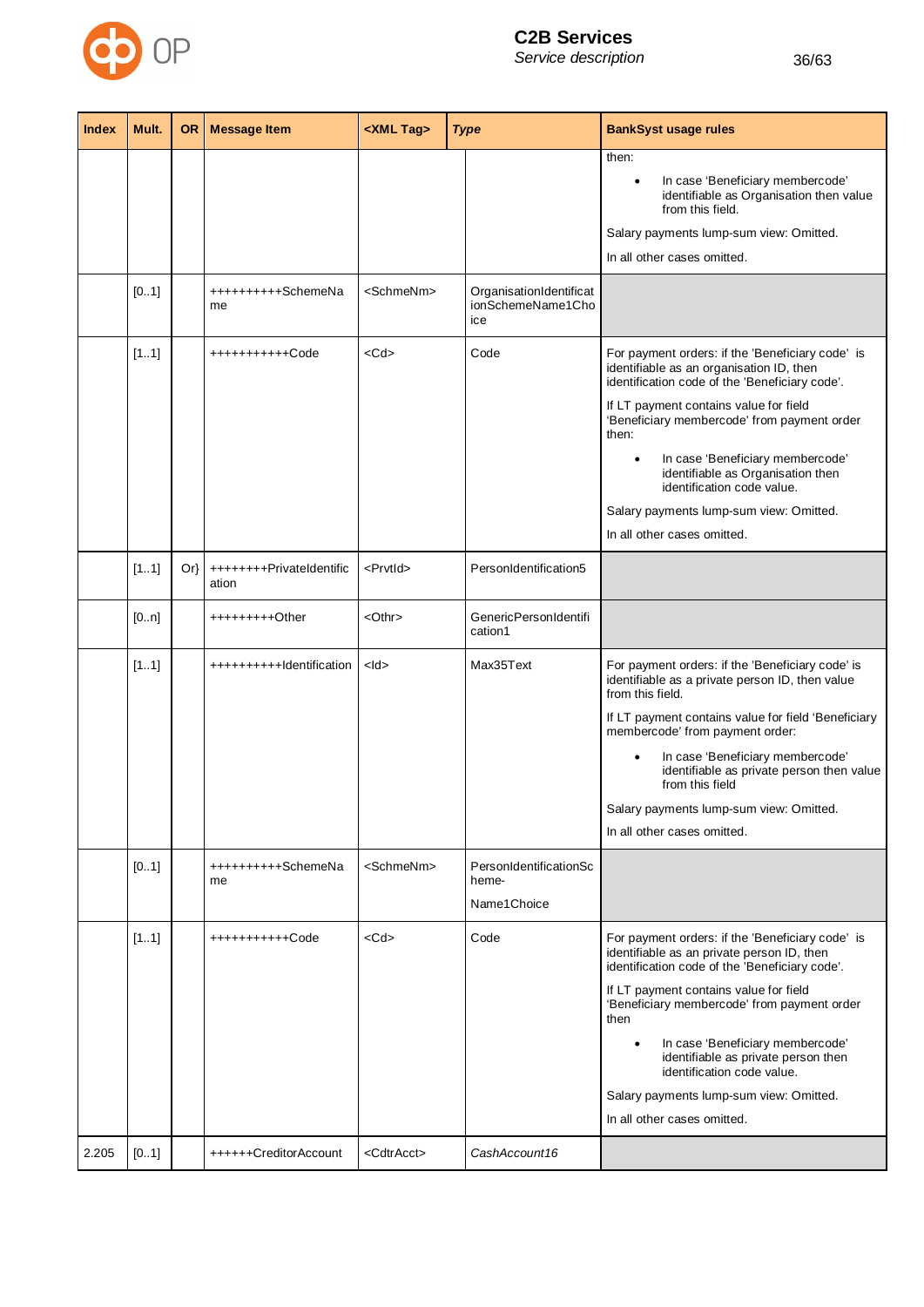

| <b>Index</b> | Mult. | <b>OR</b> | <b>Message Item</b>                    | <xml tag=""></xml>      | <b>Type</b>                                         | <b>BankSyst usage rules</b>                                                                                                                                                              |
|--------------|-------|-----------|----------------------------------------|-------------------------|-----------------------------------------------------|------------------------------------------------------------------------------------------------------------------------------------------------------------------------------------------|
|              | [11]  |           | +++++++Identification                  | $<$ ld $>$              | AccountIdentification4<br>Choice                    |                                                                                                                                                                                          |
|              | [11]  | ${Or}$    | ++++++++IBAN                           | $<$ IBAN $>$            | IBAN2007Identifier                                  | For payment orders: if the beneficiary's 'Account<br>no' corresponds to IBAN format, then value from<br>this field.                                                                      |
|              |       |           |                                        |                         |                                                     | Salary payments lump-sum view: Omitted.                                                                                                                                                  |
|              |       |           |                                        |                         |                                                     | In all other cases omitted.                                                                                                                                                              |
|              | [11]  | $Or\}$    | $+++++O$ ther                          | <othr></othr>           | GenericAccountIdentifi<br>cation1                   |                                                                                                                                                                                          |
|              | [11]  |           | ++++++++++Identification               | $<$ ld $>$              | Max34Text                                           | For payment orders: if the beneficiary's 'Account<br>no' does not correspond to IBAN format, then<br>value from this field.                                                              |
|              |       |           |                                        |                         |                                                     | Salary payments lump-sum view: Omitted.                                                                                                                                                  |
|              |       |           |                                        |                         |                                                     | In all other cases omitted.                                                                                                                                                              |
| 2.206        | [01]  |           | ++++++UltimateCreditor                 | <ultmtcdtr></ultmtcdtr> | PartyIdentification32                               |                                                                                                                                                                                          |
|              | [01]  |           | +++++++Name                            | $<$ Nm $>$              | Max140Text                                          | For payment orders: value from the 'Ultimate<br>creditor's name' field.                                                                                                                  |
|              |       |           |                                        |                         |                                                     | Salary payments lump-sum view: Omitted.                                                                                                                                                  |
|              |       |           |                                        |                         |                                                     | In all other cases omitted.                                                                                                                                                              |
|              | [01]  |           | +++++++Identification                  | $<$ ld $>$              | Choice Component<br>(Party6Choice)                  |                                                                                                                                                                                          |
|              | [11]  | ${Or}$    | ++++++++OrganisationId<br>entification | <orgld></orgld>         | OrganisationIdentificat<br>ion4                     |                                                                                                                                                                                          |
|              | [0n]  |           | +++++++++Other                         | <othr></othr>           | GenericOrganisationId<br>entification1              |                                                                                                                                                                                          |
|              | [11]  |           | +++++++++++dentification               | $<$ ld $>$              | Max35Text                                           | For payment orders: if the 'Ultimate creditor's ID'<br>is identifiable as organisation ID, then value from<br>this field. Salary payments lump-sum view:<br>Omitted.                     |
|              |       |           |                                        |                         |                                                     | In all other cases omitted.                                                                                                                                                              |
|              | [01]  |           | ++++++++++SchemeNa<br>me               | <schmenm></schmenm>     | OrganisationIdentificat<br>ionSchemeName1Cho<br>ісе |                                                                                                                                                                                          |
|              | [11]  |           | +++++++++++Code                        | $<$ Cd $>$              | Code                                                | For payments: if the 'Ultimate creditor's ID' is<br>identifiable as an organisation ID, then<br>identification code of the 'Beneficiary code'.Salary<br>payments lump-sum view: Omitted. |
|              |       |           |                                        |                         |                                                     | In all other cases omitted.                                                                                                                                                              |
|              | [11]  | $Or\}$    | ++++++++PrivateIdentific<br>ation      | <prvtid></prvtid>       | PersonIdentification5                               |                                                                                                                                                                                          |
|              | [0n]  |           | $******+++O$ ther                      | $<$ Othr $>$            | GenericPersonIdentifi<br>cation1                    |                                                                                                                                                                                          |
|              | [11]  |           | ++++++++++Identification               | $<$ ld $>$              | Max35Text                                           | For payment orders: if the 'Ultimate creditor's ID'<br>is identifiable as private person ID, then value<br>from this field. Salary payments lump-sum view:<br>Omitted.                   |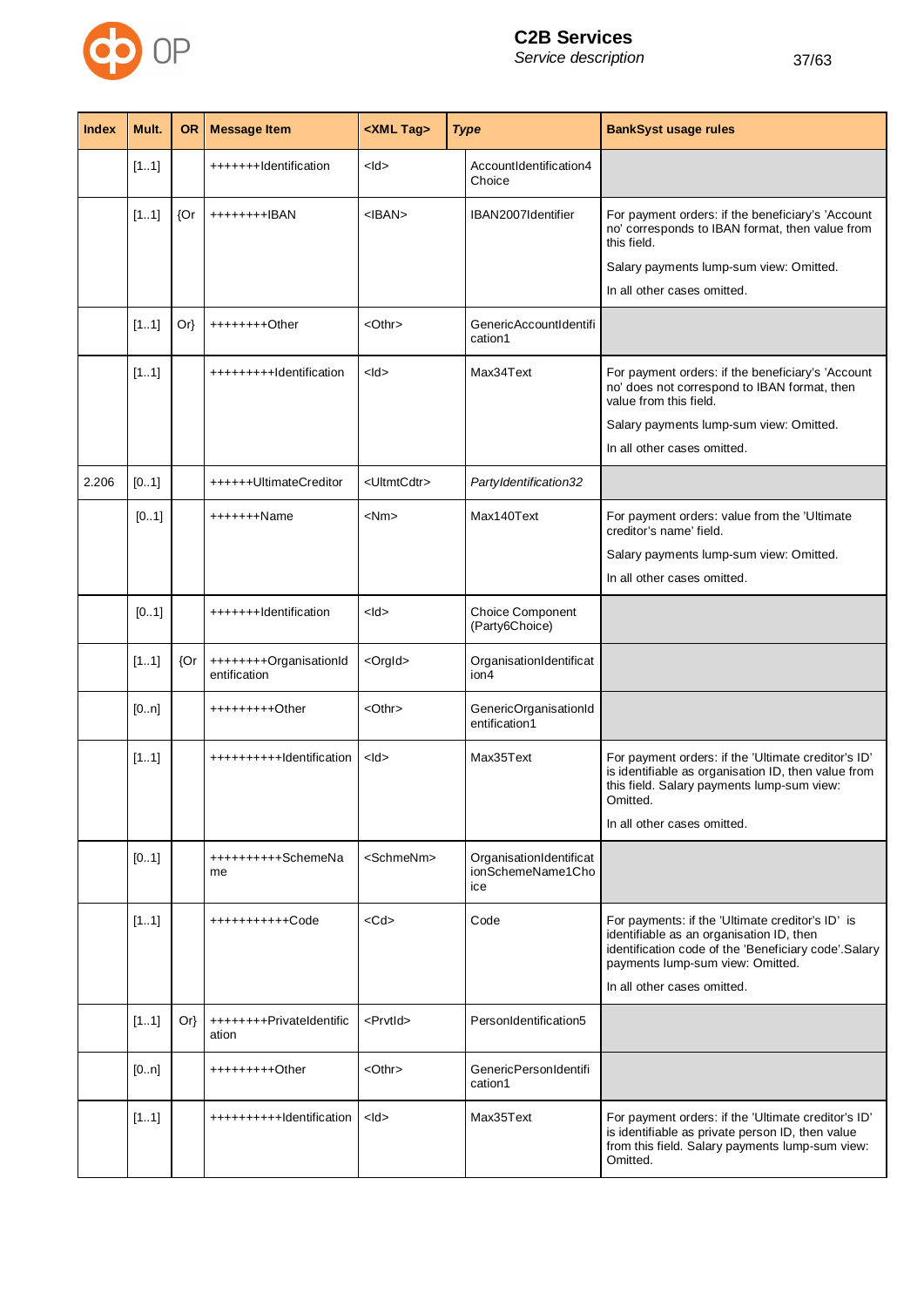

| <b>Index</b> | Mult. | <b>OR</b> | <b>Message Item</b>                           | <xml tag=""></xml>        | <b>Type</b>                                             | <b>BankSyst usage rules</b>                                                                                                                                                                                                                       |
|--------------|-------|-----------|-----------------------------------------------|---------------------------|---------------------------------------------------------|---------------------------------------------------------------------------------------------------------------------------------------------------------------------------------------------------------------------------------------------------|
|              |       |           |                                               |                           |                                                         | In all other cases omitted.                                                                                                                                                                                                                       |
|              | [01]  |           | ++++++++++SchemeNa<br>me                      | <schmenm></schmenm>       | PersonIdentificationSc<br>heme-<br>Name1 Choice         |                                                                                                                                                                                                                                                   |
|              | [11]  |           | +++++++++++Code                               | <cd></cd>                 | Code                                                    | For payments: if the 'Ultimate creditor's ID' is<br>identifiable as a private person ID, then<br>identification code of the 'Beneficiary code'.<br>Salary payments lump-sum view: Omitted.<br>In all other cases omitted.                         |
| 2.211        | [01]  |           | +++++RelatedAgents                            | <rltdagts></rltdagts>     | TransactionAgents2                                      |                                                                                                                                                                                                                                                   |
| 2.212        | [01]  |           | ++++++DebtorAgent                             | <dbtragt></dbtragt>       | <b>BranchAndFinancialIn</b><br>stitutionIdentification4 |                                                                                                                                                                                                                                                   |
|              | [11]  |           | +++++++FinancialInstituti<br>onIdentification | <fininstnid></fininstnid> | Component<br>(FinancialInstitutionIde<br>ntification7)  |                                                                                                                                                                                                                                                   |
|              | [01]  |           | ++++++++BIC                                   | <bic></bic>               | <b>BIC</b> Identifier                                   | For payments: payer's bank's 'SWIFT', as<br>received with the payment message.<br>In all other cases omitted.                                                                                                                                     |
|              | [01]  |           | ++++++++Name                                  | <nm></nm>                 | Max140Text                                              | For payments: payer's bank's name, as received<br>with the payment message or derived from payer<br>bank's 'SWIFT'.<br>In all other cases omitted.                                                                                                |
| 2.213        | [0.1] |           | ++++++CreditorAgent                           | <cdtragt></cdtragt>       | <b>BranchAndFinancialIn</b><br>stitutionIdentification4 |                                                                                                                                                                                                                                                   |
|              | [11]  |           | +++++++FinancialInstituti<br>onIdentification | <fininstnid></fininstnid> | Component<br>(FinancialInstitutionIde<br>ntification7)  |                                                                                                                                                                                                                                                   |
|              | [01]  |           | ++++++++BIC                                   | >BIC                      | <b>BIC</b> Identifier                                   | For payments: beneficiary's banks 'SWIFT', as<br>saved for the payment order.<br>Salary payments lump-sum view: Omitted.<br>In all other cases omitted.                                                                                           |
|              | [01]  |           | ++++++++Name                                  | <nm></nm>                 | Max140Text                                              | For payments: beneficiary's banks name, as<br>saved for the payment order.<br>Salary payments lump-sum view: Omitted.<br>In all other cases omitted.                                                                                              |
| 2.234        | [01]  |           | +++++RemittanceInforma<br>tion                | <rmtlnf></rmtlnf>         | RemittanceInformation<br>5                              |                                                                                                                                                                                                                                                   |
| 2.235        | [0n]  |           | ++++++Unstructured                            | <ustrd></ustrd>           | Max140Text                                              | For payment orders: contents of the<br>$\bullet$<br>'Explanation' field as saved for the payment<br>order.<br>Salary payment lump-sum view:<br>$\bullet$<br>Salary payment transaction from file:<br>Salaries.<br>Salary payment transaction from |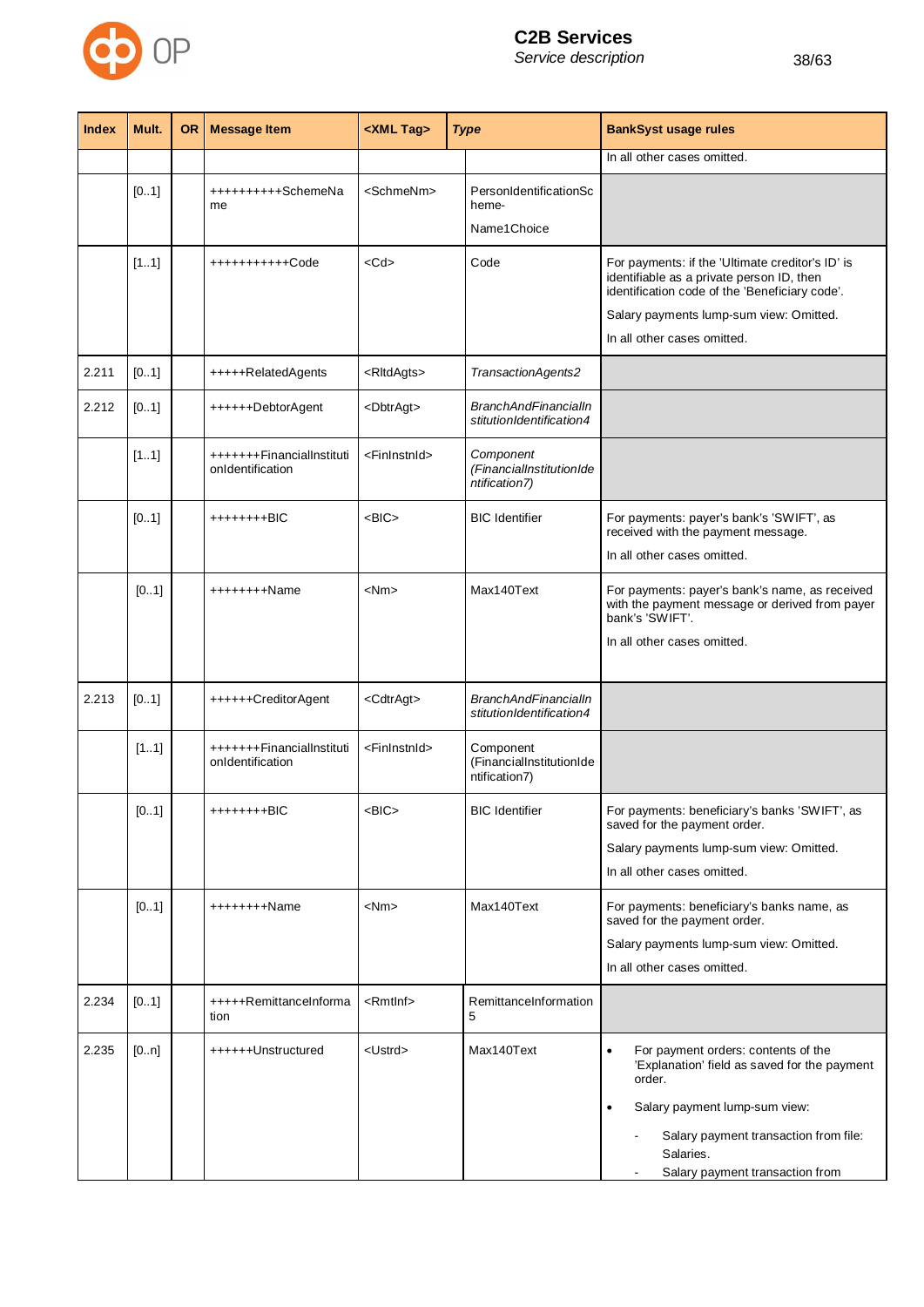

| Index | Mult. | <b>OR</b> | <b>Message Item</b>                     | <xml tag=""></xml>        | <b>Type</b>                          | <b>BankSyst usage rules</b>                                                                                                                                                                                                                                       |
|-------|-------|-----------|-----------------------------------------|---------------------------|--------------------------------------|-------------------------------------------------------------------------------------------------------------------------------------------------------------------------------------------------------------------------------------------------------------------|
|       |       |           |                                         |                           |                                      | manual input: Value from field 'Details'<br>of Salary payment master record.<br>Salary payments fees: Text<br>'Summarised charge for consolidated<br>payment ( <no. of="" payments="">x<charge<br>per payment&gt; CCY) <master id="">.</master></charge<br></no.> |
| 2.236 | [0n]  |           | ++++++Structured                        | <strd></strd>             | StructuredRemittancel<br>nformation7 |                                                                                                                                                                                                                                                                   |
| 2.256 | [0n]  |           | +++++++CreditorReferen<br>celnformation | <cdtrrefinf></cdtrrefinf> |                                      |                                                                                                                                                                                                                                                                   |
| 2.262 | [0.1] |           | ++++++++Reference                       | $kef$                     | Text                                 | For payment orders: value from the 'Reference<br>number' field, as saved for the payment order.<br>Salary payments lump-sum view: Omitted<br>In all other case omitted.                                                                                           |

# **4. EXAMPLES**

#### **pain.001.001.03**

```
<?xml version="1.0" encoding="utf-8"?>
<Document xmlns="urn:iso:std:iso:20022:tech:xsd:pain.001.001.03"
xmlns:xsi="http://www.w3.org/2001/XMLSchema-instance"
xsi:schemaLocation="urn:iso:std:iso:20022:tech:xsd:pain.001.001.03pain.001.001.03.xsd">
<CstmrCdtTrfInitn>24
       <GrpHdr>
              <MsgId>87fbf20111125/1</MsgId>
              <CreDtTm>2011-11-25T11:16:58.696</CreDtTm>
              <NbOfTxs>3</NbOfTxs>
              <CtrlSum>2500</CtrlSum>
              <InitgPty>
                     <Nm>UAB SEPA test IP</Nm>
              </InitgPty>
       </GrpHdr>
       <PmtInf>
              <PmtInfId>PMTID001</PmtInfId>
              <PmtMtd>TRF</PmtMtd>
              <BtchBookg>true</BtchBookg>
              <NbOfTxs>3</NbOfTxs>
              <PmtTpInf>
                     <SvcLvl>
                            <Cd>SEPA</Cd>
                     </SvcLvl>
              </PmtTpInf>
              <ReqdExctnDt>2015-11-25</ReqdExctnDt>
              <Dbtr>
                     <Nm>UAB SEPA test</Nm>
                     <PstlAdr>
```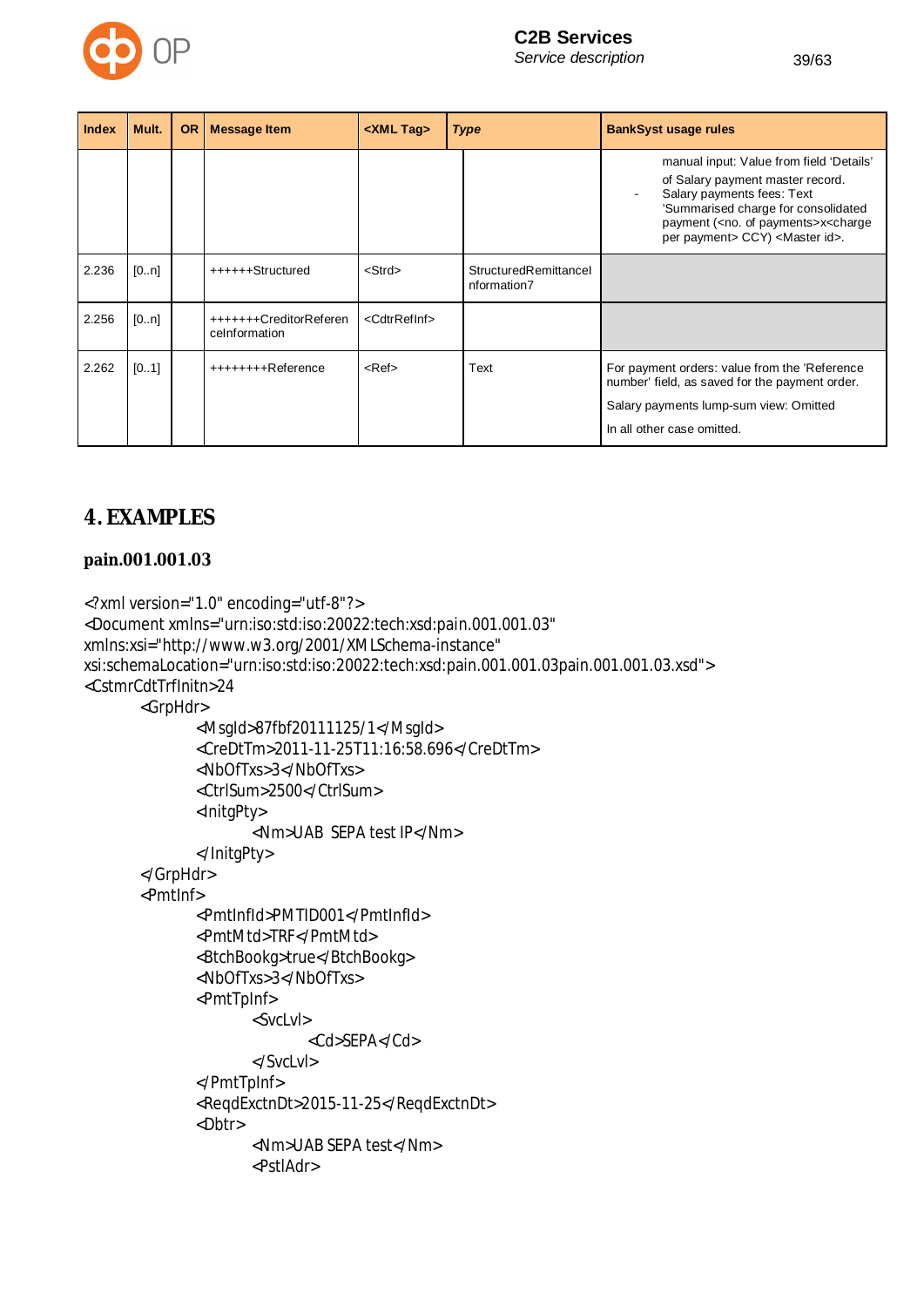

```
<Ctry>LT</Ctry>
              <AdrLine>Sepa g. 1 Vilnius</AdrLine>
       </PstlAdr>
</Dbtr>
<DbtrAcct>
       <Id>
              <IBAN> LT492150051000028785</IBAN>
       </Id><Ccy>EUR</Ccy>
</DbtrAcct>
<DbtrAgt>
       <FinInstnId>
              <BIC> OKOYLT2X </BIC>
       </FinInstnId>
</DbtrAgt>
<ChrgBr>SLEV</ChrgBr>
<CdtTrfTxInf>
<PmtId>
       <EndToEndId>123</EndToEndId>
</PmtId>25
<Amt>
       <InstdAmt Ccy="EUR">1000</InstdAmt>
</Amt>
<CdtrAgt>
       <FinInstnId>
              <BIC>EEUHEE2X </BIC>
       </FinInstnId>
</CdtrAgt>
<Cdtr>
       <Nm>AS Estonian Company</Nm>
       <PstlAdr>
              <Ctry>EE</Ctry>
              <AdrLine>Leevikese 5,Tallinn</AdrLine>
       </PstlAdr>
</Cdtr>
<CdtrAcct>
       <Id>
              <IBAN>EE212200223456789102</IBAN>
       </Id>
</CdtrAcct>
<RmtInf>
       <Strd>
              <CdtrRefInf>
                     <Tp><CdOrPrtry>
                                    <Cd>SCOR</Cd>
                             </CdOrPrtry>
                     </Tp><Ref>88069400003</Ref>
              </CdtrRefInf>
       </Strd>
```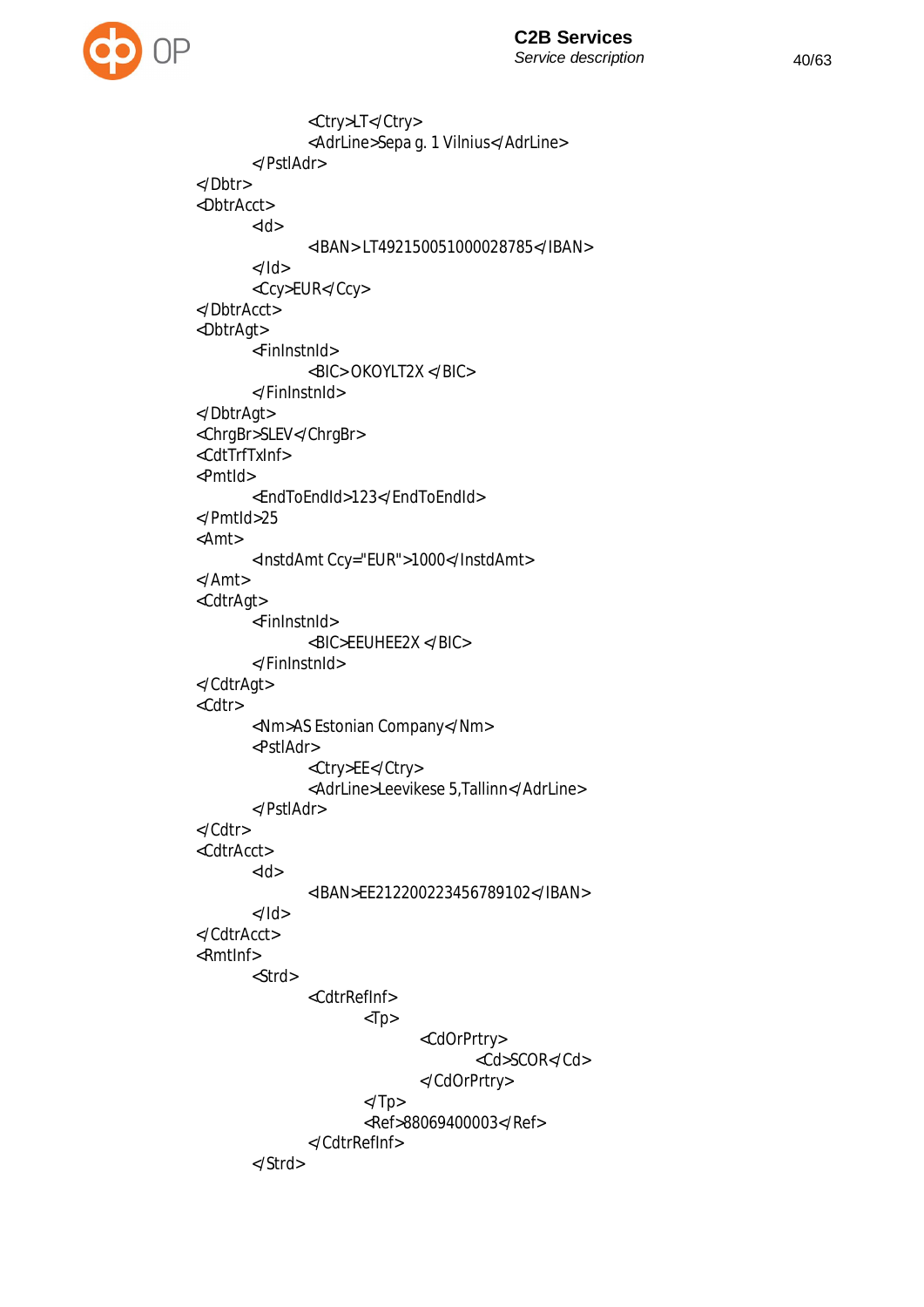

```
</RmtInf></CdtTrfTxInf>
<CdtTrfTxInf>
       <PmtId>
              <EndToEndId>124</EndToEndId>
       </PmtId>
       <Amt>
              <InstdAmt Ccy="EUR">850</InstdAmt>
       </Amt>
       <Cdtr>
              <Nm>UAB SEPA test gavejas</Nm>
              <PstlAdr>
                     <Ctry>LT</Ctry>
                     <AdrLine>Sepa g. 2 Vilnius</AdrLine>
              </PstlAdr>
       </Cdtr>
       <CdtrAcct>
       <Id>
              <IBAN>LT982150051000019561</IBAN>
       </Id></CdtrAcct>
       <RmtInf>
              <Ustrd>Salary</Ustrd>
       </RmtInf>
</CdtTrfTxInf>
<CdtTrfTxInf>
       <PmtId>
              <EndToEndId>125</EndToEndId>
       </PmtId>
       <Amt>
              <InstdAmt Ccy="EUR">650</InstdAmt>
       </Amt>
       <CdtrAgt>
              <FinInstnId>
                     <BIC>ESSEFIHH</BIC>
              </FinInstnId>
       </CdtrAgt>
       <Cdtr>
              <Nm>PEKKONEN JUHANI</Nm>
              <PstlAdr>
                     <Ctry>FI</Ctry>
                     <AdrLine>TUUSULANTAIVAL 1, HELSINKI</AdrLine>
              </PstlAdr>
       </Cdtr>
       <CdtrAcct>
              <Id><IBAN>FI3733012345678910</IBAN>
              </Id></CdtrAcct>
       <RmtInf>
              <Ustrd>PALKKA</Ustrd>
       </RmtInf>
```